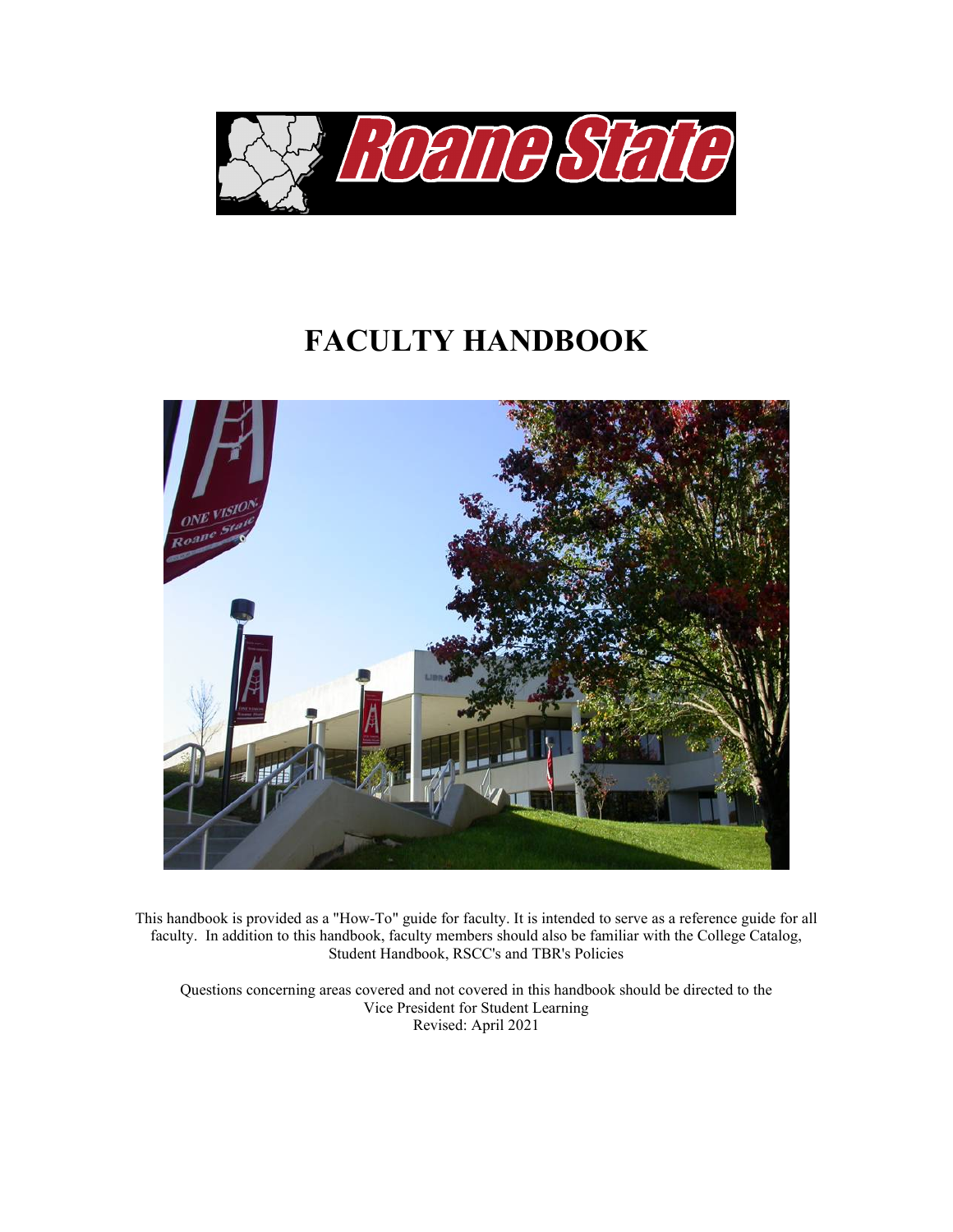# **Roane State Community College Mission Statement**

#### Vision Statement

Roane State Community College's vision is to be a premier learning institution that transforms lives, strengthens community, and inspires individuals to excellence.

#### Mission Statement

Roane State Community College is a comprehensive, public, two-year postsecondary institution serving the higher education needs of a diverse eight-county service area, which includes Roane, Anderson, Campbell, Cumberland, Fentress, Loudon, Morgan, and Scott counties and expands to include Knox and Blount counties for the delivery of a broad range of health science programs. Roane State provides multiple staffed teaching locations and a wide range of flexible teaching delivery modes and distance education technologies to accommodate the diverse learning needs of students balancing multiple priorities in the pursuit of their educational goals.

The college awards the Associate of Arts, Associate of Fine Arts, Associate of Science or Associate of Science in Teaching degree for students who wish to transfer to a four-year institution and provides career education for Associate of Applied Science degree or Technical Certificate graduates to enter the workforce. Roane State also upgrades employee skills with a wide range of continuing education and workforce development training offerings, provides a pathway to postsecondary education for high school students through dual studies, and brings cultural, educational, and recreational opportunities to its communities.

Regardless of their program of study, Roane State students are provided a sound foundation in critical thinking and communication skills and exposed to a curriculum and experiences designed to broaden their understanding and respect for wellness, civic engagement and service, diverse ideas and cultures, a sense of the global community, and the technology required to succeed in 21st century society.

Roane State's mission is to improve the lives of individuals through the transformative power of education and to build thriving communities through partnerships for strengthening economic development. Just as Roane State expects its students to challenge themselves to engage in lifelong learning, the college accepts the challenge to sustain a culture of innovation and to continually explore new ways to provide an educational experience that meets the current and future needs of its service area communities.

#### Values Statement

The college community affirms as its highest values honesty, integrity, respectful communication, and a commitment to personal and professional accountability and measures its institutional success by the success of its students.

The Roane State Policy Manual is available online to ensure that every faculty and staff member has access to the current manual. To access the RSCC policy manual, go to the RSCC homepage [http://www.roanestate.edu](http://www.roanestate.edu/) Keyword: Policies. TBR policies can also be found on the TBR homepage [http://www.tbr.state.tn.us.](http://www.tbr.state.tn.us/)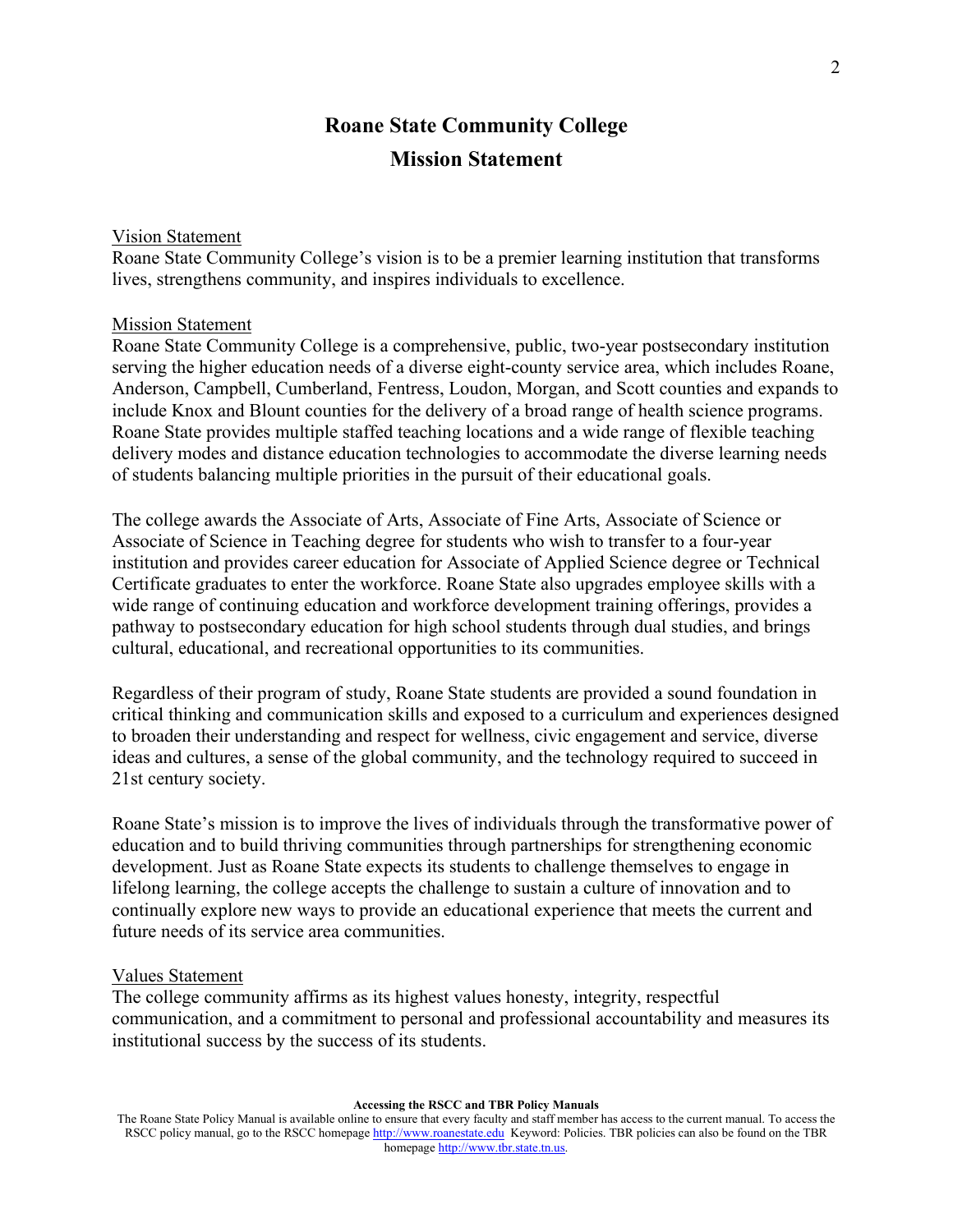# **TABLE OF CONTENTS**

Mission Statement 2 Academic Advising 4 Academic Council 4<br>Academic Freedom and Responsibility 5 Academic Freedom and Responsibility 5 Academic Faculty Promotion 6 Academic Faculty Tenure 6 Accidents and Claims Against the College 7<br>
Animals on Campus 8 Animals on Campus 8<br>Bookstore 8 Bookstore and the set of the set of the set of the set of the set of the set of the set of the set of the set of the set of the set of the set of the set of the set of the set of the set of the set of the set of the set of Campus Police 8<br>Center for Teaching Arts and Technology 9 Center for Teaching Arts and Technology 6 (2008) 1994 1995 1996 1996 1996 1997 1998 1999 1996 1999 1999 1999 1 Class Rolls, Attendance and Records Commencement 10 Counseling and Disability Services 10 Courier Service 10 Course Syllabus Requirements 11 Email Accounts Required 12 Educational Benefits Offered by the College 13<br>
Fmeritus Eaculty Status 14 Emeritus Faculty Status 14 Employee Benefits at Roane State Community College 14<br>
Equipment Control 20 Equipment Control Exam Schedules 20 Faculty Qualifications 19<br>
Faculty Evaluation 19<br>
21 Faculty Evaluation Faculty Senate 22 Faculty Workload Guidelines 23 Food and Drink 24<br>
Full-Time Faculty Hiring Procedure 25 Full-Time Faculty Hiring Procedure 25<br>
Guests and Visitors 26 Guests and Visitors Harassment 26 Inclement Weather 27 Information Technology Divisions 28<br>
Institutional Effectiveness 29 Institutional Effectiveness 29<br>
Intellectual Property 29 Intellectual Property<br>
Learning Centers
29<br>
29<br>
29<br>
29<br>
29 Learning Centers Library Services 31 Missing Property 31<br>Office Hours 32 Office Hours 32 Outside Employment 32 Placement Services 33 Post-Tenure Retirement Program 33 Professional Development 33<br>
Purchasing Department 33 Purchasing Department 33<br>RSCC Grading System 33 RSCC Grading System 33<br>
Smoking 34 Smoking 34 Social Media 35 Student Evaluations 35 Student Problems 36<br>Standing Committees 37 **Standing Committees** Testing Services 37 TN eCampus Program 38 Travel Policies and Procedures 38<br>
Appendices 39 Appendices 39

#### **Accessing the RSCC and TBR Policy Manuals**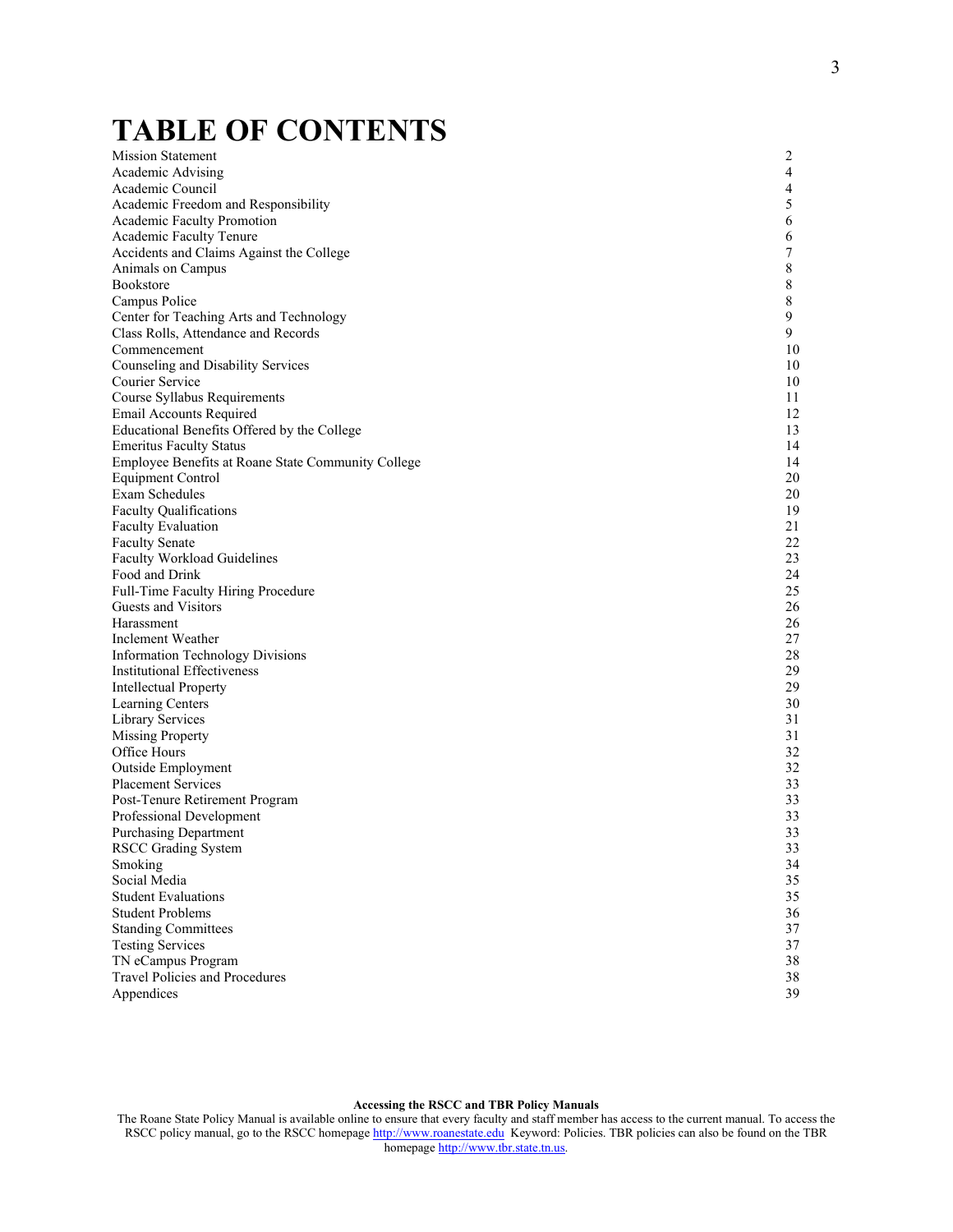### **ACADEMIC ADVISING [\(PA 24-01\)](http://www.roanestate.edu/?9232-RSCC-Policy-PA-24-01-Faculty-Job-Description) [\(TBR Policy 5:02:01:00\)](https://policies.tbr.edu/policies/definition-faculty)**

At Roane State, academic advising is a shared responsibility of the student, Success Coach and the Faculty Advisor. As noted in Roane State Community College policy, [PA-24-01,](http://www.roanestate.edu/?9232-RSCC-Policy-PA-24-01-Faculty-Job-Description) full-time faculty members are required to assist with student advisement, registration, and follow along student activities including retention and placement. [\(TBR Policy](https://policies.tbr.edu/policies/definition-faculty) 5:02:01:00)

First time degree-seeking students will be assigned a Student Success Coach from the Student Enrollment Division who will assist them with academic advising/registration throughout their first 24 credit hours earned at Roane State. Upon completion of 24 credit hours, each student will then be assigned to a faculty advisor to match the student's program of study. The faculty advisor works closely with the student in continuing his/her educational goals and assists with a plan for completing these goals. Students can view the name of their Student Success Coach or Faculty Advisor through their RaiderNet account.

All other students (transfer, readmission, certificate) are assigned a faculty advisor during their first semester of attendance at Roane State. Advisors are assigned at the start of Fall and Spring semester. Faculty advisor assignments may change if a student changes his/her major or if the faculty advisor leaves the college. Prior to being assigned a faculty advisor, students are encouraged to seek assistance from the professional advising staff in the [Advising Resource](http://www.roanestate.edu/?6-Advising-Resource-Center-ARC)  [Center.](http://www.roanestate.edu/?6-Advising-Resource-Center-ARC) Staff in the ARC are responsible for the DegreeWorks audit system, assigning faculty advisors, specialized AHS/NSG advising for students in a candidate status, class scheduling, academic program planning and catalog updates, advising special populations and activities regarding articulation and transfer to 4-year colleges and universities. Staff are available on the Roane and Oak Ridge campuses.

All students are encouraged to meet with their faculty advisor at least once a year. Not all RSCC locations have full-time faculty advisors for each major. Each student needs to contact his/her advisor to schedule an appointment well in advance of registration time periods. All sophomores are required to meet with their designated advisor to plan for graduation and to complete the Intent to Graduate form.

#### **ACADEMIC COUNCIL [\(AA 05-01\)](http://www.roanestate.edu/?7820-RSCC-Policy-AA-05-01-Academic-Council)**

The purpose of the Academic Council is to ensure that Roane State's courses, programs and related policies meet the needs of its stakeholders while maintaining consistent quality standards with college mission and goals, complying with Academic Council Bylaws, Tennessee Board of Regents and Southern Association of Colleges and Schools Commission on Colleges (SACSCOC) requirements in accordance with the bylaws.

The membership of the Academic Council consists of representation from faculty and administration by virtue of the following positions:

- Vice President for Student Learning, Chair
- Dean of (each academic division)

The Roane State Policy Manual is available online to ensure that every faculty and staff member has access to the current manual. To access the RSCC policy manual, go to the RSCC homepage [http://www.roanestate.edu](http://www.roanestate.edu/) Keyword: Policies. TBR policies can also be found on the TBR homepage [http://www.tbr.state.tn.us.](http://www.tbr.state.tn.us/)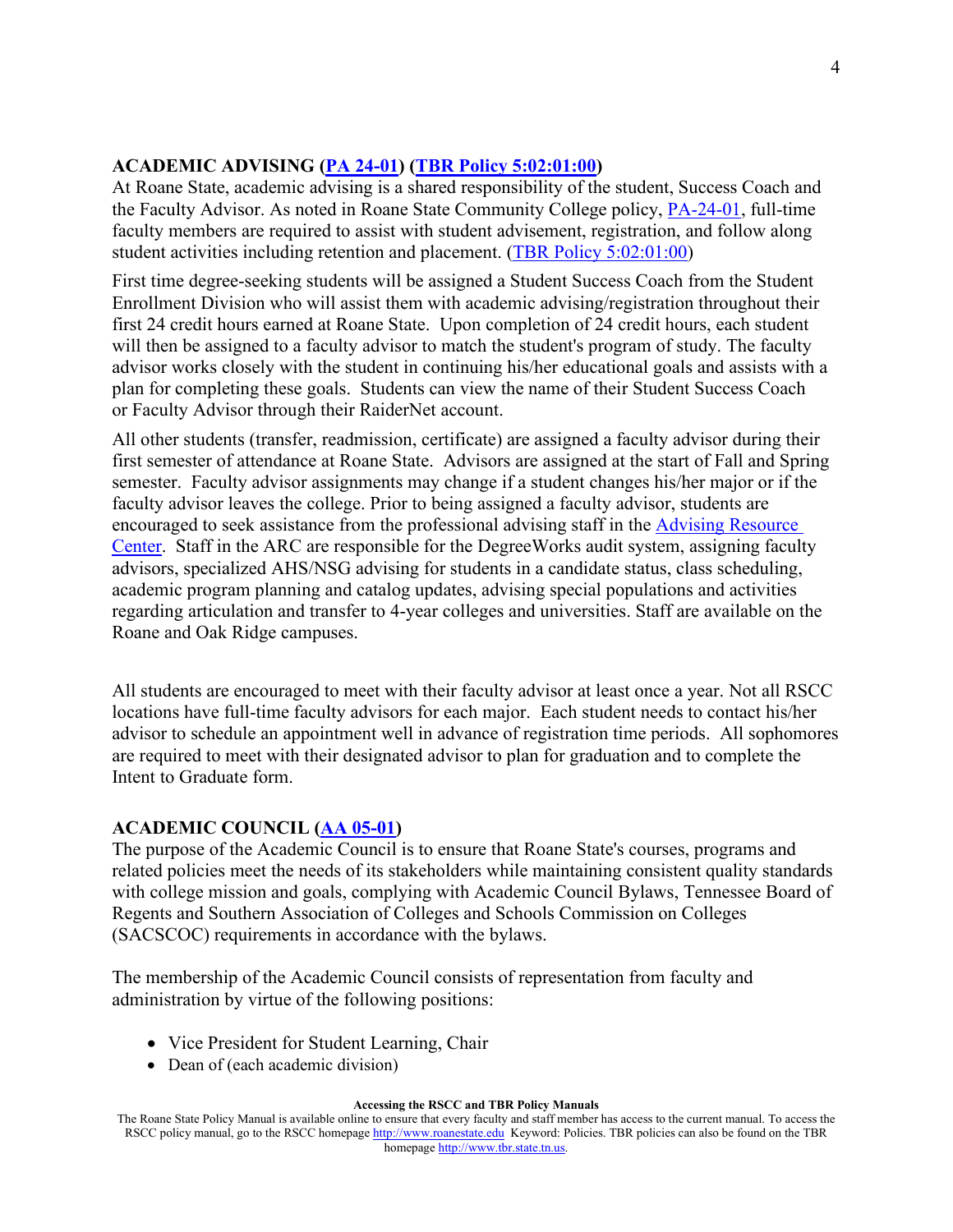- Director of Records/Registration
- President of the Faculty Senate
- Director of Library Services
- Faculty Representative(s) (appointed representatives should be from academic divisions not represented by the Faculty Senate President)
- Student Representative(s) 2
- Director of Counseling or Counseling Representative
- Director of Advising / Articulation
- Data Analyst, Institutional Research
- Vice President for Institutional Effectiveness and Research/SACSCOC Liaison Officer

#### **MEETING FREQUENCY:**

- Should have standing monthly time subject to cancellation for lack of agenda items.
- Special called meetings with 1 (one) week notice.

#### **AGENDA ITEMS:**

- Agenda items should be placed on the [public computer network](file://nassrv/ACADCSL) two weeks prior to the meeting date. All agenda items will be marked curricular or non-curricular in nature. Curricular items include course and program additions/deletions as well as proposals for new programs. Non-curricular items include academic admission and readmission policies, articulation, and advising and library issues.
- Notice of agenda items will be distributed via e-mail to all faculty and staff one week prior to the meeting.

### **ACADEMIC FREEDOM AND RESPONSIBILITY [\(PA-22-02\)](http://www.roanestate.edu/?9231-RSCC-Policy-PA-22-02-Academic-Freedom-and-Responsibility) [\(TBR Policy](https://policies.tbr.edu/policies/academic-freedom-and-responsibility) 5:02:03:30 and [5:02:07:00\)](https://policies.tbr.edu/policies/faculty-appointments-community-colleges)**

RSCC subscribes to the Tennessee Board of Regents institutional policies on academic freedom and responsibility and specifically acknowledges compliance with TBR Policy on Academic Freedom and Responsibility [\(TBR Policy 5:02:03:30\)](https://policies.tbr.edu/policies/academic-freedom-and-responsibility). The RSCC institutional policy embodies and communicates clearly all provisions, definitions, and stipulations of the Board policy and provisions, definitions, and stipulations unique to RSCC.

RSCC recognizes the principle of academic freedom, pursuant to which:

- The faculty member is entitled to freedom in the classroom in discussing his/her subject, being careful not to introduce into the teaching unrelated subject matter.
- The faculty member is entitled to full freedom in research and in the publication of the results, subject to the adequate performance of his/her other academic duties. Research for financial gain must be based upon a written, signed agreement between the faculty member and the appropriate academic officer(s).

The Roane State Policy Manual is available online to ensure that every faculty and staff member has access to the current manual. To access the RSCC policy manual, go to the RSCC homepage [http://www.roanestate.edu](http://www.roanestate.edu/) Keyword: Policies. TBR policies can also be found on the TBR homepage [http://www.tbr.state.tn.us.](http://www.tbr.state.tn.us/)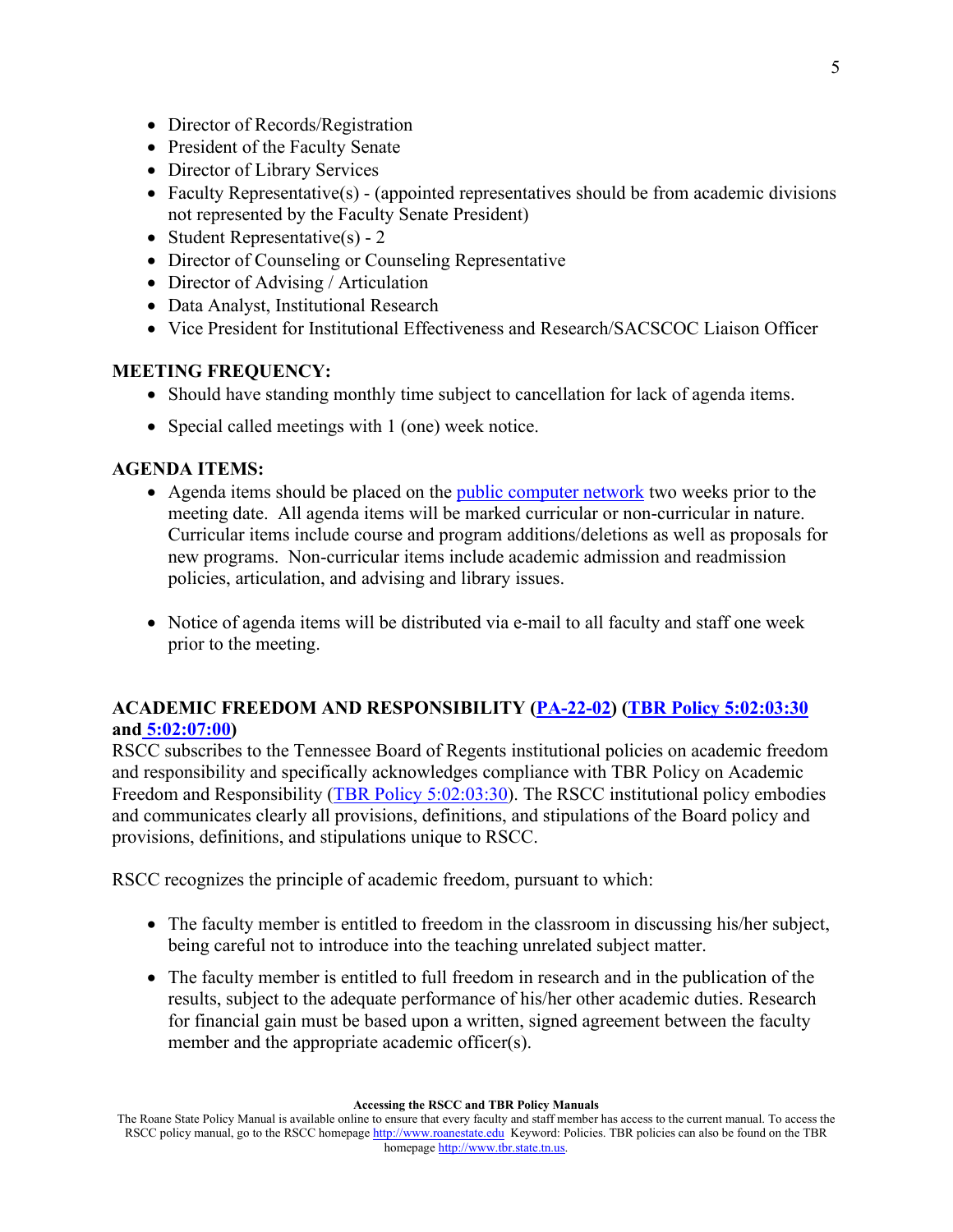- The faculty member is a citizen, a member of a learned profession, and an officer of the institution. When the faculty member speaks or writes as a citizen, he/she should be free from institutional censorship or discipline, but his/her special position in the community imposes special obligations. As a person of learning and an educational officer, he/she should remember that the public may judge the profession and the institution by the faculty member's utterances. Hence, a faculty member should at all times be accurate, should exercise appropriate restraint, should show respect for the opinions of others, and should make every effort to indicate that he/she does not speak for the institution.
- The principles of academic freedom and responsibility here defined are applicable both to faculty as defined in TBR policy [5:02:07:00](https://policies.tbr.edu/policies/faculty-appointments-community-colleges) and to non-tenure track full-time, part-time, or adjunct faculty.

### **ACADEMIC FACULTY PROMOTION [\(PA-26-01\)](http://www.roanestate.edu/?9233-RSCC-Policy-PA-26-01-Faculty-Promotion) [\(TBR Policy](https://policies.tbr.edu/policies/faculty-promotion-community-colleges) 5:02:02:30)**

Promotion in rank is recognition of past achievement of the individual being considered for promotion. In addition, the advancement in rank is recognition of future potential and a sign of confidence that the individual is capable of even greater accomplishments and of assuming greater responsibilities. The policy of the Tennessee Board of Regents [\(TBR Policy 5:02:02:30\)](https://policies.tbr.edu/policies/faculty-promotion-community-colleges) is to make promotions strictly on consideration of merit tempered by college and fiscal considerations. The purpose of this policy is to help ensure that promotions are made objectively, equitably, impartially, and as recognition of merit consistent with the following policy guidelines.

The president of the college is responsible for the master staffing plan of the college. In developing such a plan, the president will consider the fiscal impact of each promotion recommended to the Board.

#### **ACADEMIC TENURE [\(PA-22-01\)](http://www.roanestate.edu/?9260-RSCC-Policy-PA-22-01-Academic-Tenure) [\(TBR Policy](https://policies.tbr.edu/policies/academic-tenure-community-colleges) 5:02:03:70)**

Tenure is awarded only by positive action by the Tennessee Board of Regents (TBR), pursuant to the requirements and procedures of this policy. RSCC subscribes to the Tennessee Board of Regents institutional policies on academic tenure and specifically acknowledges compliance with TBR Policy on Academic Tenure [\(TBR Policy 5:02:03:70\)](https://policies.tbr.edu/policies/academic-tenure-community-colleges). The RSCC institutional policy embodies and communicates clearly all provisions, definitions, and stipulations of Board policy and provisions, definitions, and stipulations unique to RSCC.

The award of tenure is recognition of the merit of a faculty member and of the assumption that he/she would meet the long-term staffing needs of the department or academic program unit and the college. The continued professional growth and development of faculty is necessary for institutions of higher education to continue to provide educational programs in accordance with the college's mission, goals, and changing needs. Tenure is awarded only to those members of the faculty who have exhibited professional excellence and outstanding abilities sufficient to demonstrate that their future services and performances justify the degree of permanence afforded by academic tenure.

The Roane State Policy Manual is available online to ensure that every faculty and staff member has access to the current manual. To access the RSCC policy manual, go to the RSCC homepage [http://www.roanestate.edu](http://www.roanestate.edu/) Keyword: Policies. TBR policies can also be found on the TBR homepage [http://www.tbr.state.tn.us.](http://www.tbr.state.tn.us/)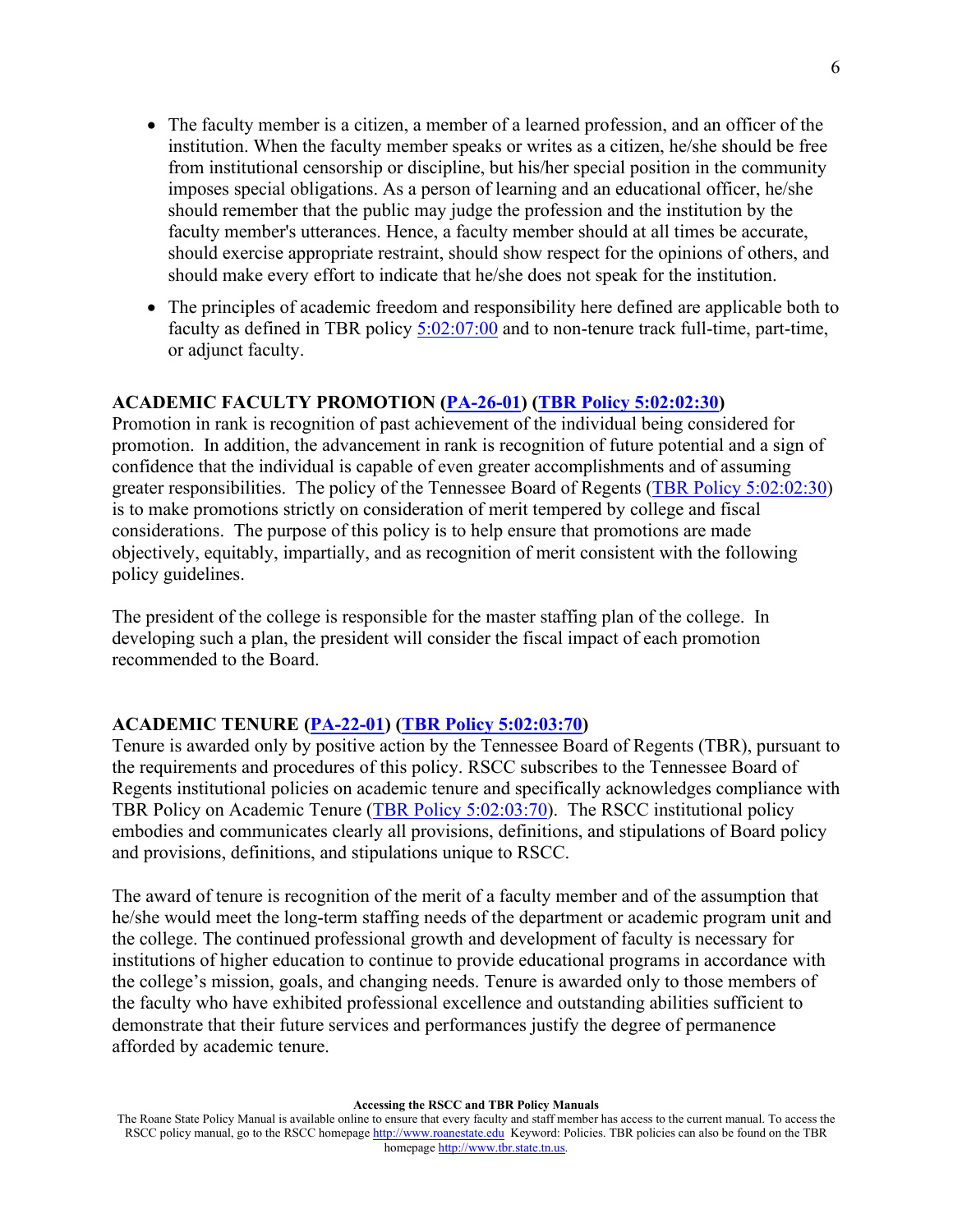The quality of the faculty is maintained primarily through the appraisal, by faculty and administrative officers, of each candidate for tenure. Tenured faculty have the assurance of continued employment during the academic year until retirement or dismissal for adequate cause, financial exigency, or curricular reasons, as further discussed herein. TBR does not award tenure in non-faculty positions. Notwithstanding the above, this Section shall not be interpreted as diminishing the rights of non-faculty employees previously awarded tenure.

### **ACCIDENTS AND CLAIMS AGAINST THE COLLEGE**

When an accident occurs, contact [Roane State Police Department](http://www.roanestate.edu/?6826-Roane-State-Police-Department) immediately. Public Safety Officers are on duty 24 hours a day, seven days a week and can be reached by phone in Roane County at (865) 882-4500.

In the event of an accident, the college must immediately and thoroughly investigate to determine the cause and collect appropriate related documentation. For each claim filed against the college, the Vice President for Business & Finance is required to submit a departmental report which details the circumstances surrounding the incident. Per the TBR General Counsel's Office, the following information is needed when a student, guest, or employee is injured while on college-owned or controlled (i.e., leased) property:

- Date and time of incident
- Names and addresses of all parties and witnesses
- Written statements from all parties and witnesses
- Copies of any written correspondence, notes, etc., from the claimant or others regarding the claim
- Weather conditions at the time of the incident
- Exact location of the incident (include location of each party of the incident and the location of any witnesses)
- If in any way the incident involves a college employee, determine the nature of his/her regular duties and also the nature of his/her activity immediately before and during the incident; i.e., was the activity connected in any way with the employee's duties
- Exact nature of the injuries sustained
- If the incident occurred in connection to an existing condition on college-owned or controlled property, provide the exact condition of the property (floor, step, sidewalk, etc.) as it related to the incident. Specify whether and for how long college employees were aware of the condition and/or defect in the property fixtures (photographs of the site are extremely helpful)
- Notes of all conversations, including phone conversations, with the claimant regarding the claim and action taken by the college

Pursuant to the State of Tennessee law, any claims against Roane State Community College must be filed with the Division of Claims Administration for the State of Tennessee. A copy of the Claim for Damages form for use in filing such a claim is available in the Vice President for Financial Services Office. The form must be completed by the claimant and mailed by the claimant to the address listed at the top of the form.

The Roane State Policy Manual is available online to ensure that every faculty and staff member has access to the current manual. To access the RSCC policy manual, go to the RSCC homepage [http://www.roanestate.edu](http://www.roanestate.edu/) Keyword: Policies. TBR policies can also be found on the TBR homepage [http://www.tbr.state.tn.us.](http://www.tbr.state.tn.us/)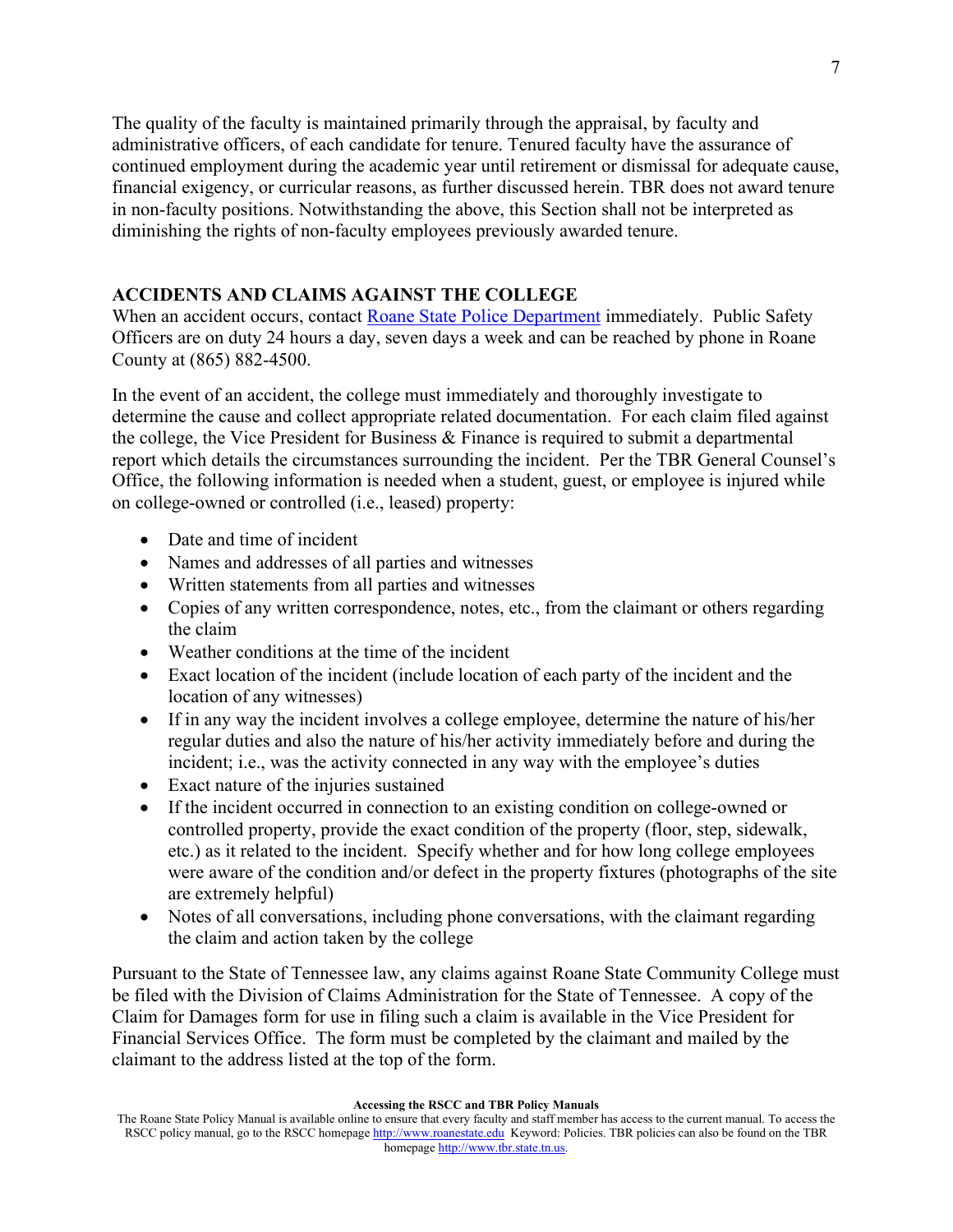### **ANIMALS ON CAMPUS [\(GA-36-01\)](http://www.roanestate.edu/?9219-RSCC-Policy-GA-36-01-Animals-on-Campus) [\(TBR Policy](https://policies.tbr.edu/policies/animals-tennessee-board-regents-campuses) 1:03:02:55)**

It is the policy of Roane State Community College (RSCC) to provide a safe environment for all students, employees, guests and visitors to the college. Toward this end, the following policy regarding animals on campus (including service animals and other categories of animals) shall be enforced and shall apply to all members of the campus community as well as all individuals using the campus grounds or buildings, including all RSCC campus locations. Please review the [policy](http://www.roanestate.edu/?9219-RSCC-Policy-GA-36-01-Animals-on-Campus) for further information or clarification.

#### **BOOKSTORE**

Roane State Campus Bookstores are located on the Roane County Campus and on the Oak Ridge Branch Campus. Both stores offer a full line of new and used textbooks. Many textbooks are available for rent or as e-books to lower student textbook costs. Roane State clothing items, including program specific uniforms and tools, school and office supplies, as well as laptop computers, tablets, software and accessories are available.

- Hours Regular hours for both the Roane County and Oak Ridge Bookstore are: Summer Hours: Monday-Thursday 8:00 a.m. – 4:30 p.m. Fall/Spring Semester: Monday – Thursday  $8:00$  a.m.  $-4:30$  p.m. and Friday  $8:00$  a.m.  $-1:00$  p.m. Extended hours are offered during peak registration periods and at designated book buyback periods.
- Free UPS Ground Shipping Place your order online and we'll ship your order the same business day. (Bookstores are closed on Saturday and Sunday) The Harriman Bookstore must receive your order by 2:00 p.m. and the Oak Ridge Bookstore must receive your order by 9:00 a.m. Orders placed after this time may not be shipped till the next business day. Payment must be received prior to shipment. Online orders may be charged to excess financial aid funds during specified charge periods. Check the [bookstore](http://www.roanestate.edu/?55-Bookstores) website for dates.
	- Online Orders- For "Web Orders," go to <https://www.bkstr.com/roanestatestore/home/en> We accept the following forms of payment: Visa, MasterCard, American Express, and Discover Barnes & Noble Gift Cards Excess Financial Aid (during specified charge periods only) We no longer accept checks.

Questions? Give us a call and we will be glad to help. Harriman Bookstore: (865) 882-4671 Oak Ridge Bookstore: (865) 481-2006

#### **CAMPUS POLICE**

If you need the assistance of [Roane State Police Department](http://www.roanestate.edu/?6826-Roane-State-Police-Department) personnel while teaching on the Roane County campus, call Security at ext. 4500. If you are teaching on the Oak Ridge campus,

#### **Accessing the RSCC and TBR Policy Manuals**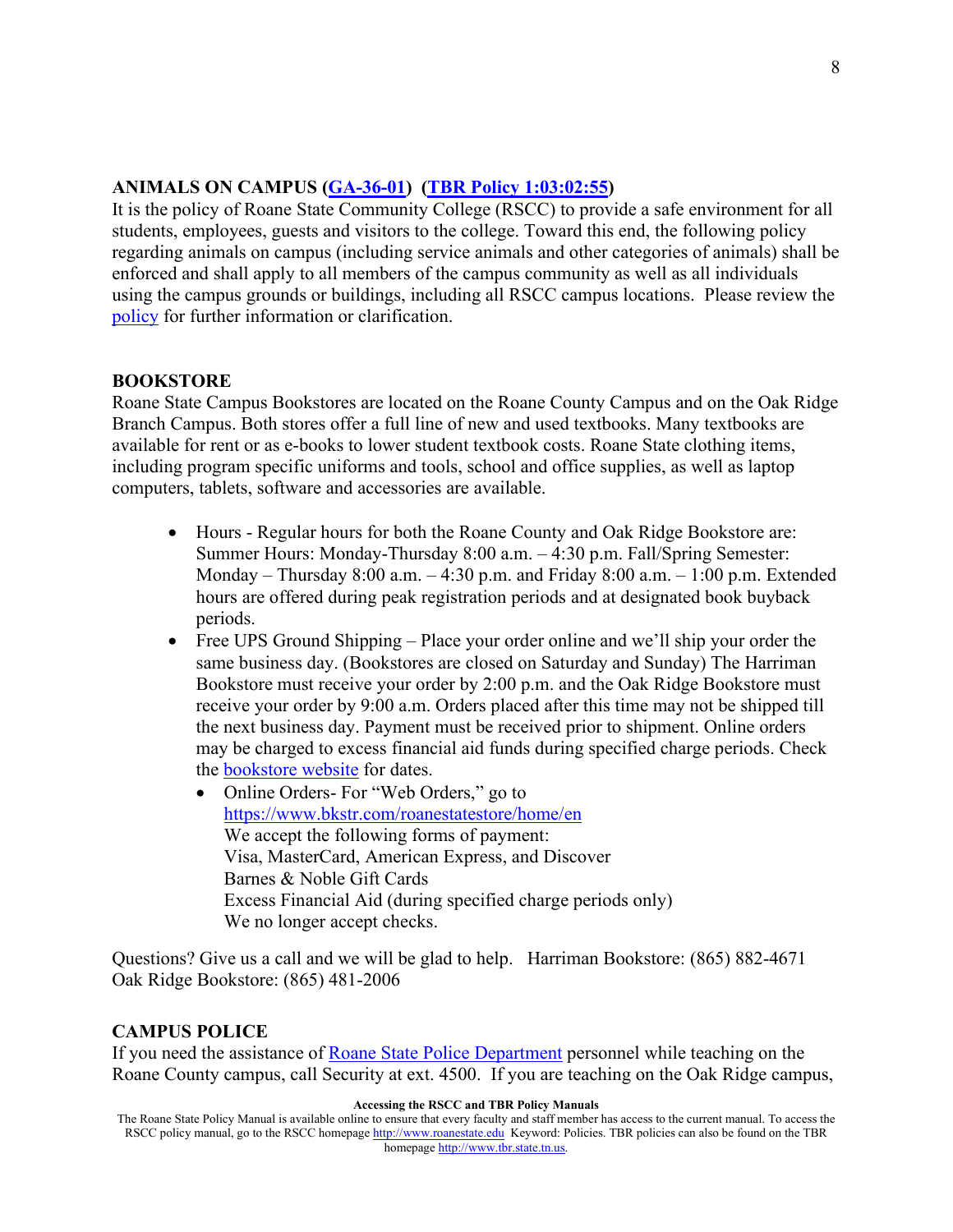call the Campus Police Office at ext. 2000. If you are teaching at a satellite campus, ask the administrator, locate the public safety officer at the center to assist you, or call the police. Possession or use of firearms or a dangerous weapon of any kind is prohibited.

#### **CENTER FOR TEACHING ARTS AND TECHNOLOGY (CTAT) (865-882-4556)**

The [Center for Teaching Arts and Technology](http://ctat.roanestate.edu/) is located on the second floor of the library on the Roane County Campus. CTAT is the point of contact to get assistance for instructional technology needs, assistance with electronic course materials, or training in instructional software and D2L/Momentum, the college's learning management system. The Center provides services in the following areas: instructional technology support, distance learning support, and training.

#### • **Distance Education**

Distance Education coordinates flexible and convenient educational opportunities through web courses including the TN eCampus Program and other non-traditional student programs.

#### o **Web Courses**

Web courses at RSCC are taught using Momentum (D2L). Some courses require on campus testing, while others may not. Check the syllabus for detailed information.

#### o **Distance Education Support**

The distance learning support component of CTAT is responsible for assisting faculty with online (D2L/Momentum) courses, as well as for web-enhanced on-ground courses.

#### • **Instructional Technology Support**

The instructional technology support component of CTAT is responsible for assisting faculty in the development of multimedia content and course materials. The CTAT staff is also available to assist with the creation of course materials such as podcasts and learning objects.

#### **CLASS ROLLS, ATTENDANCE AND RECORDS [\(AA-09-01\)](http://www.roanestate.edu/?7848-RSCC-Policy-AA-09-01-Class-Rolls-Attendance-Records)**

Faculty members should access their class lists via RaiderNet frequently during the semester to check for proper registration of students attending each class. Particular attention should be given to the accuracy of class lists after the add period is over. Class lists should be carefully reviewed after the add deadline and corrections or discrepancies should be reported to the Admissions and Records Office by the faculty member. Any student in the class at that time, not listed on the class list, must be sent to the Admissions and Records Office to clarify the discrepancy. Students must be fully registered before they are allowed to attend any class. It is the responsibility of the faculty member to see that the student clears any discrepancy in his/her registration status. The Admissions and Records Office will notify the faculty member of the admission status of such a student. Faculty will be notified by email each semester of the dates that RaiderNet will be open for grading. These dates are also posted in RaiderNet each semester. During this period faculty can enter RaiderNet and record grades for their assigned classes. No final grades may be reported for students whose names do not appear on the official roll. Faculty members must maintain

The Roane State Policy Manual is available online to ensure that every faculty and staff member has access to the current manual. To access the RSCC policy manual, go to the RSCC homepage [http://www.roanestate.edu](http://www.roanestate.edu/) Keyword: Policies. TBR policies can also be found on the TBR homepage [http://www.tbr.state.tn.us.](http://www.tbr.state.tn.us/)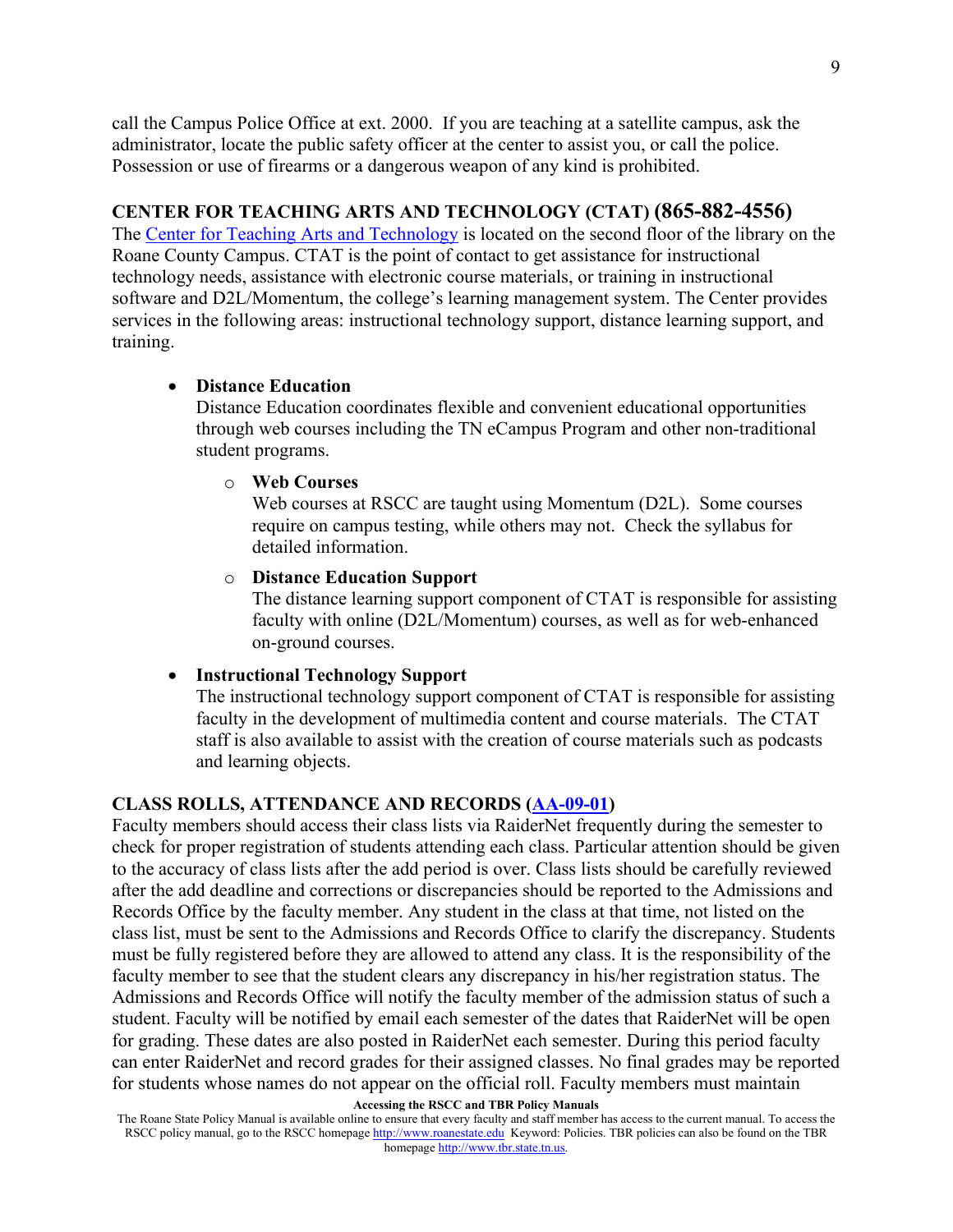accurate rolls at all times. Class lists and copies of grades assigned can be printed from RaiderNet for faculty use.

#### **COMMENCEMENT**

Full time faculty members are expected to attend either the Friday afternoon, Friday night or Saturday morning ceremony depending on teaching discipline. Academic caps, gowns, and hoods are required for the May commencement. The bookstore orders rental regalia for faculty if they do not own regalia. Faculty will be advised when regalia orders are due.

Commencement is typically held on the first or second Friday and Saturday in May after the semester has ended. Specific information is posted on the Roane State Community College [Commencement website](http://www.roanestate.edu/?97-Graduation-Ceremony) in March.

### **COUNSELING AND DISABILITY SERVICES**

[Counseling and Disability Services](http://www.roanestate.edu/?5490-Counseling-Services) assists students with successfully completing their college work and establishing good foundations for future growth. Counseling and Disability Services have offices at both the Roane County and the Oak Ridge Branch Campus. The staff is comprised of professionally trained counselors who provide students with a wide range of services including:

- Student accommodations
- Short-term personal counseling to currently enrolled students
- Referrals to campus and community resources
- Faculty consultations

Roane State has a Counselor at Roane County (D-111), Oak Ridge (B-112), (865) 481-2003. Please call (preferred method) for an appointment or [email us](http://www.roanestate.edu/help/people/?name=messamore)[.](http://www.roanestate.edu/help/people/?name=messamore) For enrollment or academicrelated assistance please [contact your success coach or academic advisor.](http://www.roanestate.edu/?7604-Finding-Your-Success-Coach-and-Academic-Advisor-Changing-Majors)

[Disability Services](http://www.roanestate.edu/?5488-Disability-Services) at RSCC are provided through the Counseling and Disability Services Office to students who choose to self-identify. Disability Services cannot provide disability assessments; however, the office can provide students with referrals to obtain assessments and documentation outside the college. Classroom accommodations or other disability services cannot be provided until the student has submitted appropriate documentation to Disability Services. Instructors should only provide accommodations after receiving the Accommodation Plan Form, which outlines any specific accommodations.

#### **COURIER SERVICE**

RSCC courier service runs daily from the Roane County Campus to all of the surrounding site campuses. Since site campus mail is brought back to the Roane County Campus to be sorted and sent out the following day, please allow an extra day for items to reach the other site campuses. Please make sure your materials are in the courier box approximately one hour before the courier's arrival time. A quicker method to distribute student assignments and/or homework is to use the course management system (Momentum/D2L). For more information, contact CTAT at extension 4556.

The Roane State Policy Manual is available online to ensure that every faculty and staff member has access to the current manual. To access the RSCC policy manual, go to the RSCC homepage [http://www.roanestate.edu](http://www.roanestate.edu/) Keyword: Policies. TBR policies can also be found on the TBR homepage [http://www.tbr.state.tn.us.](http://www.tbr.state.tn.us/)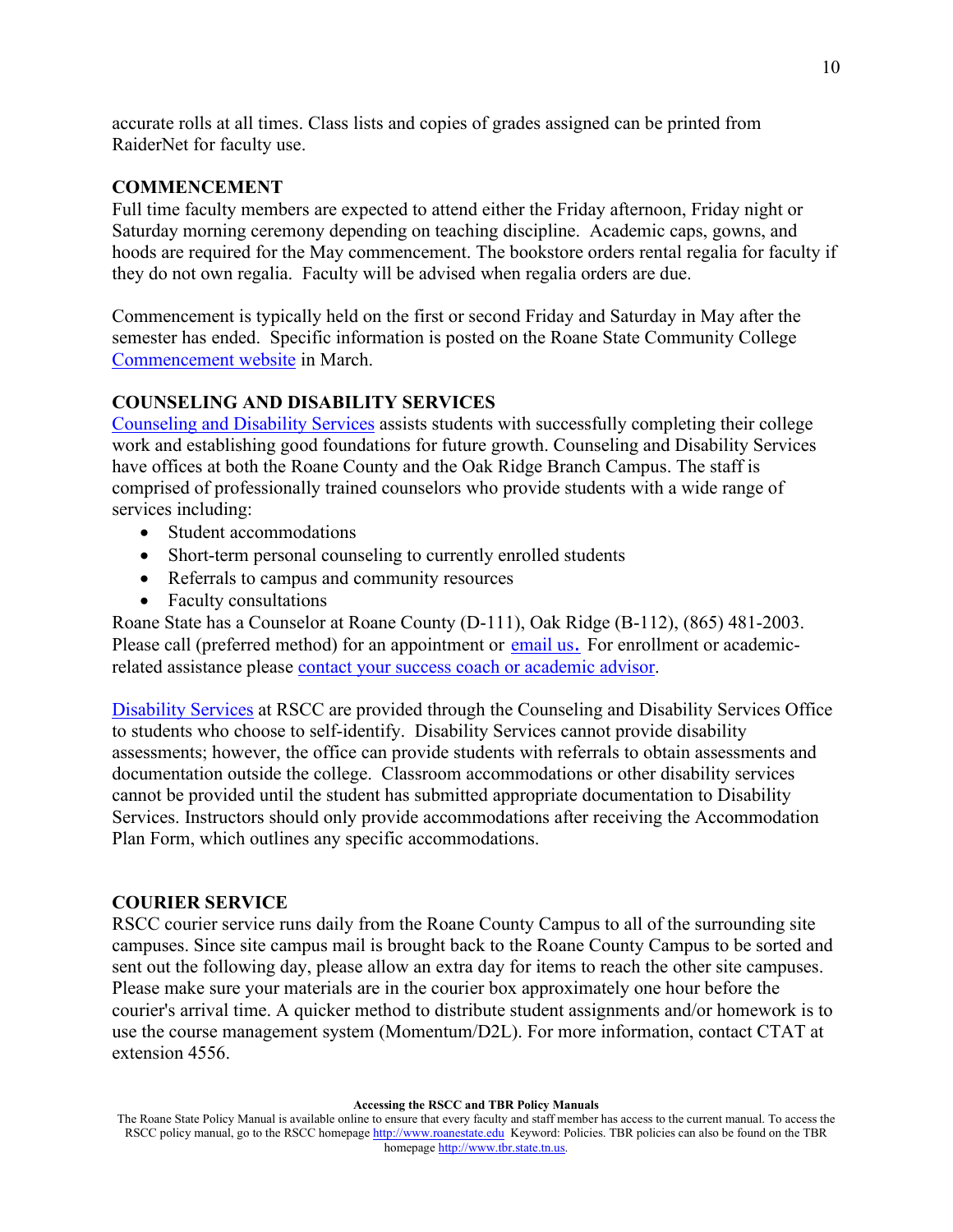### Courier Schedule

| Campus                   | <b>ARRIVAL</b> | <b>DEPARTURE</b> |
|--------------------------|----------------|------------------|
| Roane County             |                | $7:30$ a.m.      |
| Morgan County            | $8:00$ a.m.    | $8:15$ a.m.      |
| Loudon County            | $9:00$ a.m.    | $9:15$ a.m.      |
| <b>Knox County</b>       | $9:30$ a.m.    | $9:45$ a.m.      |
| Oak Ridge Branch Campus  | $10:00$ a.m.   | $10:45$ a.m.     |
| Campbell County          | 11:00 a.m.     | $11:30$ a.m.     |
| <b>Scott County</b>      | $12:00$ noon   | $12:30$ p.m.     |
| <b>Fentress County</b>   | $1:15$ p.m.    | $1:30$ p.m.      |
| <b>Cumberland County</b> | $2:00$ p.m.    | $2:30$ p.m.      |
| Roane County             | $3:15$ p.m.    |                  |

# **COURSE SYLLABUS REQUIREMENTS**

Roane State has adopted a [standard syllabus template](http://ctat.roanestate.edu/accessibility/) to be used in all courses. Please contact your division dean and division secretary for more information on this template.

## **RSCC Accessible Syllabus Template**

This template is a Word document that has been formatted to meet ADA requirements and was adopted by the faculty senate in April 2015 (Revised Summer, 2018).

ADA Compliant Syllabus Template Summer 2018 1

Instructor prepared course syllabi should include:

- Instructor Name, campus office and phone number;
- Textbook(s) for the course; Special Projects/Assignments;
- Assignment descriptions; Information on tests, exams, essays, etc.
- Course Description-Use catalog description plus other instructor details.
- Goals and Outcomes
	- o General Education Goals and Outcomes-Check catalog, "College Graduation" section for general education goals and outcomes.
	- o Other Goals-Other course goals should be established by division and available in division office.
	- o Other Outcomes-Other course outcomes should be established by division and available in division office.
- Course Assessment Techniques
- Assessment of General Education Goals/Outcomes
- Assessment of Other Goals/Outcomes
- Instructor grading and attendance policies based on college policies are in the catalog

#### **Accessing the RSCC and TBR Policy Manuals**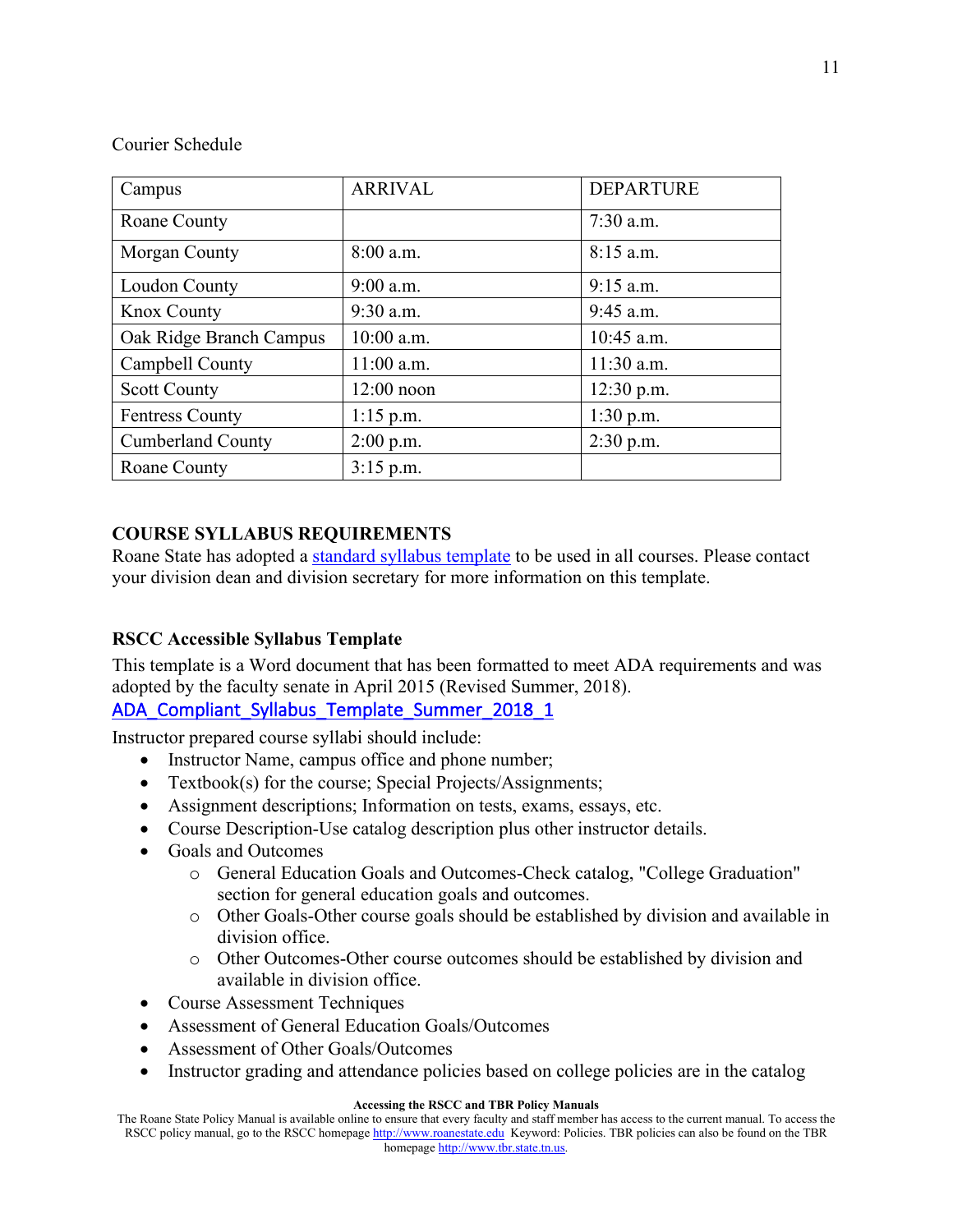- Required college policy statements:
	- o ADA statement: In compliance with the American Disabilities Act, it is the students' responsibility to contact their instructors concerning any special accommodations required, for the completion of course requirements.
	- o Plagiarism and Academic Integrity: Academic Misconduct includes, but is not limited to, Plagiarism, Cheating, Fabrication, and Facilitation. Academic misconduct is prohibited. Upon identification of misconduct, an instructor has the authority to assign an "F" or a zero for the exercise, the examination, or the entire course. Students found guilty of academic misconduct that would typically result in the grade of "F" for the course will not be permitted to drop the class in which the academic misconduct occurred. The instructor will contact the appropriate Division Dean who will then contact Records and request that an administrative hold be placed on the course in question. The instructor will notify the student of the appropriate due process/appeal procedure. The administrative hold will remain in place until the academic misconduct matter is concluded.
	- o Preventing Sexual Discrimination and Harassment: Title IX of the Education Amendments of 1972 prohibits sex discrimination against any participant in an educational program or activity that receives federal funds. Title IX covers discrimination in programs, admissions, activities, faculty-to-student sexual harassment, and student-to-student sexual harassment. RSCC's policy against sexual harassment extends not only to employees of the college, but to students as well. If unlawful sexual harassment or gender-based discrimination is encountered, please bring this to the attention of the class professor, or contact Mr. Odell Fearn, Title IX Coordinator, at (865) 354-3000 ext. 4212 or ext. 4679 or email at [fearnao@roanestate.edu.](mailto:fearnao@roanestate.edu)
	- o Equal Opportunity Statement: Roane State Community College is at equal opportunity Affirmative Action Educational Institution. No person shall be excluded from the participation in, be denied the benefit of or be subjected to discrimination under any program or activity of the college because of race, color, national origin, age or handicap.
- Topical Outline (and/or dated schedule of readings and assignments)
- Other Suggested Syllabus Information:
	- o Technical Support and additional student resources: CTAT, Helpdesk, Honors program, library services and learning support

## **EMAIL ACCOUNTS REQUIRED [\(GA 18-03\)](https://www.roanestate.edu/?9190-RSCC-Policy-GA-18-03-Electronic-Information-Systems-Email) [\(GA-18-05\)](http://www.roanestate.edu/?9191-RSCC-Policy-GA-18-05-Use-of-Email-as-Official-Correspondence) [\(TBR Policy 1:08:00:00](https://policies.tbr.edu/policies/information-technology-resources) and [1:12:01:00\)](https://policies.tbr.edu/policies/records-retention-and-disposal-records-formerly-g-070)**

All RSCC employees will have a college email address, and all official electronic correspondence will be via that address. See Electronic Information Systems (Email) Policy, [GA-18-03,](http://www.roanestate.edu/?9190-RSCC-Policy-GA-18-03-Electronic-Information-Systems-Email) for how to obtain an email address and use of the college email system.

• Redirecting of email:

If an employee wishes to have email redirected from their official @roanestate.edu address to another email address, (e.g., @aol.com, @hotmail.com, or an address on a

#### **Accessing the RSCC and TBR Policy Manuals**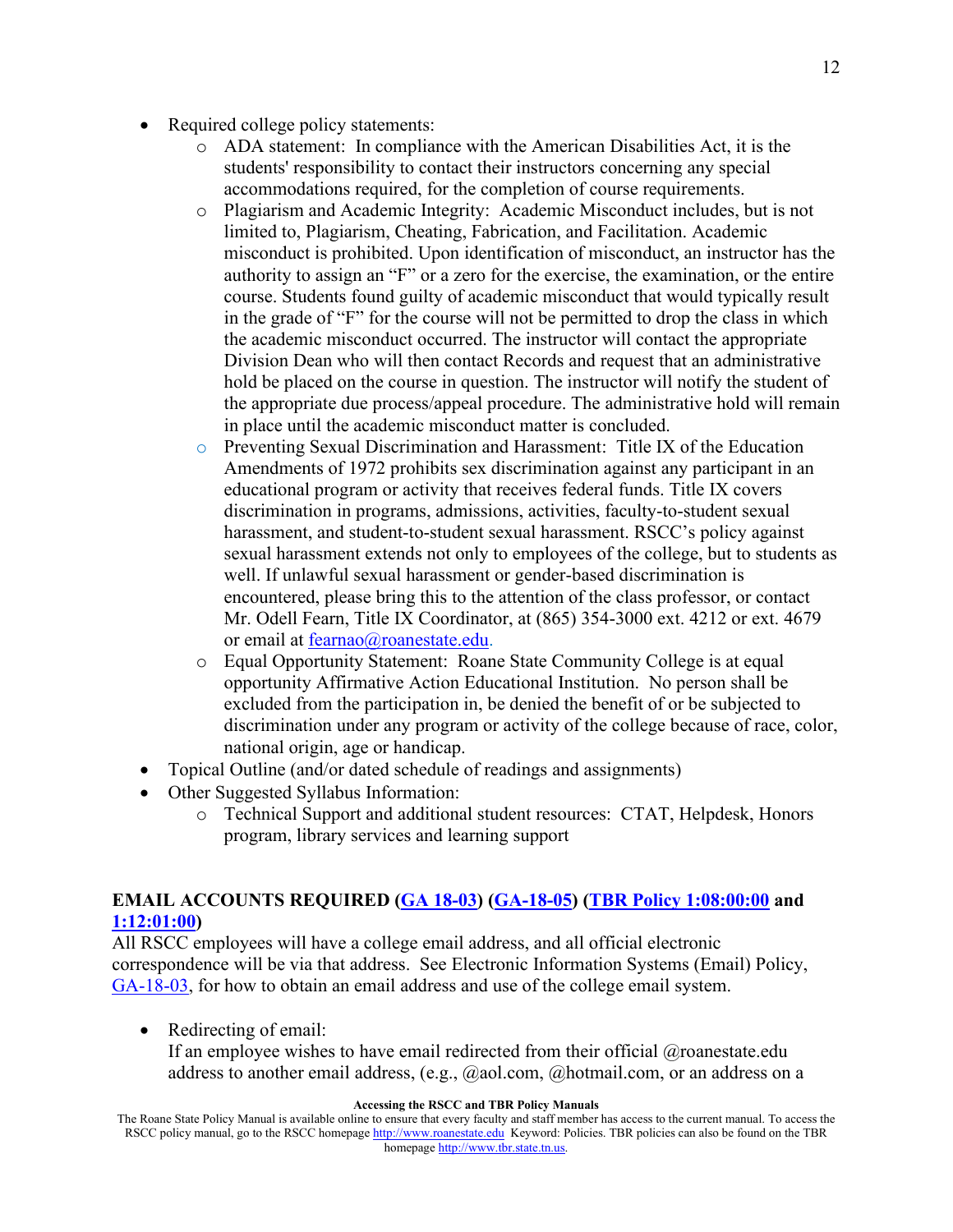departmental server) they may do so, but at their own risk. The college will not be responsible for the handling of email by outside vendors. Having email redirected does not absolve employees from the responsibilities associated with official communication sent to his or her  $@$ roanestate.edu account. This policy does not preclude staff or faculty from using personal email accounts for communications; however, the employee alone is responsible for reading official college correspondence. Only college email accounts will be maintained. The college has no responsibility for keeping up with personal staff or faculty email accounts.

### **EDUCATIONAL BENEFITS OFFERED BY THE COLLEGE [\(TBR Guideline P-130\)](https://policies.tbr.edu/guidelines/educational-assistance-tbr-system-employees) [\(TBR Guideline P-131\)](https://policies.tbr.edu/guidelines/educational-assistance-spouse-dependents-tbr-employees)**

Roane State Community College is committed to the need for the continued professional growth and development of employees. Support for educational assistance of personnel and their dependents is an important vehicle for addressing that need. These programs are subject to availability of budgeted institutional funds.

- PC-130 Per [TBR guidelines,](https://policies.tbr.edu/guidelines/educational-assistance-tbr-system-employees) full-time employees of the TBR and UT systems are eligible to enroll in one course per term at any public postsecondary institution, with fees waived for the employee on a space-available basis. All full-time employees of the RSCC are eligible to participate upon the first day of employment. The course must be for credit; employees must meet the regular academic rules and regulations of the institution offering the courses. Tuition charges, maintenance fees, student activity fees, registration/access fees will be waived for the employee. Employees, however, are responsible for special course fees and the cost of books, supplies and application fees. TBR employees must present an approved [PC-130](https://policies.tbr.edu/guidelines/educational-assistance-tbr-system-employees) form at the time of registration (see exhibits).
- Employee Audit/Non-Credit Program This program is designed to provide course or maintenance fees only for an employee who takes a course on an audit/non-credit basis at a TBR Institution with continuing work responsibilities at the home institution. Any regular full-time or part-time employee, including faculty, at a TBR institution who has been **employed by the institution for at least 6 months** is eligible to participate with the approval of the Director of Human Resources. Regular part-time employees may receive a prorated portion of assistance based on a percentage of contract for employment. The program is designed to pay tuition/maintenance fees for credit or job-related non-credit courses for a maximum of six credit hours or two non-credit courses per semester. Employees, in counsel with their immediate supervisors, should limit the number of courses audited to maintain an optimum level of job performance. Course enrollment will be permitted on a "space-available basis".
- Request for Fee Discount for Spouse and/or Dependent The TBR [Guideline P-131](https://policies.tbr.edu/guidelines/educational-assistance-spouse-dependents-tbr-employees) establishes a Student Fee Discount Program for spouses and dependents of TBR employees. The employee must be a regular employee in an active pay status or

#### **Accessing the RSCC and TBR Policy Manuals**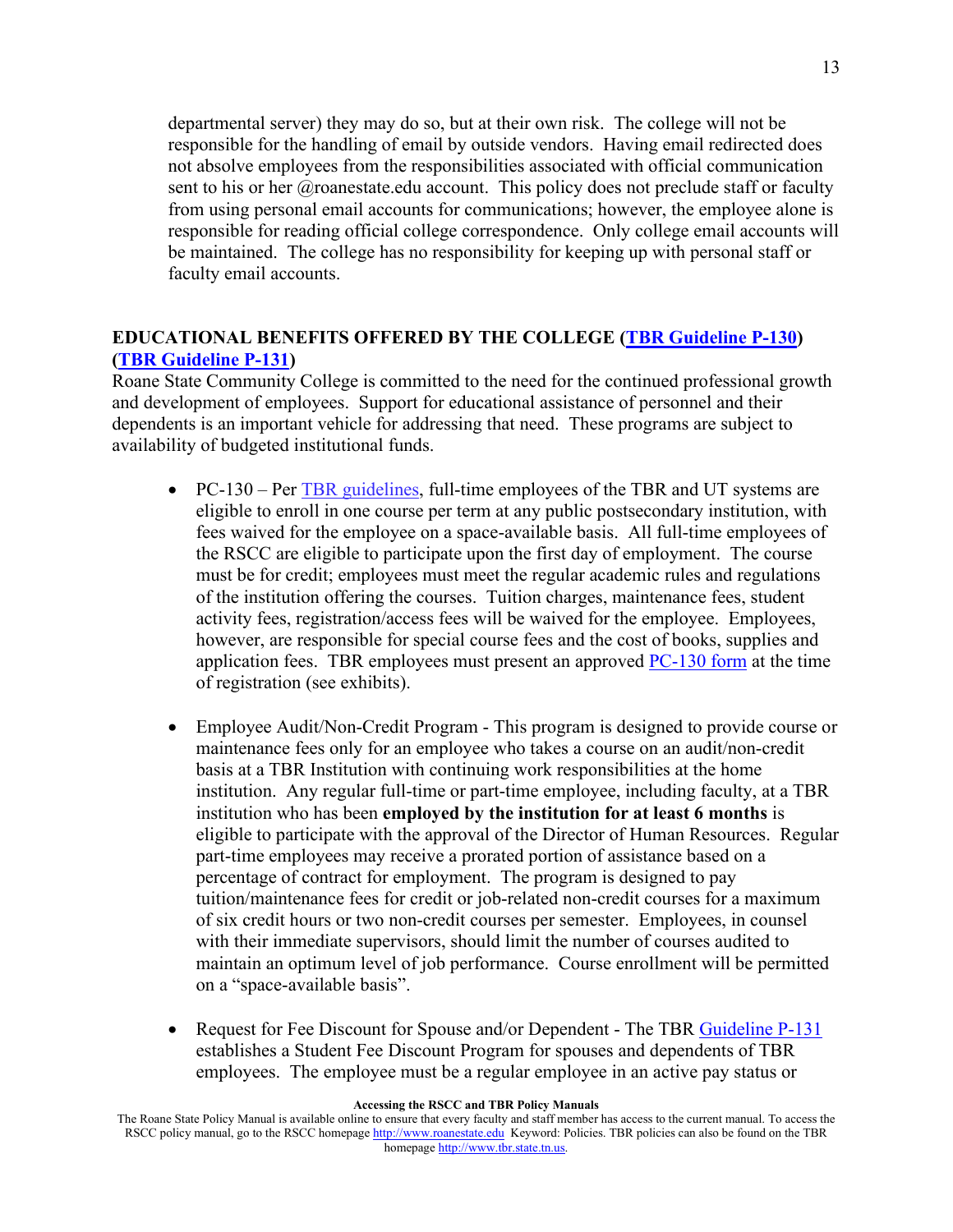working a minimum of 50 percent of the time or more at a TBR institution. The spouse and/or dependent children must be admitted to the TBR institution or TCAT through regular admissions procedures. The employee must complete a ["Request for](https://policies.tbr.edu/system/files/exhibits/P-131%20Ex%201%20Request%20for%20Fee%20Discount.docx)  Fee Discount - [Spouse or Dependent" f](https://policies.tbr.edu/system/files/exhibits/P-131%20Ex%201%20Request%20for%20Fee%20Discount.docx)orm and forward to the Human Resources Office for approval. The amount of the student fee discount for spouses and dependent children of full-time employees shall be no more than one-half (50 percent) of the undergraduate maintenance fee. The student fee discount shall apply only to undergraduate courses at TBR institutions and TCAT. Eligible spouses and/or dependent children may enroll in any number of courses up to and including full-time study.

### **EMERITUS FACULTY STATUS [\(PA-28-01\)](http://www.roanestate.edu/?9236-RSCC-Policy-PA-28-01-Emeritus-Faculty-Status) [TBR Policy](https://policies.tbr.edu/policies/faculty-emeritus) 5:02:01:10**

Faculty having served Roane State Community College for a minimum of ten years shall be eligible for emeritus faculty status upon retirement from the institution. Emeritus faculty status is an honor bestowed for distinguished institutional services. Designation as emeritus faculty shall be at presidential discretion.

In addition to appointment directly by the president, a nomination for emeritus status can be made by any tenured faculty member; however, the nomination must be affirmed by a majority of faculty within the candidate's division and endorsed by the division chair and the Vice President for Student Learning.

Emeritus faculty shall be entitled to such privileges and benefits, other than monetary compensation, as the institution designates insofar as such privileges and benefits are within the limits of the institution's discretionary authority. Such privileges and benefits may include an identification card designating the holder as emeritus faculty and entitling the holder access to certain institution facilities and services commonly available to faculty. The privileges and benefits carry with them the same responsibility as for regular faculty.

#### **EMPLOYEE BENEFITS AT ROANE STATE COMMUNITY COLLEGE**

Who is eligible?

- The following information is a summary of most benefits offered to regular (full-time and permanent) employees. Please check RSCC and/or TBR policy for full descriptions.
- Regular part-time employees receive benefits on a pro-rated basis depending upon the number of hours worked.
- Temporary employees are not eligible for benefits.

Please refer to the Partners for Health State Group Insurance Program Eligibility and Enrollment Guide for details. <https://www.tn.gov/content/tn/partnersforhealth/publications/publications.html>

The Roane State Policy Manual is available online to ensure that every faculty and staff member has access to the current manual. To access the RSCC policy manual, go to the RSCC homepage [http://www.roanestate.edu](http://www.roanestate.edu/) Keyword: Policies. TBR policies can also be found on the TBR homepage [http://www.tbr.state.tn.us.](http://www.tbr.state.tn.us/)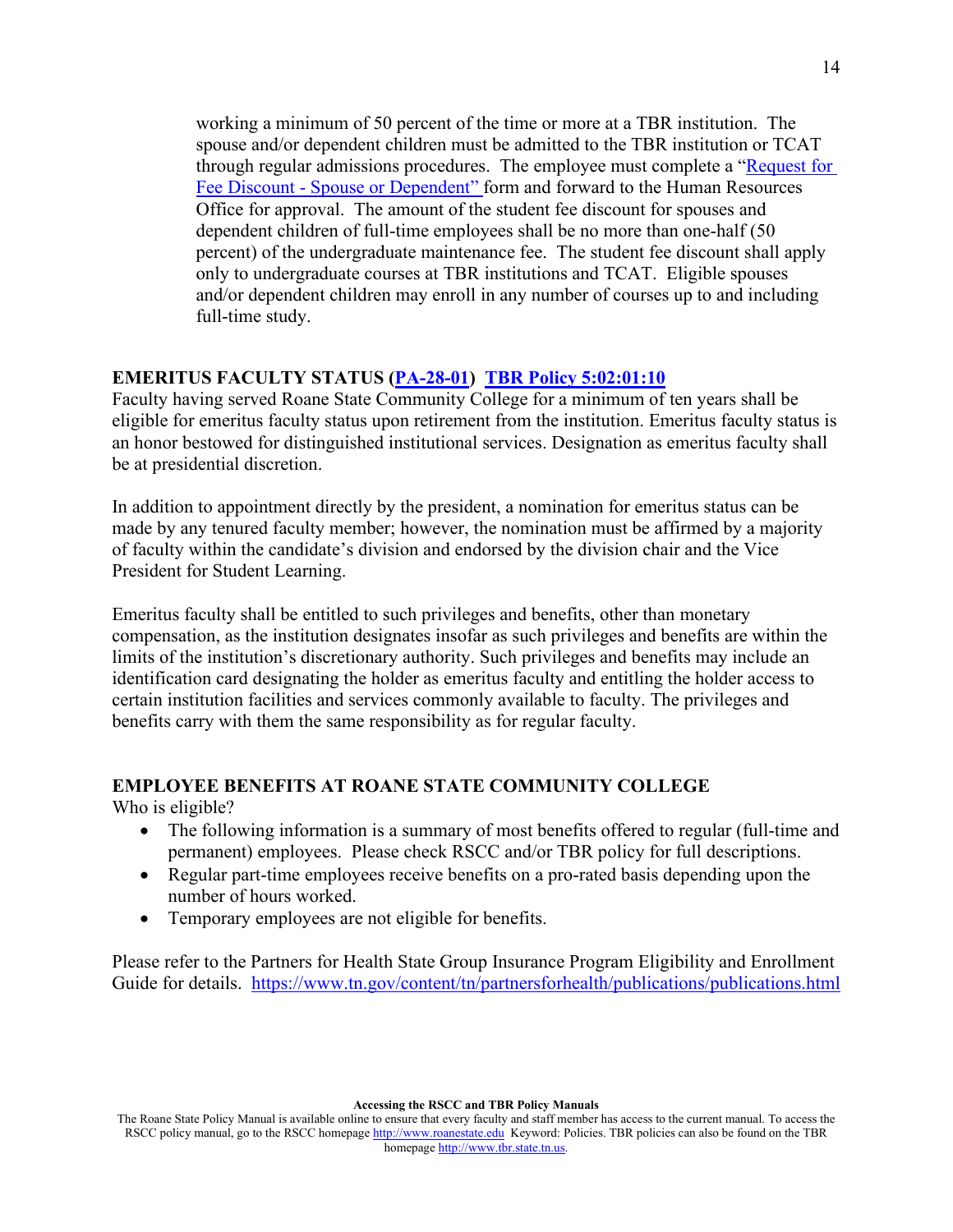| <b>Benefit</b>            | <b>Eligibility</b>     | Condition                                                                       |
|---------------------------|------------------------|---------------------------------------------------------------------------------|
| Annual Leave:             | Accrues from date      | 15 hours per month accrued after 51% of month                                   |
| Full time administrator   | of employment          | worked                                                                          |
| Fiscal Faculty (12 month) |                        |                                                                                 |
| <b>Bereavement Leave</b>  | Immediately            | Provides all regular, full-and part-time                                        |
|                           |                        | employees time off without loss of pay to attend                                |
|                           |                        | the funeral of an immediate family member.                                      |
|                           |                        | (Such days shall not exceed 3 regular scheduled<br>work days.)                  |
| Cancer & Intensive Care   | Immediately            | Employee pay premiums.                                                          |
| Insurance                 |                        |                                                                                 |
| Civil Leave               | Immediately            | Regular pay for all time while serving on jury                                  |
|                           |                        | duty or as a subpoenaed witness. Money must                                     |
|                           |                        | be returned to state if annual leave is not taken.                              |
| <b>COBRA</b>              | An employee may        | An employee may continue his or her single or                                   |
|                           | continue the same      | family medical coverage for a maximum of 18                                     |
|                           | medical benefits       | months if the employee loses coverage due to                                    |
|                           | through COBRA if:      | one of the "qualifying events" listed below:                                    |
|                           | The                    | Employment is terminated (including                                             |
|                           | employee<br>and/or the | layoffs) for any reason other than gross                                        |
|                           | employee's             | misconduct.                                                                     |
|                           | dependents             | The employee's work hours are reduced                                           |
|                           | lost                   | so he or she is no longer eligible under<br>the state plan's eligibility rules. |
|                           | coverage               | The employee's job appointment                                                  |
|                           | due to one             | changes so he or she is no longer                                               |
|                           | of the                 | eligible under the state plan's eligibility                                     |
|                           | "qualifying            | rules (such as changing to a temporary                                          |
|                           | events."               | position).                                                                      |
|                           | The                    | Dependents of the employee may continue their                                   |
|                           | employee               | medical coverage for a maximum of 36 months                                     |
|                           | and/or the             | if the dependents lose coverage due to one of the                               |
|                           | employee's             | "qualifying events" listed below:                                               |
|                           | dependents             | The death of the employee.                                                      |
|                           | are not                | The divorce of the dependent from the                                           |
|                           | eligible for           | state employee.                                                                 |
|                           | Medicare.              | With respect to a dependent child,                                              |
|                           | The employee           | because the dependent child is no longer                                        |
|                           | and/or the             | eligible as a dependent under the state                                         |
|                           | employee's             | plan's eligibility rule.                                                        |
|                           | dependents are not     | (For example, a child reaches the limiting age.).                               |
|                           | insured under          |                                                                                 |
|                           | another medical        |                                                                                 |
|                           | plan.                  |                                                                                 |

# **Summary of Benefits**

**Accessing the RSCC and TBR Policy Manuals**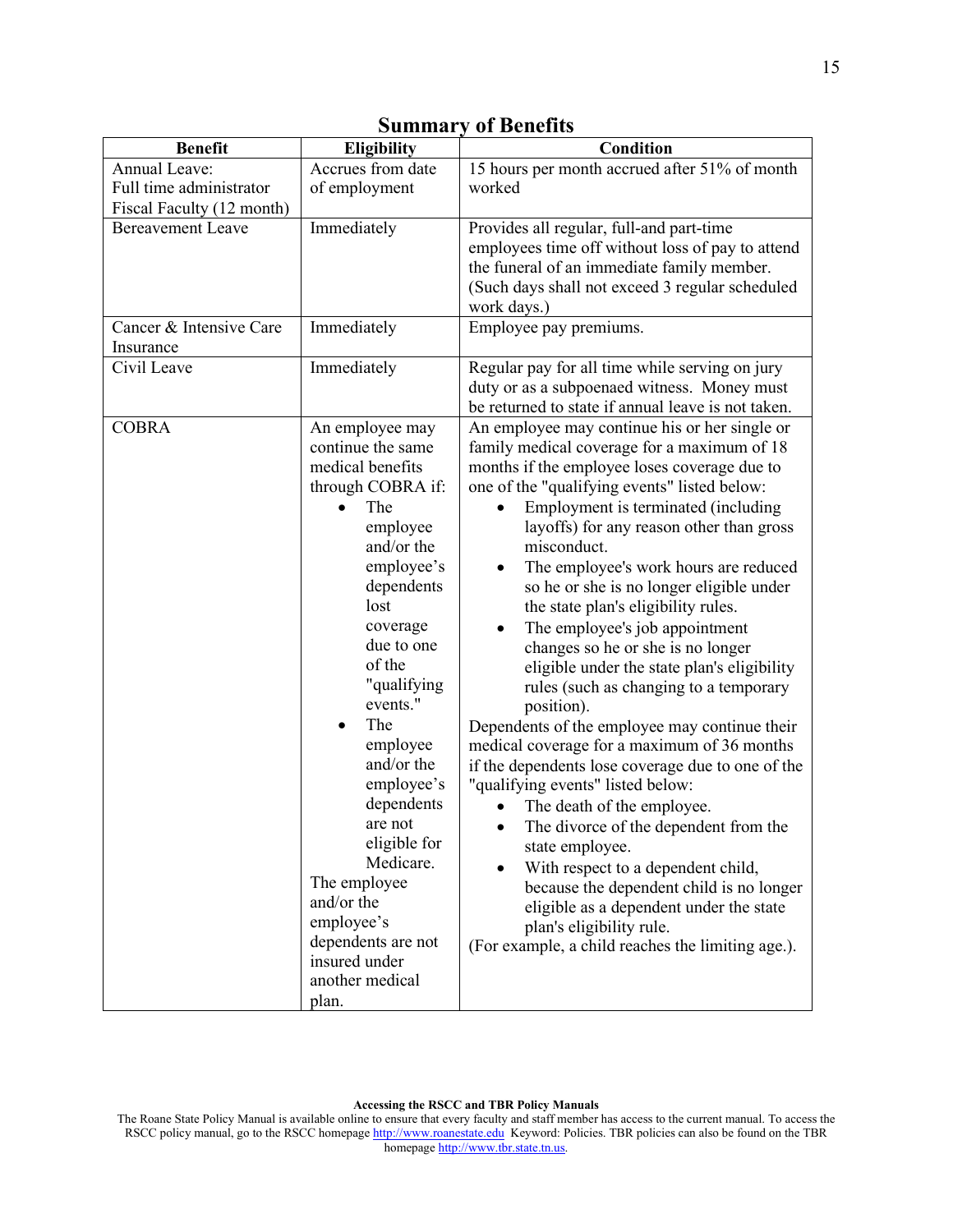| <b>Credit Unions</b><br>Death Benefits      | Immediately<br>Immediately                                                                                         | Membership and payroll deductions are<br>available through the Tennessee Teachers Credit<br>Union and Educator's Credit Union. Loans and<br>other services are also available according to<br>credit union guidelines.<br>In accidental or natural death, while in service,<br>accumulated annual and sick leave paid to<br>beneficiary or estate.                                                                                                                                                                                                                                                                        |
|---------------------------------------------|--------------------------------------------------------------------------------------------------------------------|---------------------------------------------------------------------------------------------------------------------------------------------------------------------------------------------------------------------------------------------------------------------------------------------------------------------------------------------------------------------------------------------------------------------------------------------------------------------------------------------------------------------------------------------------------------------------------------------------------------------------|
| Dental Insurance                            | The first day of the<br>month following<br>one (1) full calendar<br>month of<br>employment from<br>your hire date. | Employees can choose one of two plans<br>available:<br>Prepaid Plan<br>PDO (Preferred Dental Organization).<br>Each plan offers preventive, diagnostic, basic,<br>and major benefits. However, the employee<br>may have a waiting period before these benefits<br>are available. Employee-paid premium.                                                                                                                                                                                                                                                                                                                   |
| Direct Deposit                              | Immediately                                                                                                        | Payroll checks deposited in the bank of the<br>employee's choice.                                                                                                                                                                                                                                                                                                                                                                                                                                                                                                                                                         |
| <b>Educational Assistance</b>               | See TBR policy for<br>specifics.                                                                                   | Faculty or Administration / Professional<br>Staff Grant- in-Aid Program.<br>Faculty or Administration / Professional<br>٠<br>Staff Tuition / maintenance Fee<br>Reimbursement Program.<br>Employee Audit Program.<br><b>Clerical and Support Staff Maintenance</b><br>٠<br>Fee Payment Program.<br>Fee Waiver for TBR/UT System<br>Employees.<br>Desegregation Development Programs.<br>Fee Discount for Spouse and/or<br>٠<br>Dependent Children.<br>Public Higher Education Fee Waiver for<br>٠<br>State Employees.<br>Fee Discount for Dependent Children of<br>Licensed Public School Teachers or<br>State Employees. |
| <b>Educational Leave</b>                    | Immediately                                                                                                        | See TBR Policy for specifics.                                                                                                                                                                                                                                                                                                                                                                                                                                                                                                                                                                                             |
| <b>Employee Assistance</b><br>Program (EAP) | Immediately                                                                                                        | EAP provides consultation for employees who<br>are experiencing personal problems which could<br>impact their work performance and/or personal<br>well-being. Services are confidential.                                                                                                                                                                                                                                                                                                                                                                                                                                  |

**Accessing the RSCC and TBR Policy Manuals**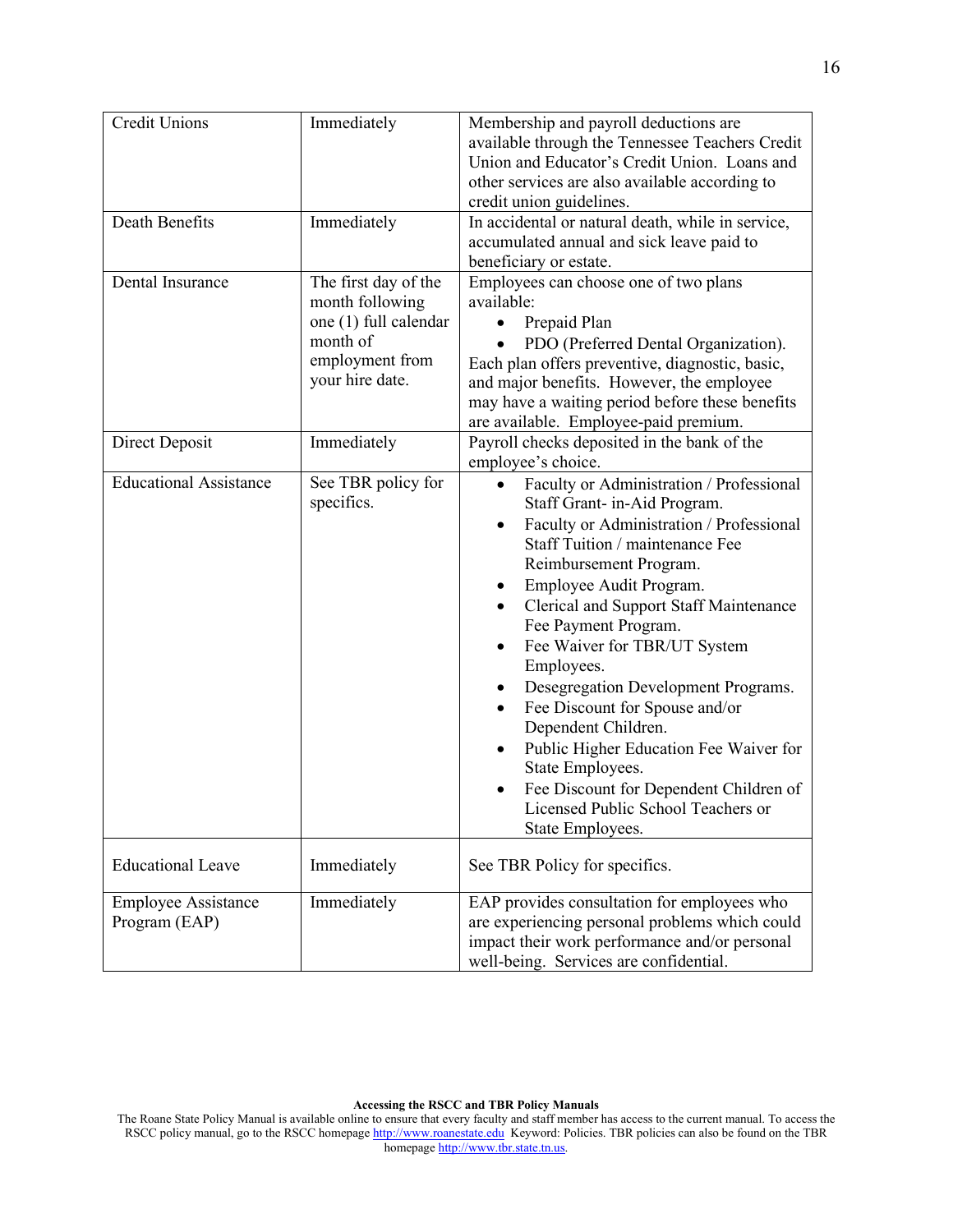| <b>Faculty Sick Leave Bank</b><br>Family and Medical | Available to regular<br>full time faculty or<br>full time employees<br>with faculty rank<br>After 12 months                                                | Provide emergency sick leave to members who<br>have suffered a serious, unplanned illness or<br>injury and who have exhausted all their personal<br>sick leave and annual leave, if applicable, in<br>accordance with the TBR Policy No.<br>$05:01:01:07$ and TBR Guideline P-060 and<br>RSCC policy PA-10-04.<br>Provides eligible employees up to 12                                          |
|------------------------------------------------------|------------------------------------------------------------------------------------------------------------------------------------------------------------|-------------------------------------------------------------------------------------------------------------------------------------------------------------------------------------------------------------------------------------------------------------------------------------------------------------------------------------------------------------------------------------------------|
| Leave                                                | having worked<br>1,250 hours during<br>the 12 months<br>preceding the start<br>of the leave.                                                               | workweeks of leave during a 12 month period<br>for specified family and medical reasons or up<br>to 26 workweeks of leave for military caregiver<br>during a 12-monthh period for reasons specified<br>in RSCC policy $P\text{A-10-01}$ to provide continued<br>medical insurance coverage and to ensure<br>employees' reinstatement to same or equivalent<br>positions following leave period. |
| Flexible Benefits Plan                               | New employees:<br>must enroll during<br>first calendar month<br>of employment<br>Current employees:<br>during Annual<br><b>Employee Transfer</b><br>Period | The IRS allows certain benefits to be purchased<br>under the plan on a tax-free basis. Benefits in<br>the Tennessee Board of Regents Plan include<br>payment of state group medical premiums,<br>payment of state group dental premiums,<br>medical reimbursement accounts and dependent<br>day care reimbursement accounts.                                                                    |
| Group Medical Insurance                              | The first day of the<br>month following<br>one (1) full calendar<br>month of<br>employment from<br>your hire date.                                         | There are four health insurance options:<br>Partnership PPO, Standard PPO, Wellness<br>HealthSavings CDHP or HealthSavings CDHP.<br>Includes basic term life and special accident<br>insurance coverage determined by a schedule<br>based upon the employee's base annual<br>earnings.                                                                                                          |
| Holidays                                             | Immediately                                                                                                                                                | New Year's Day<br>Martin Luther King's Day<br>Good Friday<br>Independence Day<br>Memorial Day<br>Labor Day<br>Thanksgiving<br>Christmas Day<br>4 other days during Christmas season.                                                                                                                                                                                                            |
| Long Term Disability                                 | After one full<br>month                                                                                                                                    | Employee-paid premium.<br>Premium can be paid through payroll deduction.                                                                                                                                                                                                                                                                                                                        |
| Longevity Pay                                        | After 3 years of<br>service                                                                                                                                | \$100 per year of full-time service; current<br>maximum benefit: \$3,000.                                                                                                                                                                                                                                                                                                                       |

The Roane State Policy Manual is available online to ensure that every faculty and staff member has access to the current manual. To access the RSCC policy manual, go to the RSCC homepage [http://www.roanestate.edu](http://www.roanestate.edu/) Keyword: Policies. TBR policies can also be found on the TBR homepage [http://www.tbr.state.tn.us.](http://www.tbr.state.tn.us/)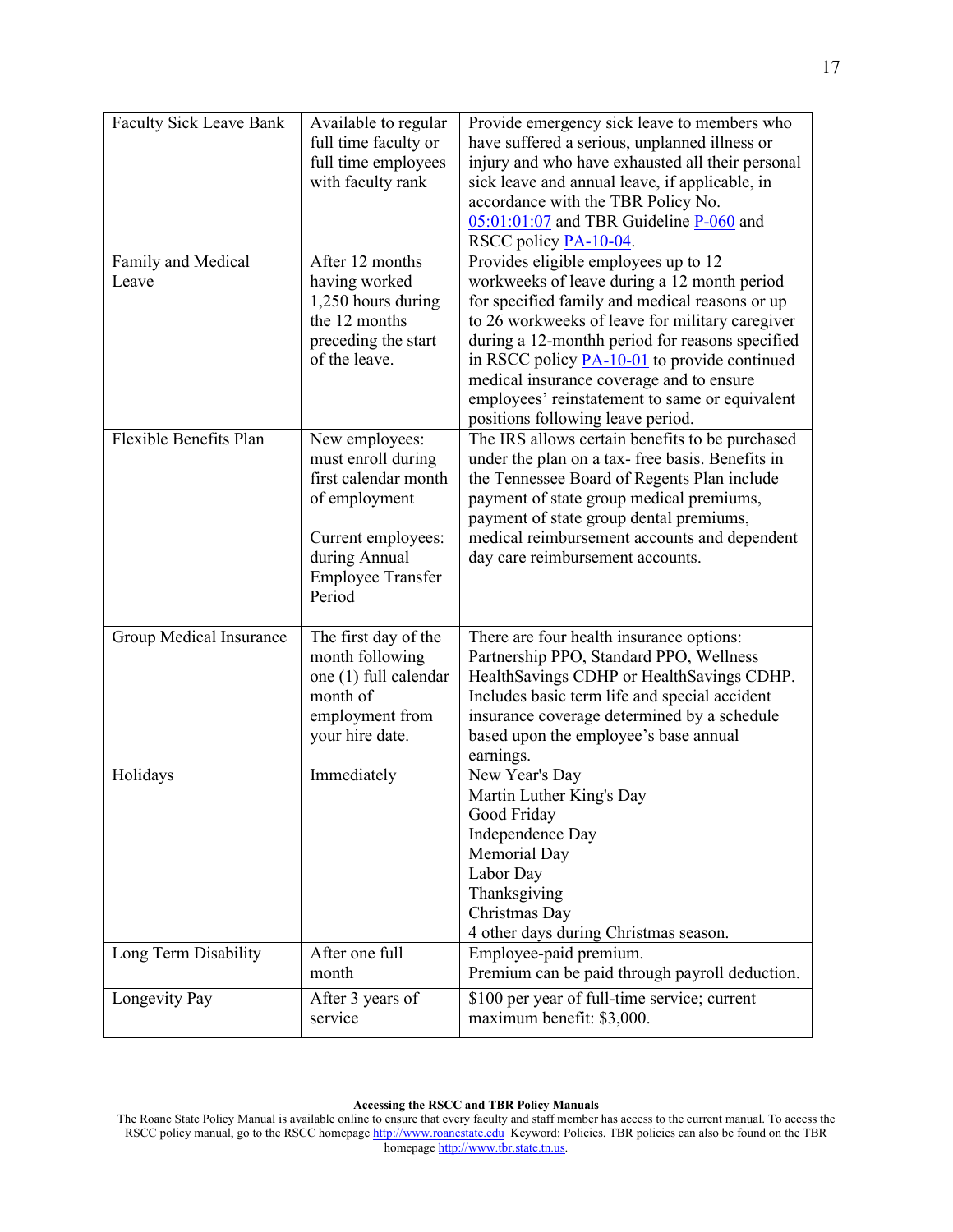| Maternity Leave                                    | Immediately                                                                                                                           | Leave for maternity purposes shall be granted<br>for a period of up to four $(4)$ months upon<br>request of a female employee. Sick Leave may<br>be used for a period of medical disability only;<br>an employee may use any or all accrued annual<br>leave or leave without pay for the remainder of<br>her maternity leave.                                                                                                                     |
|----------------------------------------------------|---------------------------------------------------------------------------------------------------------------------------------------|---------------------------------------------------------------------------------------------------------------------------------------------------------------------------------------------------------------------------------------------------------------------------------------------------------------------------------------------------------------------------------------------------------------------------------------------------|
| Military Leave                                     | Immediately                                                                                                                           | Regular pay for up to twenty (20) working days<br>in any one (1) calendar year. Reemployment<br>rights if qualified.                                                                                                                                                                                                                                                                                                                              |
| Voluntary Accidental<br>Death and<br>Dismemberment | Immediately if<br>enrolled in group<br>insurance plan                                                                                 | Provides additional special accident coverage if<br>employees have paid premium.                                                                                                                                                                                                                                                                                                                                                                  |
| Basic Group Term Life<br>Insurance                 | After one full<br>month for new<br>employees.<br>During open<br>enrollment for<br>current employees.                                  | Term life insurance offers a pure and simple<br>death benefit. The premium is small in<br>comparison to other types of life insurance<br>because there is no cash accumulation or paid-<br>up feature. The premiums automatically<br>increase as the participant's insurability age<br>increases. Spouse and dependent children<br>coverage is also included in the term life<br>insurance. Employee paid premiums through<br>payroll deductions. |
| Voluntary Term Life<br>Insurance                   | After one full<br>month for new<br>employees.<br>During open<br>enrollment for<br>current employees<br>with proof of<br>insurability. | You may select up to five times your annual<br>base salary (maximum of \$500,000) but<br>evidence of good health is required. The<br>minimum coverage level is \$5,000. Spouse and<br>children may be covered who meet the<br>dependent definition.                                                                                                                                                                                               |
| Retirement                                         | Immediately                                                                                                                           | Benefits based on salary and years of service.<br>RSCC and the state and new employees<br>contribute to TCRS and ORP (TIAA-CREF,<br>VALIC/AIG, and Voya).                                                                                                                                                                                                                                                                                         |
| Sick Leave                                         | Accrues from date<br>of employment                                                                                                    | 7.5 hours per month. Unused sick leave counted<br>as creditable service for retirement.                                                                                                                                                                                                                                                                                                                                                           |
| Tax Deferred Annuities                             | Immediately                                                                                                                           | Contributions can be made to a tax deferred<br>annuity on a salary reduction basis through<br>approved companies.                                                                                                                                                                                                                                                                                                                                 |

**Accessing the RSCC and TBR Policy Manuals**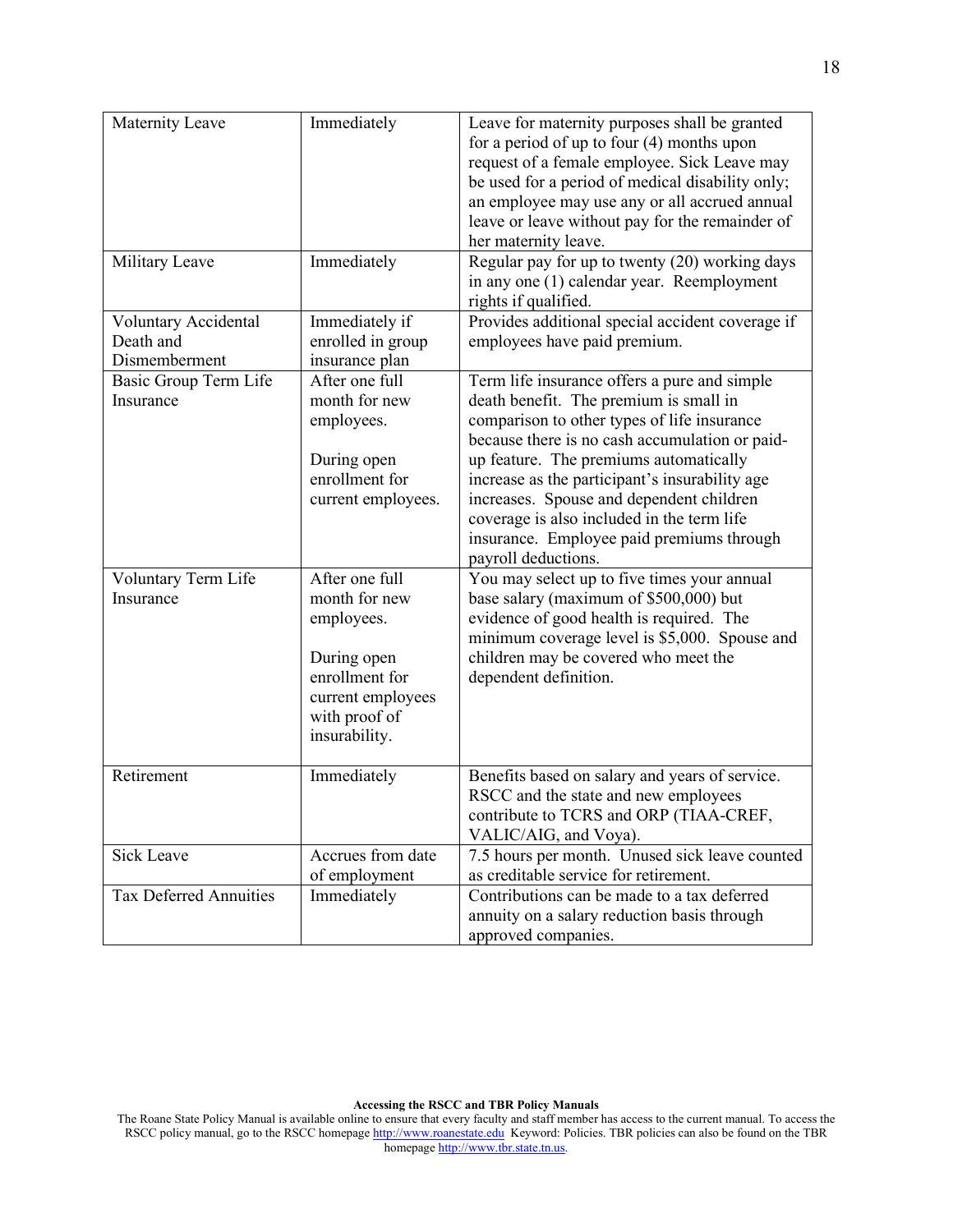| Voting Leave | Immediately | Regular faculty and staff who are registered         |
|--------------|-------------|------------------------------------------------------|
|              |             | voters may receive reasonable time off to vote if    |
|              |             | they request such time off before 12:00 noon the     |
|              |             | day before the election. No time off will be         |
|              |             | granted if the polls in the county where the         |
|              |             | employee is a resident are open three $(3)$ or       |
|              |             | more hours before the employee is scheduled to       |
|              |             | begin work or if the polls close three $(3)$ or more |
|              |             | hours after the employee's work schedule ends.       |

For more information, please review information on the **Human Resources webpage**.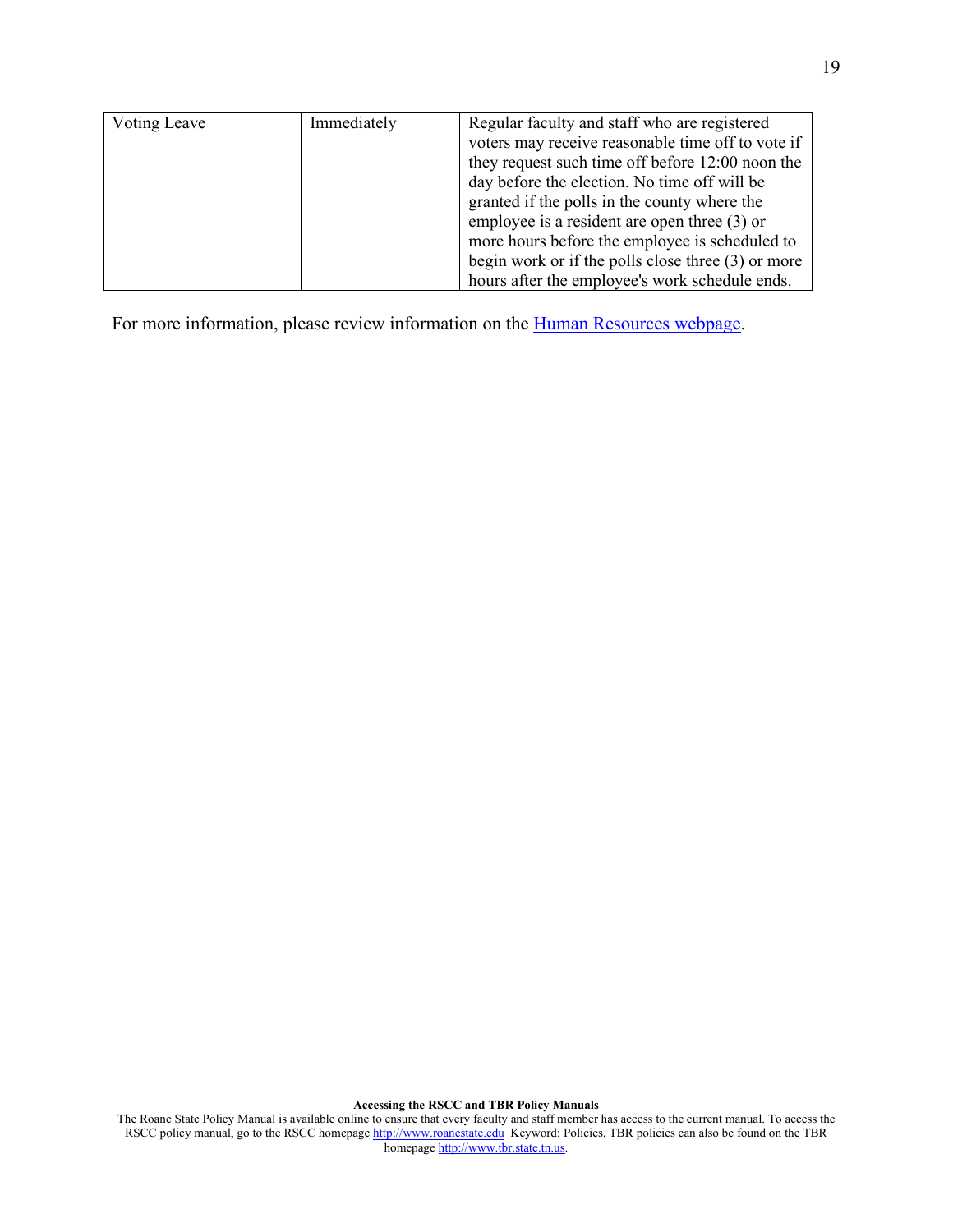# **EQUIPMENT CONTROL [\(BA 03-01\)](https://www.roanestate.edu/?7857-RSCC-Policy-BA-03-01-Equipment-Capitalization-Physical-Inventory-and-Use-of-College-Equipment) [\(TBR Guideline B-110\)](https://policies.tbr.edu/guidelines/fixed-assets-and-sensitive-minor-equipment)**

Equipment (capital assets) is any tangible personal property having a useful life of more than one year and costing \$5,000 or more. A personal computer unit includes the following components: the processor, monitor, keyboard, memory, and disk drives. These components will be capitalized as a unit. For all other equipment that consists of component items, only those components that cost \$5,000 or more will be capitalized.

It is the responsibility of the budgetary unit heads to control and monitor the equipment and other assets located within their areas. All employees should be made aware of the importance of the safekeeping of institutional equipment. The policies and procedures described in this document are to be considered minimum controls for equipment. Additional controls should be implemented by the departments if considered necessary. A copy of the [complete policy](http://www.roanestate.edu/?7857-RSCC-Policy-BA-03-01-Equipment-Capitalization-Physical-Inventory-and-Use-of-College-Equipmenthttp://www.roanestate.edu/?7857-RSCC-Policy-BA-03-01-Equipment-Capitalization-Physical-Inventory-and-Use-of-College-Equipment) BA-03- [01,](http://www.roanestate.edu/?7857-RSCC-Policy-BA-03-01-Equipment-Capitalization-Physical-Inventory-and-Use-of-College-Equipmenthttp://www.roanestate.edu/?7857-RSCC-Policy-BA-03-01-Equipment-Capitalization-Physical-Inventory-and-Use-of-College-Equipment) may be found on the RSCC policies web page. [\(TBR Guideline](https://policies.tbr.edu/guidelines/fixed-assets-and-sensitive-minor-equipment) B-110)

## **EXAM SCHEDULES**

[Exam Schedules](http://www.roanestate.edu/?6140-Final-Exam-Schedule) are posted on the Student Learning webpage for fall and spring semesters. Review the Student Learning webpage for the specific dates.

If a comprehensive examination is given, it is important that all faculty follow the exam schedule. If you have questions or concerns, and for some reason you cannot give your exams during these periods, please notify your division dean.

## **FACULTY QUALIFICATIONS [\(PA-27-01\)](http://www.roanestate.edu/?9235-RSCC-Policy-PA-27-01-Faculty-Qualifications) [\(PA 18-01\)](http://www.roanestate.edu/?9228-RSCC-Policy-PA-18-01-Hiring-and-Recruiting) [\(TBR Policy 5:01:02:00\)](https://policies.tbr.edu/policies/equal-employment-opportunity-and-affirmative-action)**

It is the policy of RSCC to employ faculty whose qualifications comply with the policies and guidelines of the Tennessee Board of Regents (TBR) and the standards of the Southern Association of Colleges and Schools Commission on Colleges (SACSCOC).

- Qualifications: Faculty members must meet the college's requirements, as outlined in the [Faculty Qualifications Manual,](http://www.roanestate.edu/?6200-Faculty-Manuals) to teach in the academic disciplines. These requirements include those of applicable professional accrediting and/or approval agencies. The qualifications for teaching at RSCC are the same for full-time and part-time faculty, and the applicable qualifications to teach courses in the academic disciplines apply to all delivery modes.
- Academic degrees presented for credentialing will generally be awarded from regionally accredited institutions. In the event that the faculty member is a graduate of an institution outside the United States, a further review of credentials will be conducted to ensure appropriate academic preparation.

The Roane State Policy Manual is available online to ensure that every faculty and staff member has access to the current manual. To access the RSCC policy manual, go to the RSCC homepage [http://www.roanestate.edu](http://www.roanestate.edu/) Keyword: Policies. TBR policies can also be found on the TBR homepage [http://www.tbr.state.tn.us.](http://www.tbr.state.tn.us/)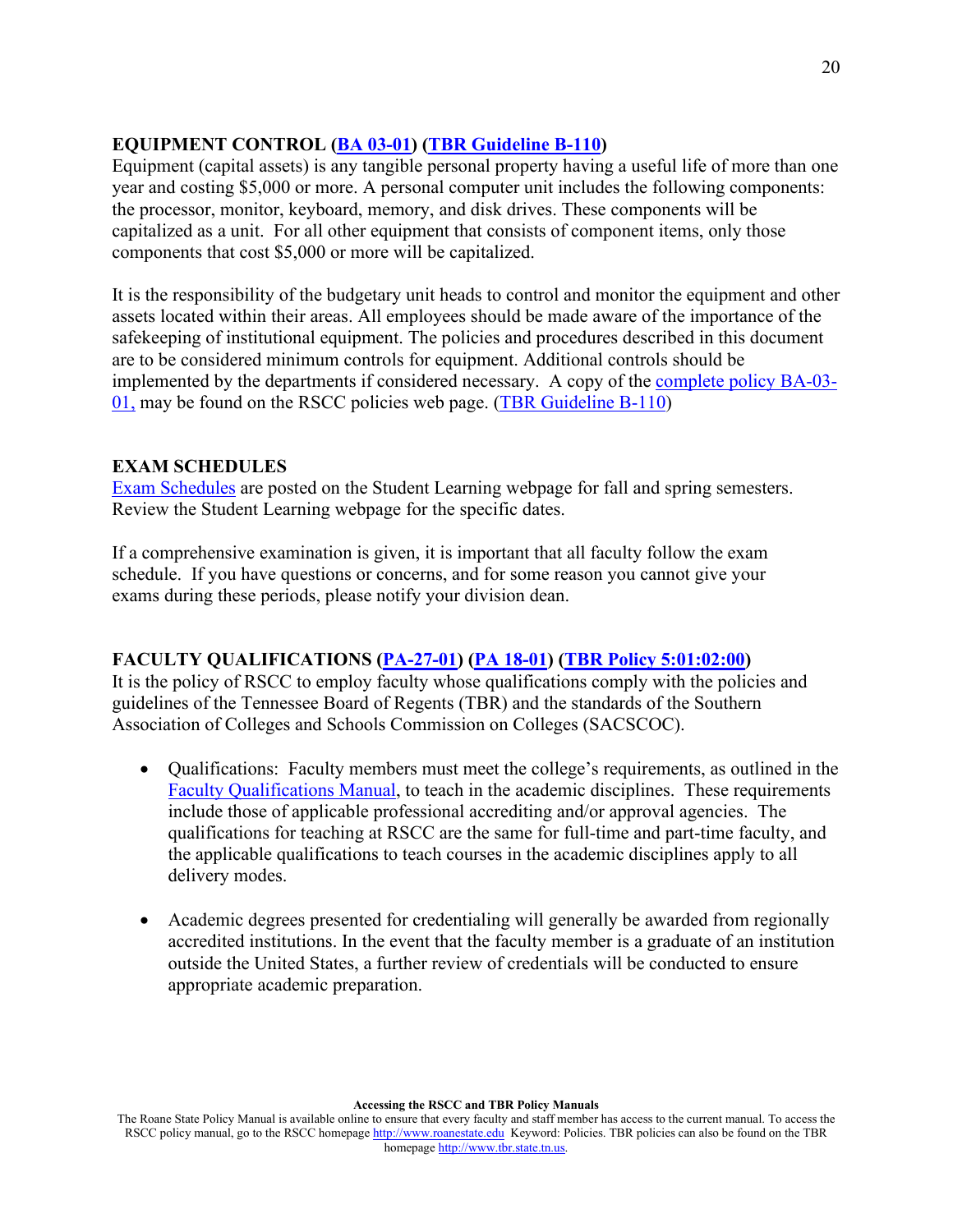- Certification of Qualifications: Qualifications for all faculty must be certified by the appropriate academic dean prior to the teaching appointment and all employment must be conducted according to the screening and hiring procedures outlined in RSCC Policy [PA-](http://www.roanestate.edu/?9228-RSCC-Policy-PA-18-01-Hiring-and-Recruiting)[18-01,](http://www.roanestate.edu/?9228-RSCC-Policy-PA-18-01-Hiring-and-Recruiting) [\(TBR Policy](https://policies.tbr.edu/policies/equal-employment-opportunity-and-affirmative-action) 5:01:02:00). Candidates graduating from foreign universities must supply appropriate qualifying credentials (or certified translation of those credentials) prior to employment.
- Roane State's Faculty Qualifications Manual is the source for information regarding the criteria for teaching all courses at the collegiate level. A review of this manual is conducted annually by the Office of the Vice President for Student Learning.
- If licensure or special certifications are required for the accreditation of an academic program, these credentials must be filed with the Office of Human Resources prior to employment. It is the responsibility of the faculty to ensure that such licensure or special certifications are renewed when required.
- Alternative Qualifications Review: Under special circumstances, faculty members may be hired by exception. Exceptions to qualifications outlined in the Faculty Qualifications Manual may occur in two cases:
	- o The faculty member has outstanding professional experience and demonstrated contributions to the teaching discipline which may be presented in lieu of formal academic preparation.
	- $\circ$  The faculty member has training in a closely related discipline and the competencies needed to teach the course objectives are covered by the documented training in the related discipline.

In these cases, qualifying documentation must be provided which may include academic transcripts, professional letters of support, documentation of professional experience, current certifications/licenses held, awards received or other pertinent items. After review of the qualifying documentation, the Academic Dean must forward a signed Alternative Qualifications Form with accompanying documentation to the Vice President for Student Learning for review and approval.

#### **FACULTY EVALUATION [\(PA-26-02\)](http://www.roanestate.edu/?9270-RSCC-Policy-PA-26-02-Faculty-Evaluation) [\(TBR POLICY](https://policies.tbr.edu/policies/faculty-promotion-community-colleges) 5:02:02:30)**

A comprehensive and flexible system for faculty evaluation has been developed and is linked to an objective planning system. The Roane State philosophy of evaluation complies with the TBR minimum criteria for tenure and promotion. A primary goal of the college is to provide a means for the professional development of each faculty member. Each faculty member can benefit from the feedback received from evaluation as well as specific ideas provided for enhancing his/her teaching and professional skills. Through the process of fair and accurate evaluation, both Roane State and faculty members can grow.

The Roane State Policy Manual is available online to ensure that every faculty and staff member has access to the current manual. To access the RSCC policy manual, go to the RSCC homepage [http://www.roanestate.edu](http://www.roanestate.edu/) Keyword: Policies. TBR policies can also be found on the TBR homepage [http://www.tbr.state.tn.us.](http://www.tbr.state.tn.us/)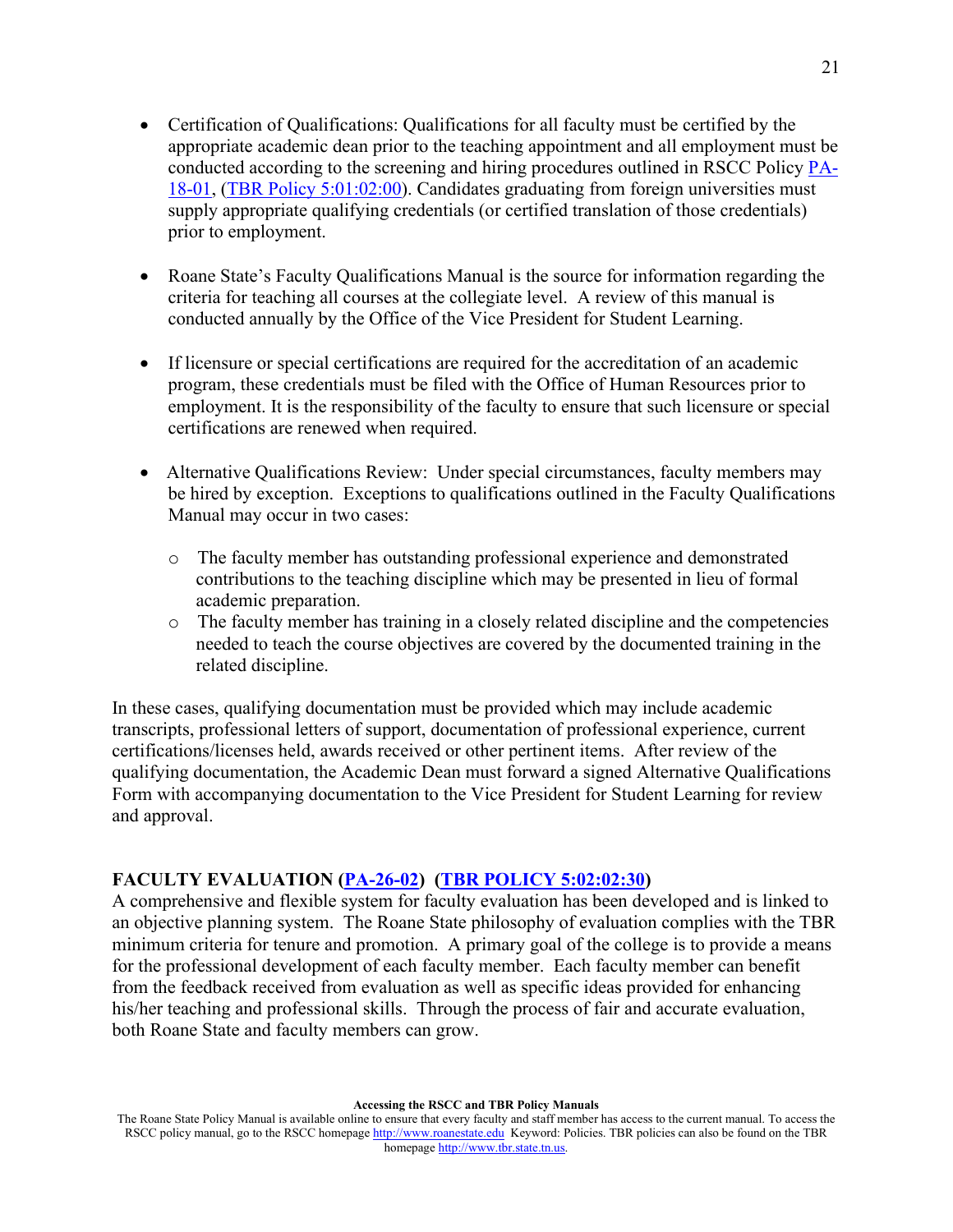Faculty members are evaluated by their contribution within specialty areas. The most desired employees are excellent teachers, maintain high academic standards, and are proficient in their chosen fields. In addition, they strengthen the institution through a variety of other contributions. The most desired faculty are resourceful in supporting the mission of the college. Ideal faculty serve the institution in multiple capacities.

The purpose of faculty evaluation is to provide information for use in determining tenure, promotion and retention. Evaluation criteria cover the three major components of evaluation: Teaching, Service/Outreach, and Scholarship/Creative Activities/Research. The period of evaluation is Fall to Spring. At the beginning of the evaluation period and by September 1 of the evaluation year, each faculty member develops a set of objectives and submits them to his or her supervisor for mutual agreement. The faculty member has the opportunity to revise these objectives, if necessary, at the mid-year review. After the end of the evaluation period, the faculty member submits a summary of accomplishments. The supervisor prepares the evaluation narrative summary form. The results are shared with the faculty member and reported to the administration along with the supervisor's recommendations.

#### **FACULTY SENATE [\(GA 32-01\)](http://www.roanestate.edu/?9213-RSCC-Policy-GA-32-01-Faculty-Senate-Constitution) [\(TBR Policy 1:03:01:00\)](https://policies.tbr.edu/policies/student-faculty-participation-development-campus-policies-programs)**

In accordance with RSCC Policy [GA-32-01](http://www.roanestate.edu/?9213-RSCC-Policy-GA-32-01-Faculty-Senate-Constitution) and [TBR Policy](https://policies.tbr.edu/policies/student-faculty-participation-development-campus-policies-programs) 1:03:10:00 and in the interest of academic freedom and professional responsibilities, the Faculty Senate is dedicated to promoting faculty participation in decision-making, and to providing an orderly process for improving communication and mutual understanding between the administrative officers, the faculty, and the students of the college.

The duties and powers:

- To express the collective opinion of the faculty to the administration of the college on any matter of concern to the faculty, and to provide for the administration a significant avenue for the dissemination, discussion, and evaluation of all matters of concern to the faculty.
- To initiate faculty input for the planning and implementation of college programs, policies, and facilities**,** and to serve as a vehicle for recommendations faculty make to address current college issues, problems, and institutional goals.
- To define and recommend general educational objectives, subject to approval by the president, and to participate fully and actively in the determination of programs and policies that pertain to academic matters and faculty welfare.
- To aid in securing and maintaining adequate salaries, tenure, sound retirement systems, and such other benefits and improvements in conditions as will enable faculty to function effectively, and to provide a forum for the open discussion of faculty grievances and student concerns involving the faculty as a whole.
- To promote principles of human dignity and concern for the interest of both the college and the surrounding communities.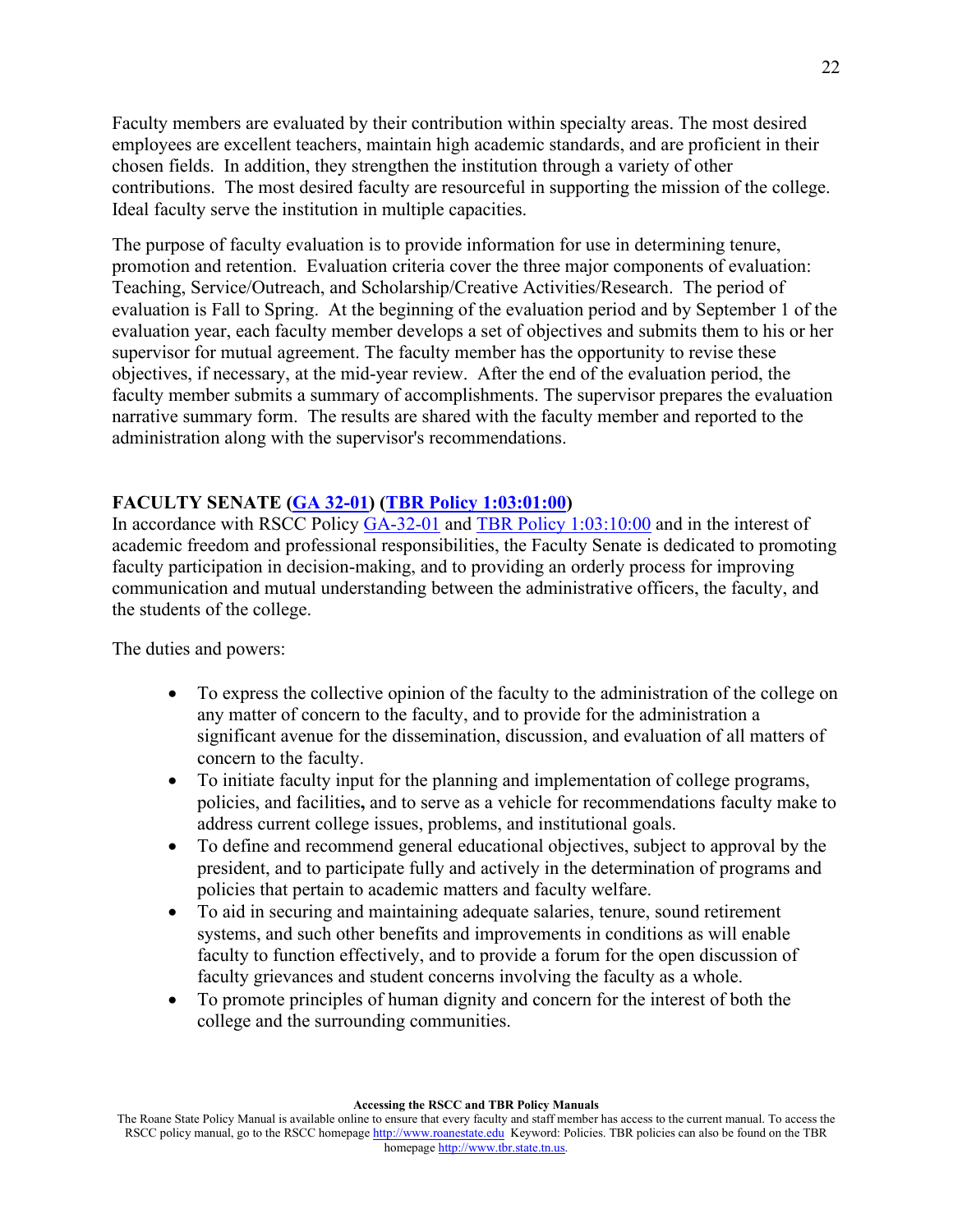### **FACULTY WORKLOAD GUIDELINES [\(GA-25-01\)](http://www.roanestate.edu/?9208-RSCC-Policy-GA-25-01-Standing-Committees) [\(TBR Policy 5:01:05:00\)](https://policies.tbr.edu/policies/outside-employment-and-extra-compensation)**

A full teaching load will be 15 hours or the equivalent per term unless the Academic Dean assigns other duties for the benefit of the college. Additional teaching load assignments may be made as outlined in the TBR Policy on Extra Compensation [\(TBR Policy 5:01:05:00\)](https://policies.tbr.edu/policies/outside-employment-and-extra-compensation).

Each faculty member should maintain class and office schedule including at least 30 hours per week on campus and be available for students, other faculty, and administration. Each faculty member is required to devote 37.5 hours per week to the college. Schedules must be posted and filed with the appropriate Dean and Vice President for Student Learning. A minimum of fifteen hours weekly should be open to students on campus and reconfigured each term to correspond to the new schedule for that particular term. Faculty members are expected to maintain regular office hours in addition to their regular teaching duties in order to accommodate students and administrative responsibilities. Office and teaching hours should be posted each term at the entrance to each faculty member's office. It is the responsibility of the academic deans to see that new faculty office and teaching schedules are posted promptly on office doors each term. Faculty should make themselves available to students for advising purposes. All faculty members are expected to keep regular office hours and provide normal tutorial assistance to their students. Under no circumstances will a faculty member charge any student enrolled in the college for assistance in matters related to his/her teaching duties.

Faculty should assist with student advisement and registration and follow along student activities including retention and placement. The Advising Resource Center (ARC) staff serves as a resource to Success Coaches and Faculty Advisors as they advise students. Upon admission to the college, students will be assigned a Success Coach for initial advising and student support services. After 1-2 semesters, the student will transition to a faculty advisor who specializes in the student's major or area of study.

Staff in the ARC are responsible for the DegreeWorks audit system, assigning faculty advisors, specialized AHS/NSG Advising for students in a candidate status, class scheduling, academic program planning and catalog updates, advising special populations and activities regarding articulation and transfer to 4-year colleges and universities. Staff are available on the Roane and Oak Ridge campuses.

In addition to the instructional responsibilities, faculty members are expected to perform other duties that contribute to the welfare and support of the college. Among these are academic advisement and committee assignments. Assignment of non-instructional duties will be examined to assure that faculty members will not be asked to assume additional responsibilities which might prove detrimental to teaching performance.

The Vice President for Student Learning will appoint standing committees in the fall term to serve for that academic year. Faculty members are given the opportunity to indicate preference for committee assignments. Although every person may not receive their first choice, an attempt will be made to honor the requests. Efforts will be made to limit the faculty member to no more than two standing committee assignments per academic year. Occasionally, faculty members may be asked to work on a special task force or temporary committee assignment. If any faculty

The Roane State Policy Manual is available online to ensure that every faculty and staff member has access to the current manual. To access the RSCC policy manual, go to the RSCC homepage [http://www.roanestate.edu](http://www.roanestate.edu/) Keyword: Policies. TBR policies can also be found on the TBR homepage [http://www.tbr.state.tn.us.](http://www.tbr.state.tn.us/)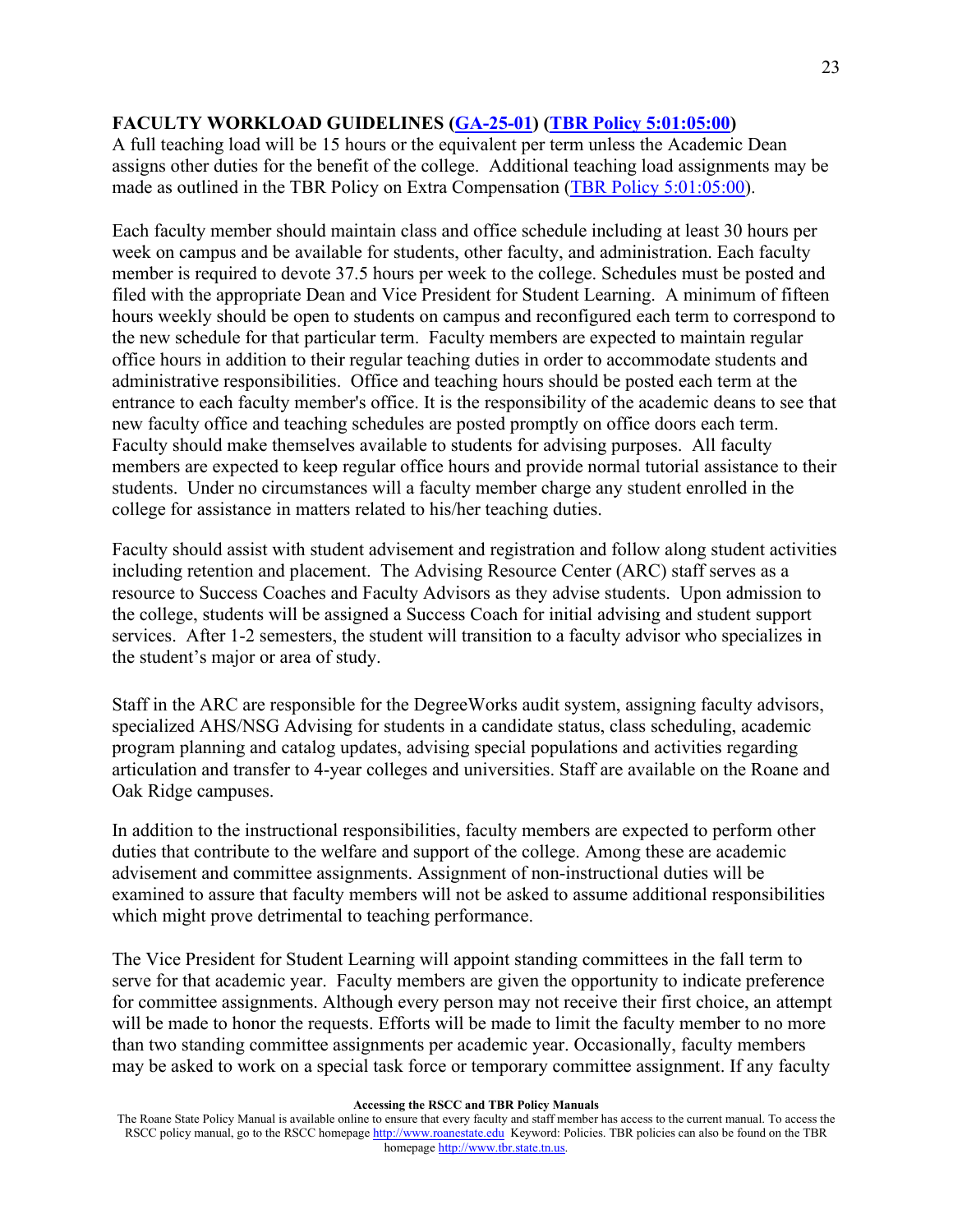member is asked to serve on more than two committees and that faculty member believes that the additional assignment would be detrimental to teaching performance, the faculty member can ask to be relieved of the additional assignment. Refer to Policy [GA-25-01.](http://www.roanestate.edu/?9208-RSCC-Policy-GA-25-01-Standing-Committees) Faculty members who perform other non-instructional responsibilities, such as sponsoring a student organization, may be relieved of additional committee assignments.

#### **Summer Pay [\(TBR Policy 5:02:04:10\)](https://policies.tbr.edu/policies/faculty-compensation-during-summer-session-and-inter-sessions)**

Summer pay for regular faculty employees and adjunct faculty will be paid on special exception payrolls at the middle (approximately) and end of the summer term following completion of the class or classes. For more information, review the [TBR Policy 5:02:04:10](https://policies.tbr.edu/policies/faculty-compensation-during-summer-session-and-inter-sessions) regarding [Summer](https://policies.tbr.edu/policies/faculty-compensation-during-summer-session-and-inter-sessions)  [Session and Inter-sessions](https://policies.tbr.edu/policies/faculty-compensation-during-summer-session-and-inter-sessions) found on the TBR website.

| <i>web</i> Courses |                |                |                           |
|--------------------|----------------|----------------|---------------------------|
| 2 credit hours     | 3 credit hours | 4 credit hours | <b>Student Enrollment</b> |
|                    |                |                | Up to 25                  |
|                    |                |                | $26 - 30$                 |
|                    |                |                | $31 - 35$                 |

#### **Workload Credit for Distance Education Instruction**

After 35 students, a decision will be made whether to cap or add another section.

The minimum class size is 15 per Roane State Community College; classes with a total enrollment below the minimum will be offered or canceled at the discretion of the division dean and Vice President of Student Learning.

#### **Interactive Courses**

**Web Courses**

| Semester   | <b>Semester Hours</b> | <b>Semester Hours</b> | <b>Semester Hours</b> | Student    |
|------------|-----------------------|-----------------------|-----------------------|------------|
| Hours      | 3 cr. hour class      | 4 cr. hour class      | 5 cr. hr. class       | Enrollment |
| 2 cr. hour |                       |                       |                       |            |
| class      |                       |                       |                       |            |
| 2.0        | 3.0                   | 4.0                   | 5.0                   | $15 - 35$  |
| 3.0        | 4.0                   | 5.5                   | 7.0                   | $36 - 50$  |
| 4.0        | 5.0                   | 7.0                   | 8.5                   | $51 - 65$  |
| 5.0        | 6.0                   | 8.0                   | 10.0                  | 66-80      |
| 6.0        | 7.0                   | NA                    | NA                    |            |

1-3 sites: no extra credit 4-6 sites: 1.0 hour credit

### **FOOD AND DRINK IN CLASSROOMS [\(GA-21-04\)](http://www.roanestate.edu/?9205-RSCC-Policy-GA-21-04-Food-and-Drink-in-Classrooms)**

The food and drink policy pertains to all persons using classroom space at Roane State.

- All general classrooms (excluding those with carpet) will be open for food and drink.
- Individual faculty may establish a "no food and drink" policy for their class periods.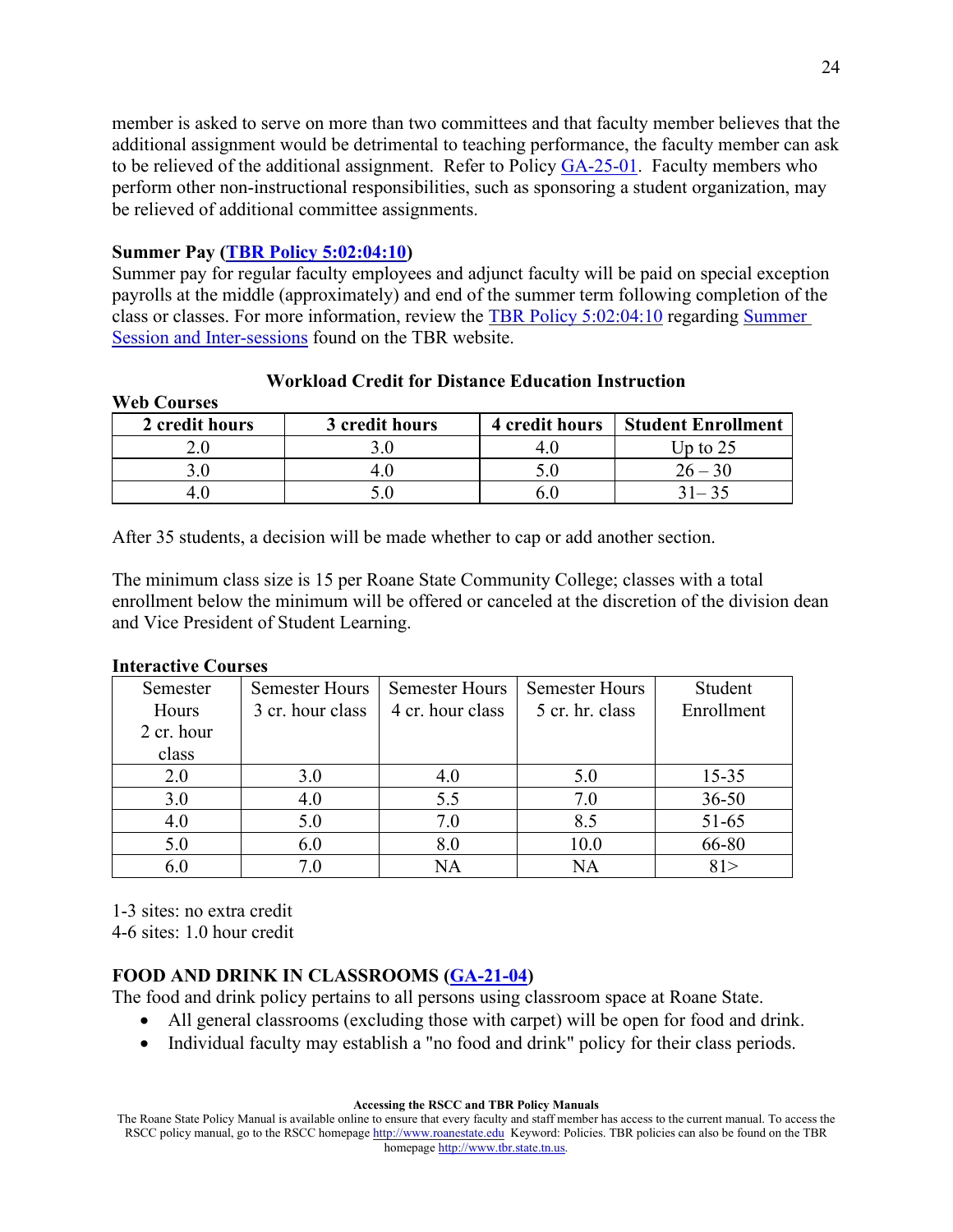- Decisions on whether to allow food and drink in labs require consensus among faculty using each lab each term providing that universally accepted safety regulations such as those of OSHA, etc., are followed.
- No food or drink is permitted in carpeted classrooms. Academic Deans may make exceptions for classes lasting longer than two hours.

### **The Position Request Packet is located on the Human Resources webpage:**

<http://www.roanestate.edu/?5577-Forms>

# **FULL-TIME FACULTY HIRING PROCEDURE**

| <b>Task</b>                                               | <b>Responsible Party</b>       |
|-----------------------------------------------------------|--------------------------------|
| <b>Position Request Form</b>                              | Academic Dean                  |
| The form will contain the position description and        |                                |
| qualifications, proposed advertising and position         |                                |
| announcement, qualifications ratings, and appointment of  |                                |
| Selection Committee if required.                          |                                |
| <b>Forwarding Procedures</b>                              | <b>Executive Officers</b>      |
| The Division Dean obtains the appropriate Executive       |                                |
| Officer approval including Human Resources, Financial     |                                |
| Services and President. The HR office forwards the        |                                |
| signed / approved Position Request Form to the Division   |                                |
| Dean.                                                     |                                |
| Position Announcement / Recruiting Process                | <b>Human Resources</b>         |
| <b>Selection Committee Appointment</b>                    | Academic Dean                  |
| The committee must consist of two of the following:       |                                |
| Division Dean, HR Officer, Executive Officer and faculty  |                                |
| member. In addition, the committee must contain at least  |                                |
| one female, one male and at least one minority member.    |                                |
| <b>Selection Committee Responsibilities</b>               | <b>Selection Committee</b>     |
| The Selection Committee will screen all applicants,       |                                |
| conduct interview and ascertain the qualified applicants. |                                |
| Completion of a Confidential Rating Form on all           |                                |
| interviewed applicants is required. The committee chair   |                                |
| completes a Certification / Faculty Form to document      |                                |
| compliance on the mini-teaching unit and oral proficiency |                                |
| in the English language on the recommended candidate as   |                                |
| well as conduct and complete a minimum of three           |                                |
| telephone employment reference check sheets.              |                                |
| Human Resources Review of Documents                       | <b>Human Resources</b>         |
| HR reviews all materials to ensure all affirmative action |                                |
| steps have been taken.                                    |                                |
| <b>Salary Equity Committee</b>                            | <b>Salary Equity Committee</b> |
| The Salary Equity Committee makes a salary                |                                |
| recommendation to the President.                          |                                |

The Roane State Policy Manual is available online to ensure that every faculty and staff member has access to the current manual. To access the RSCC policy manual, go to the RSCC homepage [http://www.roanestate.edu](http://www.roanestate.edu/) Keyword: Policies. TBR policies can also be found on the TBR homepage [http://www.tbr.state.tn.us.](http://www.tbr.state.tn.us/)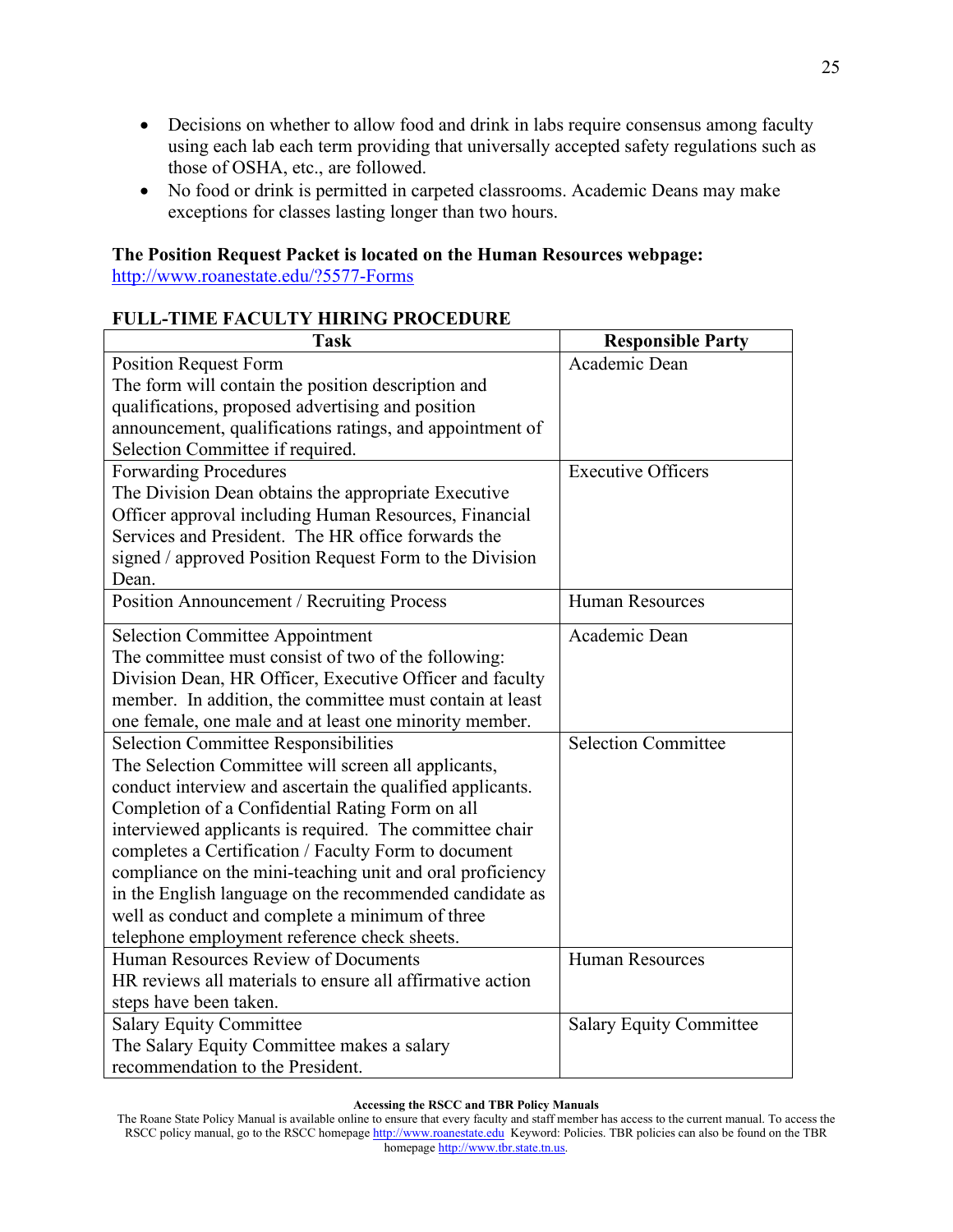| Review and Recommendation by President                      | President              |
|-------------------------------------------------------------|------------------------|
| The President reviews the employment recommendation         |                        |
| package.                                                    |                        |
| Offer of Employment                                         | <b>Human Resources</b> |
| HR will make the official offer of employment, prepare an   |                        |
| offer letter, contract and schedule a benefit / orientation |                        |
| meeting.                                                    |                        |

### **GUESTS AND VISITORS [\(AA-08-01\)](http://www.roanestate.edu/?7847-RSCC-Policy-AA-08-01-Class-Interruptions-Guests-and-Visitors)**

Children, relatives or friends are prohibited from attending class with students or instructors. Children are not to be left unattended on campus.

### **HARASSMENT-SEXUAL, RACIAL, OTHER [\(PA-02-01\)](http://www.roanestate.edu/?7860-RSCC-Policy-PA-02-01-Harassment-Sexual-Racial-Other)** (**[TBR Policy 5:01:02:00,](https://policies.tbr.edu/policies/equal-employment-opportunity-and-affirmative-action) [6:01:00:00,](https://policies.tbr.edu/policies/sex-discrimination-sexual-harassment-or-sexual-misconduct) and [6:02:00:00\)](https://policies.tbr.edu/policies/sex-discrimination-and-sexual-harassment-0)**

Non-Discrimination and Harassment Training is required of all employees. Roane State Community College is committed to creating and maintaining a positive work environment for all employees and students. Employees and students have the right to work and learn in an environment free from sexual harassment. The college provides an online, self-paced, interactive training course to provide information and training on sexual harassment. Individual training can be taken at your own pace and convenience. It is the responsibility of all regular full-time and regular part-time staff to satisfactorily complete (80 percent mastery) the training program within the first 30 days of employment. Employees will receive an email with their log in information to complete the training.

Institutional policy is to provide Equal Employment Opportunity for all present and prospective employees regardless of race, color, religion, sex, national origin, age, and physical or mental disability. Although sexual orientation is not included as a protected status under the law, the college is committed to equal employment and educational opportunities and applies this commitment to all aspects of recruitment, employment and education. It is also college policy to afford equal employment opportunities for applicants and employees who are veterans of the Vietnam era. This policy applies to all personnel actions including, but not limited to, recruiting, hiring, classification/compensation, benefits, promotions, transfers, layoffs, recalls from layoffs and educational, social, and recreational programs of this institution.

## **TITLE VI/DISCRIMINATION [\(PA-01-01\)](http://www.roanestate.edu/?7858-RSCC-Policy-PA-01-01-Equal-Employment-Opportunity-and-Affirmative-Action)** (**[TBR Policy](https://policies.tbr.edu/policies/equal-employment-opportunity-and-affirmative-action) 5:01:02:00)**

Title VI prohibits discrimination on the basis of race. In an effort to bring awareness to this subject, the Tennessee Board of Regents Office of the General Counsel and department of Human Resources has developed an online Title VI training module. Employees will be trained annually on the provisions of Title VI.

An email will be sent to all employees with their log in information to complete the training. Upon taking the quiz, the employee will receive a web certificate ready for printing. The employee identifies their institution from a drop down menu. That institution's Human

The Roane State Policy Manual is available online to ensure that every faculty and staff member has access to the current manual. To access the RSCC policy manual, go to the RSCC homepage [http://www.roanestate.edu](http://www.roanestate.edu/) Keyword: Policies. TBR policies can also be found on the TBR homepage [http://www.tbr.state.tn.us.](http://www.tbr.state.tn.us/)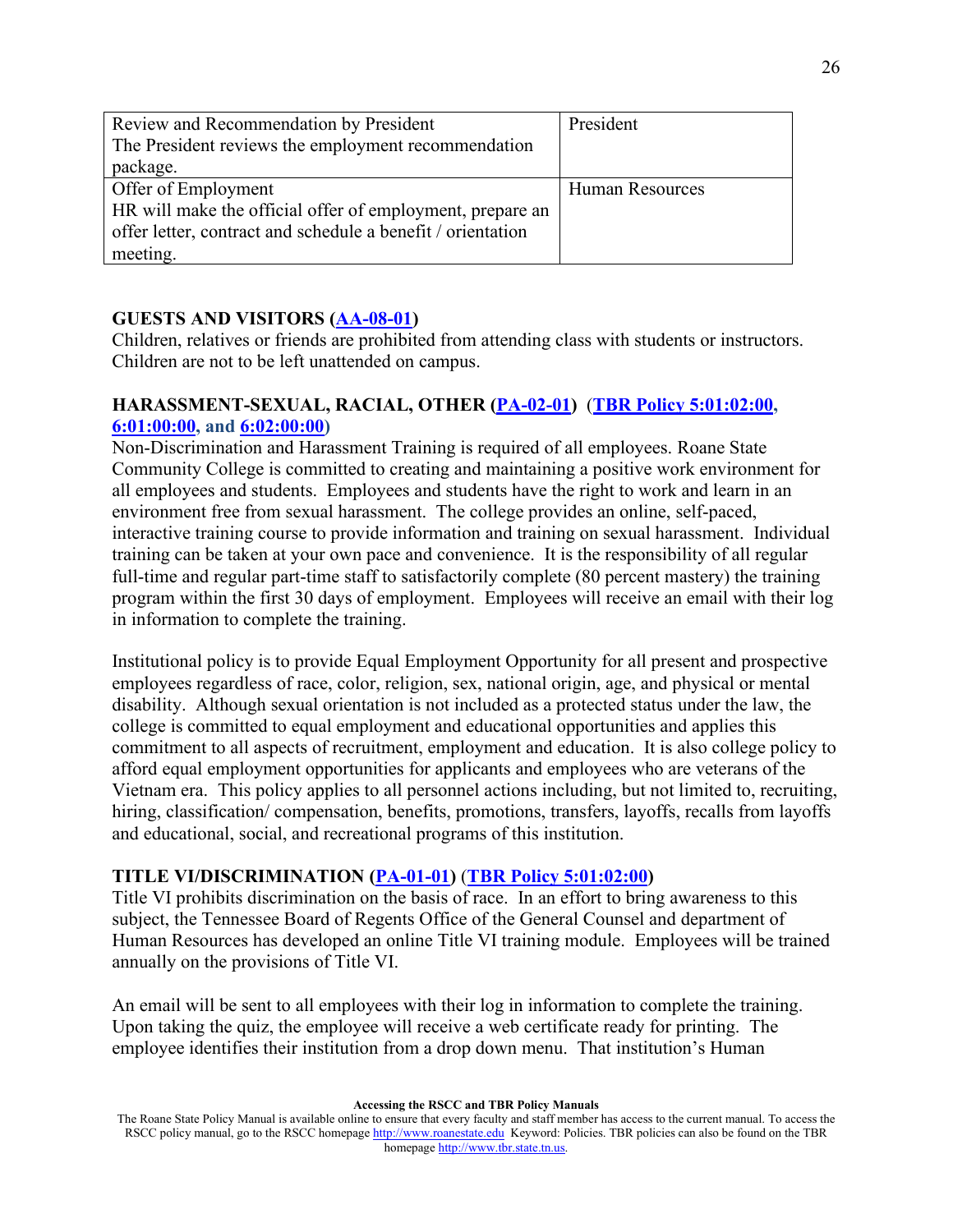Resources officer and affirmative action officer will receive an e-mail verification of the test results.

Institutional policy is to provide Equal Employment Opportunity for all present and prospective employees regardless of race, color, religion, sex, national origin, age, and physical or mental disability. Although sexual orientation is not included as a protected status under the law, the college is committed to equal employment and educational opportunities and applies this commitment to all aspects of recruitment, employment and education. It is also college policy to afford equal employment opportunities for applicants and employees who are veterans of the Vietnam era. This policy applies to all personnel actions including, but not limited to, recruiting, hiring, classification/compensation, benefits, promotions, transfers, layoffs, recalls from layoffs and educational, social, and recreational programs of this institution.

# **INCLEMENT WEATHER [\(GA-26-01\)](http://www.roanestate.edu/?9210-RSCC-Policy-GA-26-01-Administrative-Closing--Inclement-Weather)**

It is the policy of RSCC to cancel classes under extreme weather conditions. In the event it is necessary for the president/designee to declare the specific hours as emergency closing, the following guidelines will be used:

- Regular full-time and part-time employees on the active payroll who are scheduled to work during the declared times of closing will be granted time off from work with pay. Employees who are not scheduled to work will not be paid for the emergency closing. If an employee is prevented from reporting to work for his/her normally scheduled work hours, annual leave or leave without pay will be charged.
- For clerical and support staff employees who are required to work during the time period during which time the college is officially closed, the time worked should be charged as regular scheduled hours. Additional hours that exceed the regularly scheduled hours should be charged to compensatory time.
- Employees not affected by the emergency closing, *i.e.*, employees attending official meetings or workshops outside the college's service area during the time period of the closing, should not charge time to emergency closing.
- Regular part-time employees will be affected on a pro-rated basis in each of the areas listed above. The president may approve exceptions to this policy as deemed appropriate.

## **Class Information [During Bad Weather](http://www.roanestate.edu/?5791-Class-Information-During-Bad-Weather)**

- Daytime vs. Evening Classes
	- o A daytime class is as a class that begins before 4:30 p.m.
	- o An evening class is a class that begins at or after 4:30 p.m.
- Daytime classes

When bad weather occurs, one of the three following decisions will be made:

- o Classes will start at 9:30 a.m., or 11 a.m.
- o Classes will be cancelled

#### **Accessing the RSCC and TBR Policy Manuals**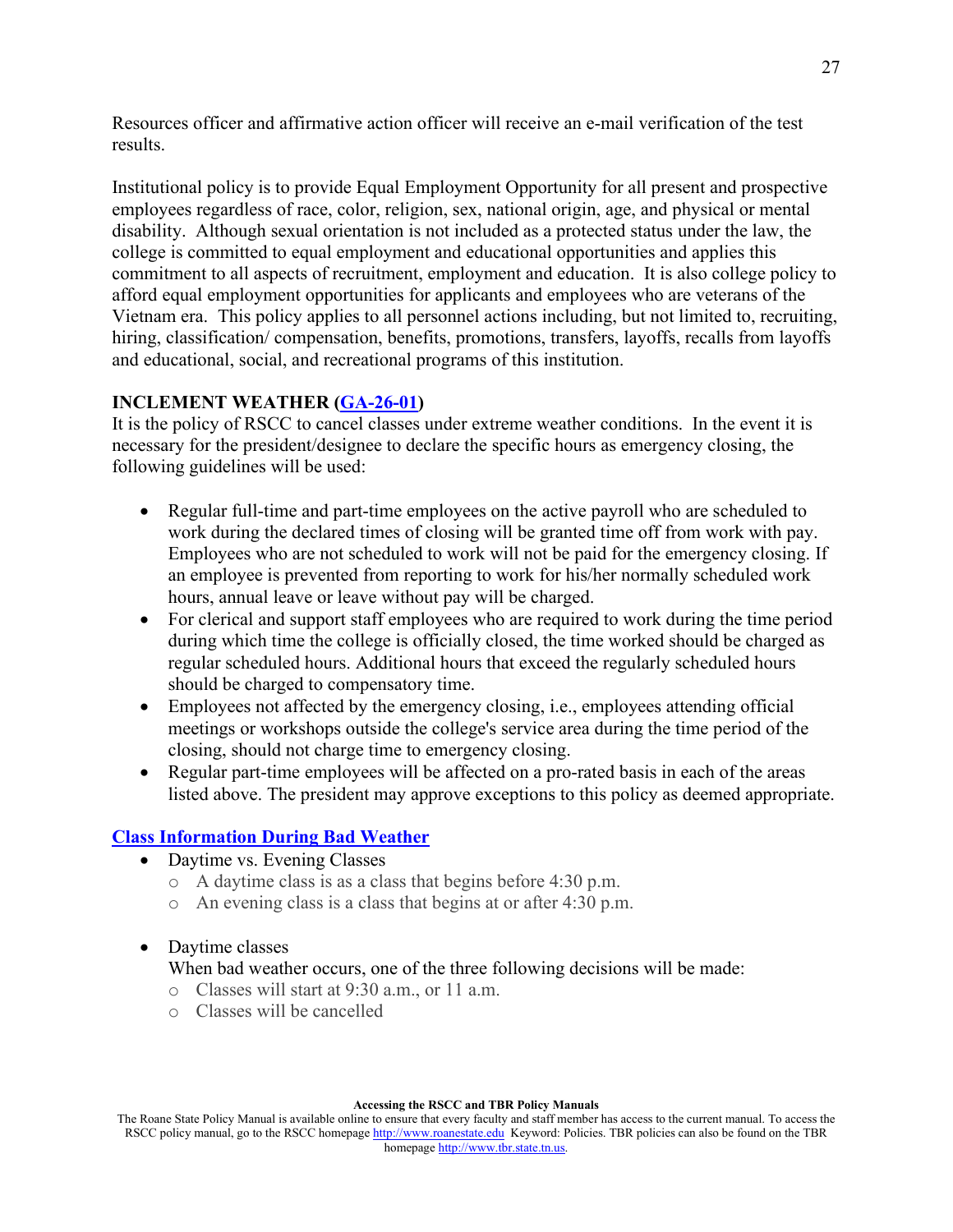#### • Evening Classes

Evening classes (those beginning at or after 4:30 p.m.) will either be cancelled or held at the regular time. Generally, a decision about evening classes will be made by 2 p.m. that day. An announcement will be posted on the RSCC web site and a Raider Alert text message will be sent for those that have signed up to receive them.

#### **Definition of a Late Start Schedule**

If an announcement is made that RSCC will open at 9:30 a.m., this means that 8:00 a.m. classes are cancelled. All classes starting at 9:30 a.m. will be held.

If an announcement is made that RSCC will open at 11:00 a.m., this means that 8:00 a.m. and 9:30 a.m. classes are cancelled. All classes starting at 11:00 a.m. will be held.

To eliminate any confusion, at the beginning of each semester, instructors of early morning classes, morning labs, and morning clinicals will give instruction for that class in the event of a LATE START SCHEDULE.

When the LATE START SCHEDULE goes into effect, early morning classes that are not held will be made up later; arrangements for make-up will be made and announced by the course instructor.

All times for a late start schedule are local. If students miss an interactive class, a recording of the class will be available to them at a later time. You will need to contact your instructor for viewing instructions.

#### **Different Weather at Different Campuses**

In general, when decisions about school closings are made, one decision will be made for all nine Roane State campuses. In the event that one campus experiences extreme weather that the other campuses do not a decision to close or start that campus late will be made. On those occasions, an announcement about the one closing will be made on local radio and Knoxville TV Stations. Announcements will be also be posted on the RSCC web site and a RaiderAlert text messages will be sent for those that have signed up to receive them.

#### **Class Make up**

Instructors of classes that do not meet or start late due to inclement weather will announce arrangements for making up work as soon as the class resumes.

#### **Weekend classes**

The same procedures will be followed for weekend classes.

#### **INFORMATION TECHNOLOGY DIVISION**

The [Information Technology Division](http://www.roanestate.edu/?265-Information-Technology) provides administrative, email, networking and computer support for Roane State Community College.

#### **Accessing the RSCC and TBR Policy Manuals**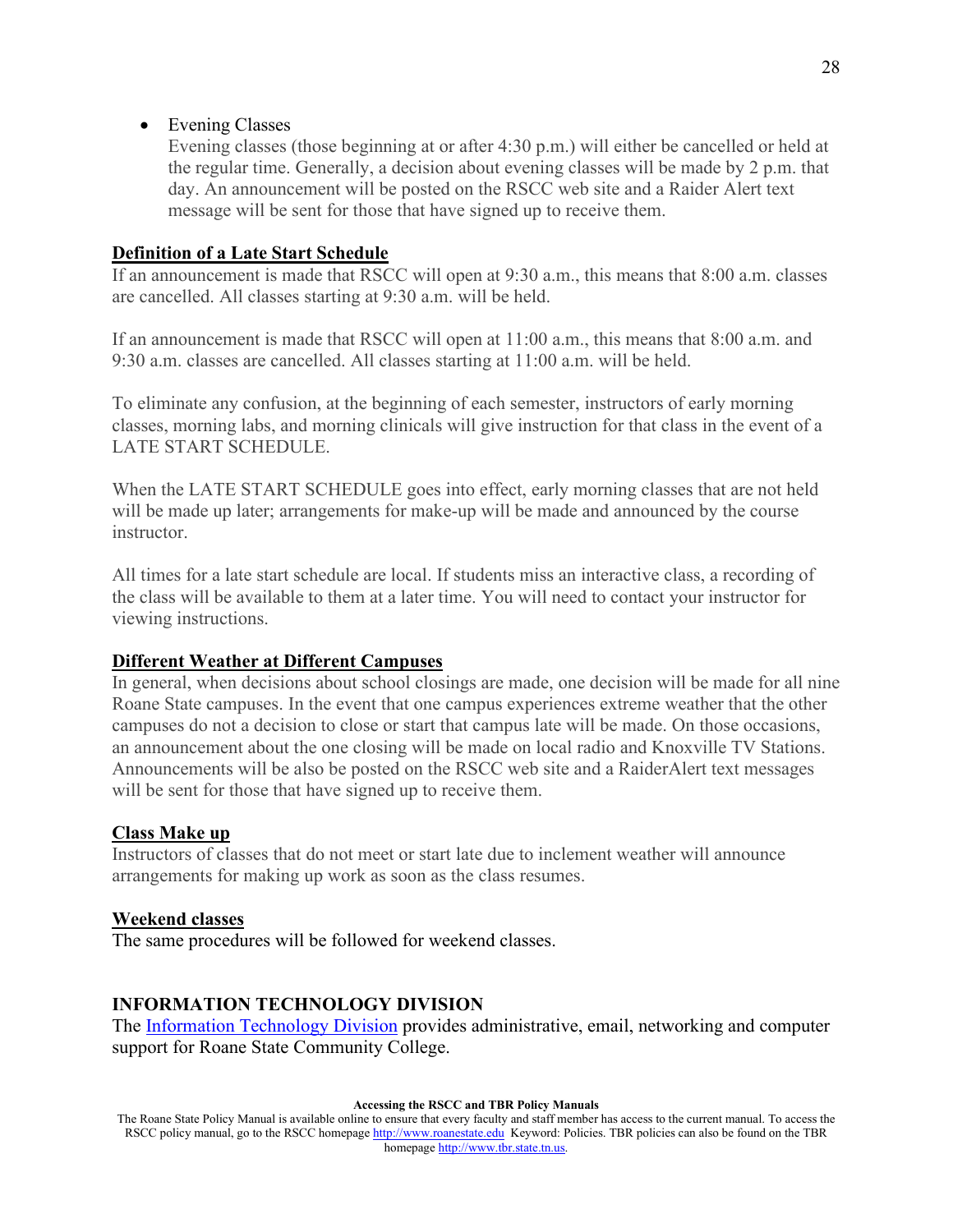#### • **Administrative Systems**

- o Administrative Mainframe Support—maintains the mainframe systems, Internet software, system printers, and numerous system software packages.
- o Programming Support--maintains the IA/SCT, Banner software, and all related subsystems for Banner and various locally developed programs.

#### • **Networking and Technical Support**

- o [Help Desk-](http://www.roanestate.edu/?250-Help-Desk)-provides assistance and trouble-shooting for all computer problems, including but not limited to: Microsoft Office E-mail, PC/MAC hardware, PC/MAC software, password problems, etc. The Help Desk is open Monday-- Thursday, 8:00 a.m. until 7:30 p.m. and Friday, 8:00 a.m. until 4:30 p.m. The preferred method for reporting a problem is to send e-mail to [HELP@roanestate.edu.](mailto:HELP@roanestate.edu) The Help Desk may also be reached by dialing extension HELP (4357).
- o Microcomputer Support--provides all microcomputer maintenance and support to faculty, staff and labs for Roane State. Support for applications software comes from this department as well. To request technical support, call or e-mail the Help Desk and identify the problem, the tag number of the machine, and whether the problem will prohibit a class from starting or continuing.
- o Network Management--responsible for the entire RSCC network, including Windows servers, network wiring, network configurations, and network monitoring. Requests for Network Support should be sent to [HELP@roanestate.edu.](mailto:HELP@roanestate.edu)

#### **INSTITUTIONAL EFFECTIVENESS [\(GA 24-01\)](http://www.roanestate.edu/?9194-RSCC-Policy-GA-24-01-Institutional-Effectiveness) [\(TBR Policy](https://policies.tbr.edu/policies/intellectual-property) 5:01:06:00)**

The college's institutional effectiveness system incorporates the strategic planning process of the Tennessee Board of Regents which provides a collaborative framework for establishing and assessing institutional goals and objectives in support of system-wide educational priorities. As an integral part of this process, the college sets annual benchmarks for the accomplishment of its stated goals and objectives, assesses whether it has achieved these outcomes/objectives, and uses the results of this assessment for improvement opportunities. The college utilizes SPOL (Strategic Planning Online<sup>TM</sup>), an integrated, online system to record and continuously update departmental strategic objectives, assessment efforts, and the use of assessment results for improvement.

#### **INTELLECTUAL PROPERTY [\(GA-28-01\)](http://www.roanestate.edu/?9211-RSCC-Policy-GA-28-01-Intellectual-Property) [\(TBR Policy 5:01:06:00\)](https://policies.tbr.edu/policies/intellectual-property)**

The Tennessee Board of Regents and Roane State Community College seek to encourage inventions, discoveries, and the production of copyrightable materials by members of the RSCC community; facilitate the utilization of such discoveries and materials to the benefit of the public, the institution, and the members of the institutional community; and provide for the equitable sharing of any proceeds derived from the commercial exploitation of inventions, discoveries, and copyrightable materials in which, pursuant to this policy, RSCC is determined to have an interest. Please reference [TBR Policy 5:01:06:00](https://policies.tbr.edu/policies/intellectual-property) and RSCC policy [GA-28-01](http://www.roanestate.edu/?9211-RSCC-Policy-GA-28-01-Intellectual-Property) for more details.

The Roane State Policy Manual is available online to ensure that every faculty and staff member has access to the current manual. To access the RSCC policy manual, go to the RSCC homepage [http://www.roanestate.edu](http://www.roanestate.edu/) Keyword: Policies. TBR policies can also be found on the TBR homepage [http://www.tbr.state.tn.us.](http://www.tbr.state.tn.us/)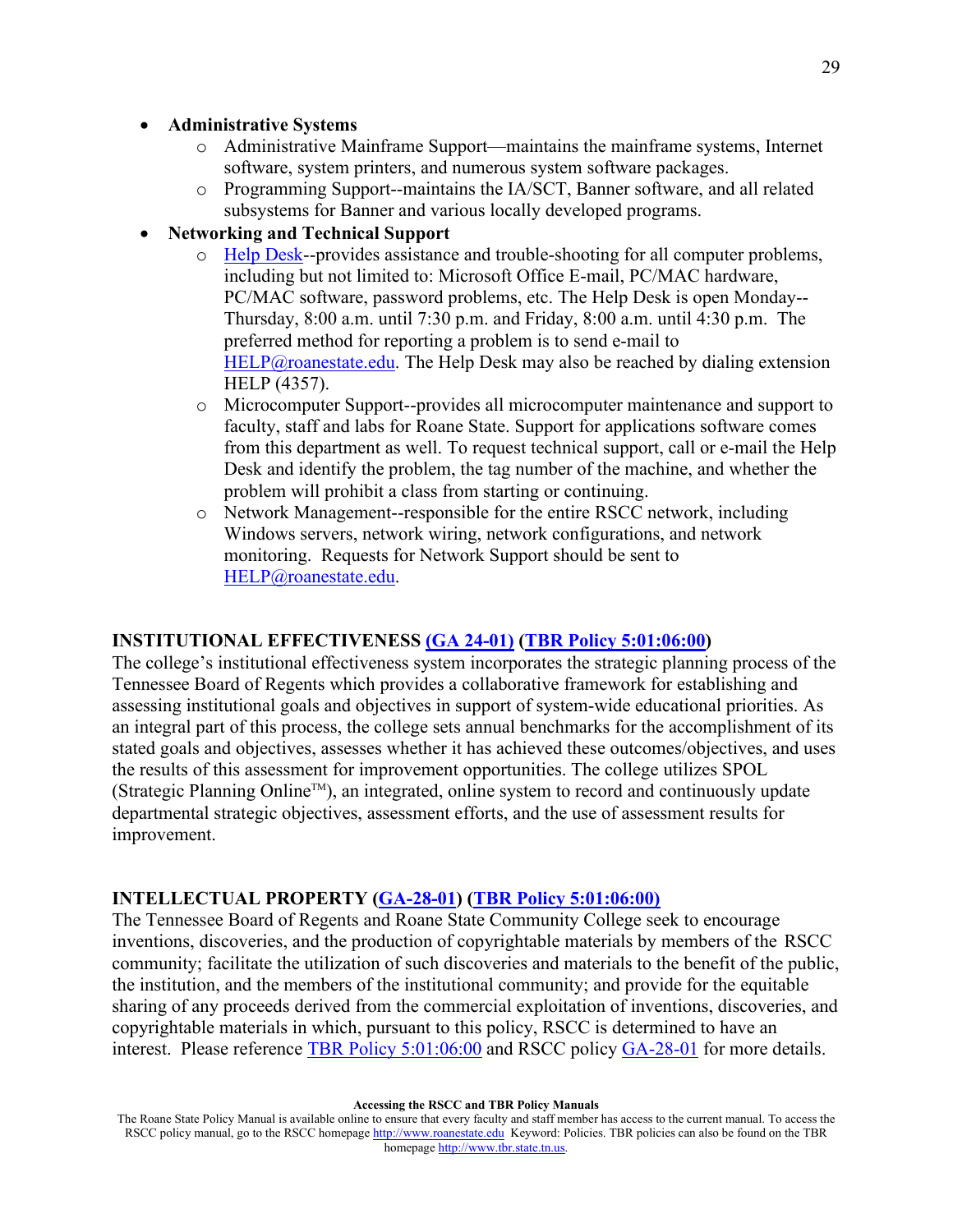# **LEARNING CENTER & LEARNING SUPPORT**

The [Learning Center](http://www.roanestate.edu/learningcenter) provides free learning assistance to Roane State students, faculty, staff, and service-area community members. The tutors specialize in math, writing, science, foreign languages, and study skills.

Learning Centers and Learning Support Labs are available on the Roane County Campus, the Oak Ridge Campus, and on the Cumberland County Campus. Tutoring is also available at other Roane State sites on an as needed/as available basis.

The Learning Centers and Learning Support Lab operate on a walk-in basis and do not require students to schedule appointments for tutoring sessions. Subject-specific tutor schedules are posted at each location and the [Learning Center webpage.](http://www.roanestate.edu/?6143-Learning-Center)

Tutors at each location range from students with a grade point average of 3.5 or higher in their subject area (with an overall GPA of at least 3.0), to tutors who have obtained Bachelor's and Master's degrees in their field. All tutors are required to attend 3 training sessions per semester and are adequately prepared to work with a wide variety of student learners.

Tutoring in Math, Science, and Other Disciplines

- o Learning Center tutors for these disciplines are selected partly on the basis of their ability to model effective study habits for their peers. Tutors provide assistance with routine coursework but also focus on helping students learn how to prepare for tests and quizzes.
- Writing Help
	- o Learning Center writing tutors strive to help students become successful, independent communicators. By providing one-to-one interaction, accomplished tutors help students recognize the strengths and weaknesses in their drafts. Writing consultants do not edit or proofread, but rather focus primarily on teaching drafting and revision skills. Students are challenged to exceed instructor expectations and develop critical thinking skills.
- Online Tutoring & Resources
	- o RSCC offers a college developed online tutoring experience the [Learning Center](http://www.roanestate.edu/?7091-Online-Learning-Center-Resources)  [Online.](http://www.roanestate.edu/?7091-Online-Learning-Center-Resources) All enrolled students are now able to receive online assistance from tutors with knowledge of their instructors, assignments, and the general Roane State community. The Learning Center Online provides math and science discussions, as well as a drop box where students can upload essays and receive timely electronic feedback from tutors.
	- o Professional online tutoring is still available in a variety of disciplines from [https://services.smarthinking.com](https://services.smarthinking.com/) at no charge to RSCC students. Current students can log in using their RSCC e-mail address as their username and their R number as their password.
	- o The Learning Center Staff has created a variety of popular online resources for student and faculty use—including an [Online Writing Lab](http://www.roanestate.edu/owl/) (OWL), a SAILS

The Roane State Policy Manual is available online to ensure that every faculty and staff member has access to the current manual. To access the RSCC policy manual, go to the RSCC homepage [http://www.roanestate.edu](http://www.roanestate.edu/) Keyword: Policies. TBR policies can also be found on the TBR homepage [http://www.tbr.state.tn.us.](http://www.tbr.state.tn.us/)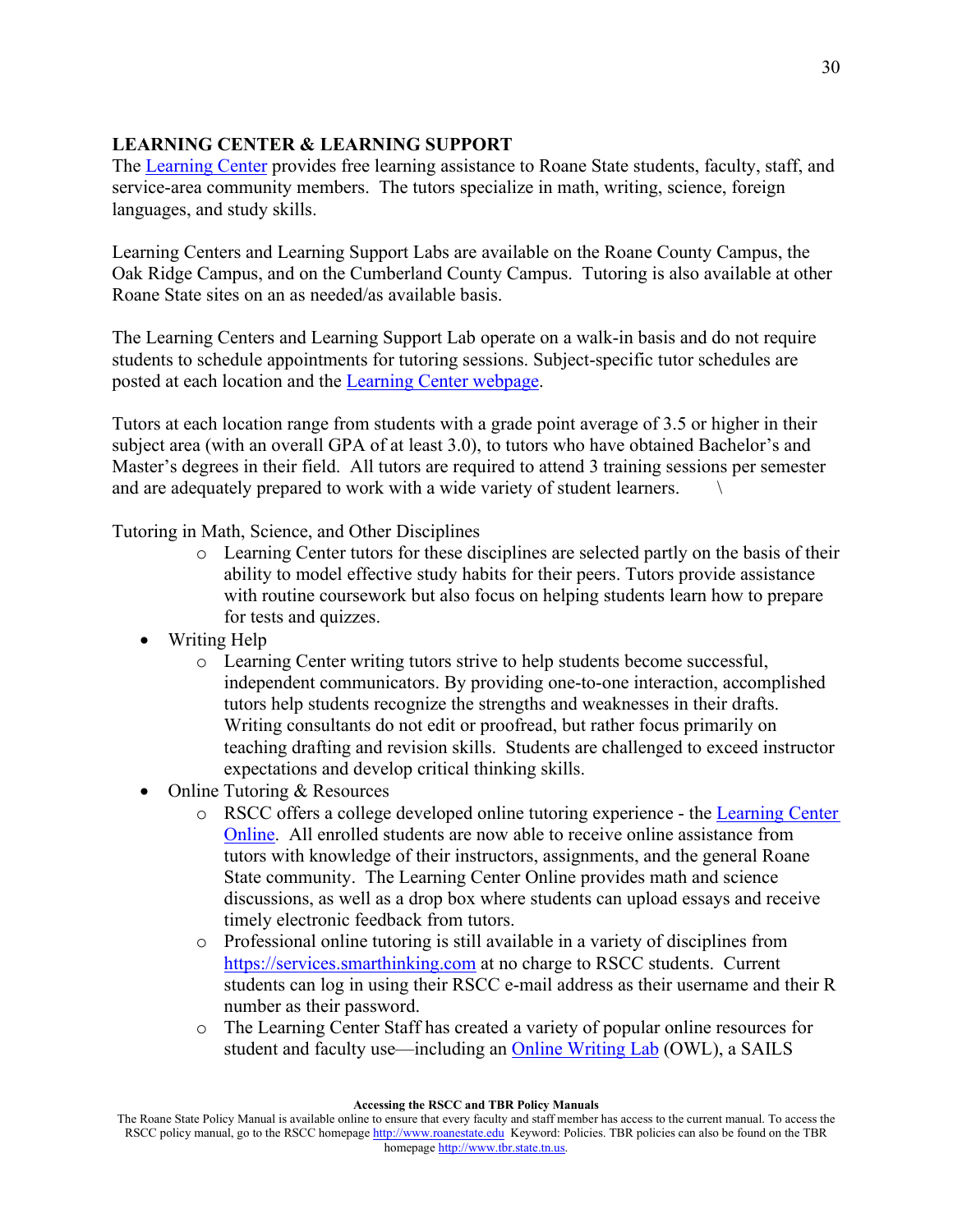research paper tool called the Assignment Calculator, and links to helpful math/science resources.

- Workshops & Class Visits
	- o The Learning Center Specialists have designed practical, interactive workshops that can be conducted with a class. Workshops usually focus on a particular skill or assignment within a course, and last anywhere from 30-80 minutes. If interested please contact ext. 4329 (Roane, Loudon, and Morgan County) or ext. 2326 (Oak Ridge, Campbell, and Scott County).
	- o The Learning Center staff would also appreciate the opportunity to visit classes to introduce students to the services available.
- Group Study

The Learning Centers encourage students to form study groups with their peers. Group study rooms and centralized locations in which these groups can meet, as well as tutors who will facilitate high-quality group interaction are available.

• Computer Use Each Learning Center is equipped with computers with internet access and Microsoft programs. Learning Center staff members can provide free basic computer instruction.

### **LIBRARY SERVICES**

The [RSCC Libraries](http://library.roanestate.edu/home) want to help the faculty provide high-quality instruction to our students. Library Services offer a diverse collection of information resources in a variety of formats: print books; eBooks; magazines and academic journals; electronic databases; websites and more. To learn more about resources available at your RSCC libraries, please visit the library webpage. The online catalog provides a complete listing of resources available at all RSCC library locations. Books and copies of articles may be requested for courier delivery to any RSCC campus location. Requests may be placed by phone, [email](mailto:librarystaff@roanestate.edu) or [online.](https://library.roanestate.edu/c.php?g=671496&p=4747852)

Other services include:

- Library tours/instruction Bring a class to the library or have a demonstration in the classroom.
- Research assistance
- Help finding articles and other supplemental instructional material
- Wireless internet access
- Laptops and iPads (available for checkout to students and staff)
- Interlibrary loan
- TBR/TALC Borrower card –borrowing privileges at UT, Knoxville; Tennessee Technological University; and other TBR-affiliated community college libraries.

#### **MISSING PROPERTY**

When college resources are discovered missing or theft or misconduct is suspected, the employee making the discovery must immediately notify the [Campus Police Department,](http://www.roanestate.edu/?6826-Roane-State-Police-Department) 865-882-4500. The reports may be submitted anonymously. However, it will often, greatly aid in the investigation if the report is not made anonymously should the investigators have additional follow-up questions. The campus police department will conduct an initial assessment to

#### **Accessing the RSCC and TBR Policy Manuals**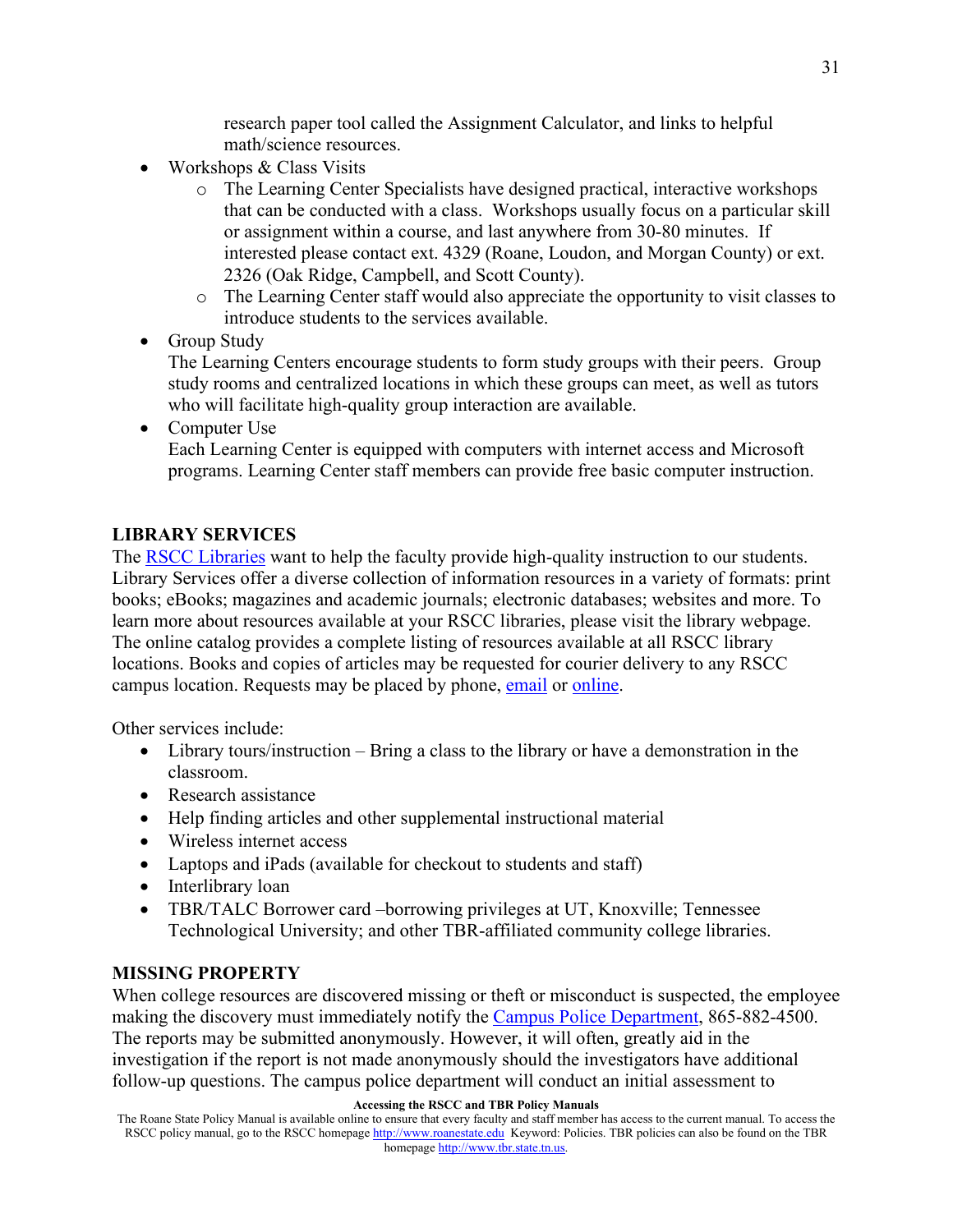determine if a potential loss has in fact occurred, the nature of the potential loss, and potential cause of the loss (i.e., misconduct of an employee, student, vendor, contractor, or other). This initial assessment should occur immediately upon notification of the Campus Police Department. A written summary of the initial assessment will be provided by the Campus Police Department to the Vice President for Business and Finance as well as the Director of Internal Audit. A report to the Tennessee Board of Regents and to the State Comptroller may be required.

#### **OFFICE HOURS [\(PA-24-01\)](http://www.roanestate.edu/?9232-RSCC-Policy-PA-24-01-Faculty-Job-Description) [\(TBR Policy](https://policies.tbr.edu/policies/definition-faculty) 5:02:01:00)**

Faculty members are required to maintain class and office schedule including at least 30 hours per week on campus and be available for students, other faculty, and administration. Each faculty member is required to devote 37.5 hours per week to the college. Schedules must be posted and filed with the appropriate Academic Dean as well as the Vice President for Student Learning. A minimum of fifteen hours per week should be open to students on campus and rescheduled each term to correspond to the new schedule for that particular term. In order to accommodate students and administrative responsibilities, faculty members are expected to maintain regular office hours in addition to the regular teaching duties. Office and teaching hours should be posted each term at the entrance to each faculty member's office. It is the responsibility of the Academic Deans to see that new faculty office and teaching schedules are posted promptly on office doors each term. Faculty should make themselves available to students for advising purposes. All faculty members are expected to keep regular office hours and provide normal tutorial assistance to their students. Under no circumstances will a faculty member charge any student enrolled in the college for assistance in matters related to his/her teaching duties.

#### **OUTSIDE EMPLOYMENT [\(TBR Policy 5:01:05:00\)](https://policies.tbr.edu/policies/outside-employment-and-extra-compensation)**

According to the [TBR Policy 5:01:05:00,](https://policies.tbr.edu/policies/outside-employment-and-extra-compensation) full-time employment with the Tennessee Board of Regents demands an individual's full-time professional expertise, commitment, and energies, and the assigned teaching load of a TBR faculty member constitutes a full-time assignment. However, the Tennessee Board of Regents recognizes the value to its students, its personnel, its 45 member institutions, and to the citizens of Tennessee arising from outside consulting and other professional experiences in which members of the faculty and staff may engage. Such activities contribute to the quality of instruction, enhance the competency of the individual, contribute to the economic development of the state, and bring credit to the institution. These activities also create valuable links between institutions and their communities.

Prior to engaging in outside employment or a continuing business activity, full-time faculty and staff members should review the TBR policy mentioned above and submit an Outside Employment Notification form. The form will be reviewed and either approved or disapproved dependent upon the potential for interference with assigned duties and responsibilities and is not in conflict with the above policy. The [Outside Employment Notification form](http://www.roanestate.edu/webFolders/fearnao/Outside%20Employment.pdf) can be found at the [Human Resources webpage.](http://www.roanestate.edu/?5574-Human-Resources-Office)

The Roane State Policy Manual is available online to ensure that every faculty and staff member has access to the current manual. To access the RSCC policy manual, go to the RSCC homepage [http://www.roanestate.edu](http://www.roanestate.edu/) Keyword: Policies. TBR policies can also be found on the TBR homepage [http://www.tbr.state.tn.us.](http://www.tbr.state.tn.us/)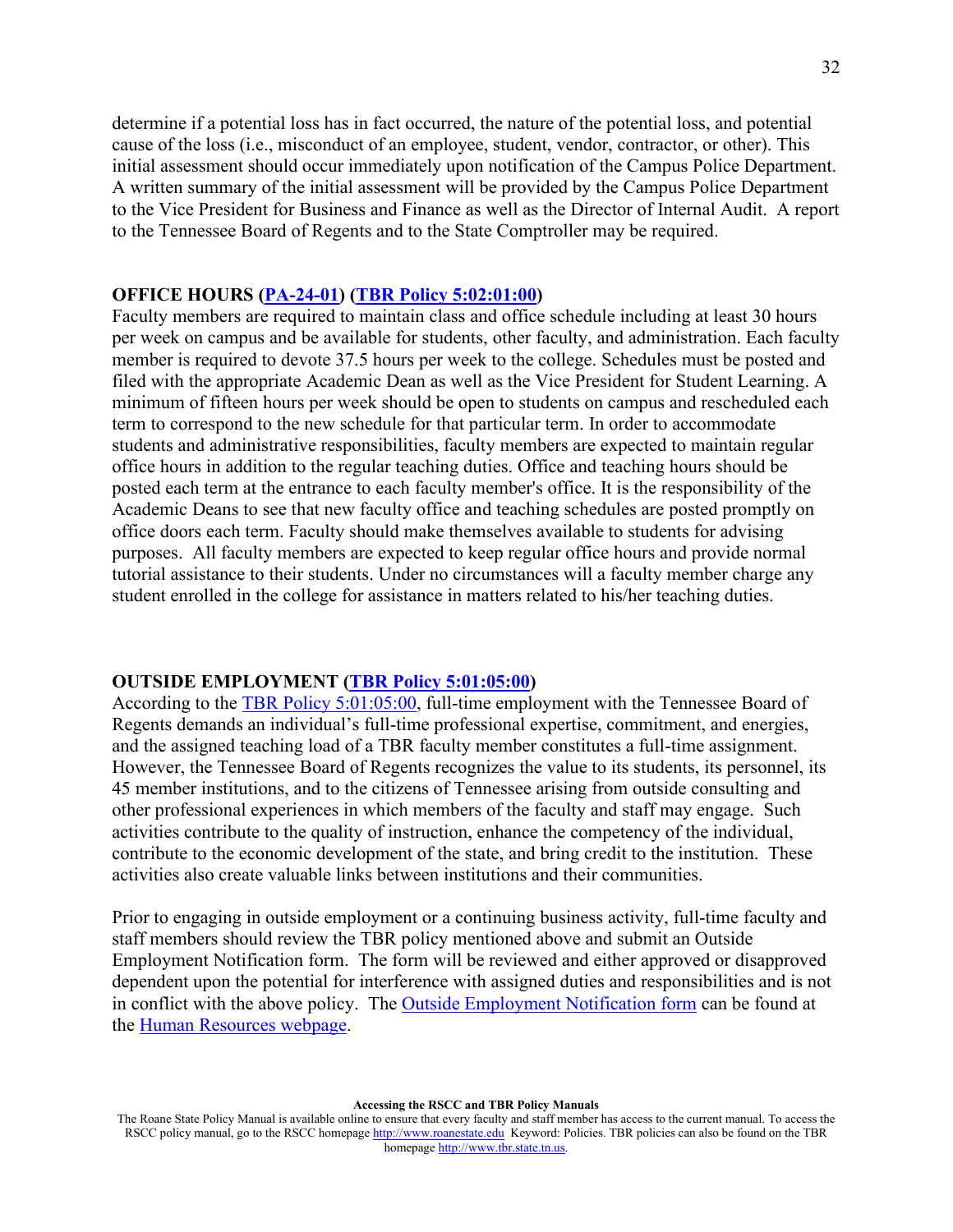#### **PLACEMENT SERVICES**

[Placement Services](http://www.roanestate.edu/?6224-Placement) helps Roane State students and graduates obtain employment in their fields. Placement Services provides information about internships, cooperative education and job opportunities. The office also helps students with their job seeking skills such as writing resumes, cover letters and practicing interview skills with the use of Roane State's RaiderRecruit online job board program. Placement Services helps employers find Roane State graduates who fit their specific employee needs. The office schedules on-campus interviews, posts online job listings and hosts annual job fairs.

### **POST-TENURE RETIREMENT PROGRAM [\(TBR Guideline P-160\)](https://policies.tbr.edu/guidelines/post-retirement-service-program-tenured-faculty)**

The program allows tenured faculty who meet all of the requirements of the TBR guidelines to ease into retirement while teaching a reduced load and maintain benefits. For more information review the [TBR Guideline P-160](https://policies.tbr.edu/guidelines/post-retirement-service-program-tenured-faculty) on the TBR website.

### **PROFESSIONAL DEVELOPMENT [\(PA-25-01\)](http://www.roanestate.edu/?9297-RSCC-Policy-PA-25-01-Professional-Development) [\(TBR Policy](https://policies.tbr.edu/policies/faculty-development) 5:02:01:05)**

Roane State Community College is committed to providing quality services to its clients. Among the various measures of institutional effectiveness and success are the continual growth and professional development of all employees. RSCC accepts the institutional responsibilities necessary to support a comprehensive program designed for the maintenance and improvement of existing skills as well as the acquisition of new ones for these individuals.

The primary responsibility for providing quality instruction rests with the faculty, and they should take advantage of every opportunity to increase their abilities to create and manage learning experiences for students. These opportunities include activities provided by RSCC, professional organizations, and individual activities developed by faculty members. In order to support professional development, RSCC commits to:

- Providing funds for faculty and staff to participate in a major conference, workshop, or similar event at least once every three years. In the case of an individual who holds office in a state and/or national organization, efforts will be made to support annual participation in the related conference or annual meeting.
- Providing leave time to attend the professional development functions with appropriate arrangements for classes missed.
- Providing leaves of absence and sabbatical leaves for individuals to pursue advanced degrees or participate in special programs requiring extended absence. A leave of this type should be based on the individual's status and the needs of the institution.
- Including professional development as a component of faculty and staff evaluation with particular attention given to the role of such activities in the determination of promotion and tenure for faculty.

#### **PURCHASING DEPARTMENT**

For most purchases, faculty will need to discuss with the Academic Dean and Division Secretary. They will assist in completing and filing the appropriate paperwork as well as the approval process.

The Roane State Policy Manual is available online to ensure that every faculty and staff member has access to the current manual. To access the RSCC policy manual, go to the RSCC homepage [http://www.roanestate.edu](http://www.roanestate.edu/) Keyword: Policies. TBR policies can also be found on the TBR homepage [http://www.tbr.state.tn.us.](http://www.tbr.state.tn.us/)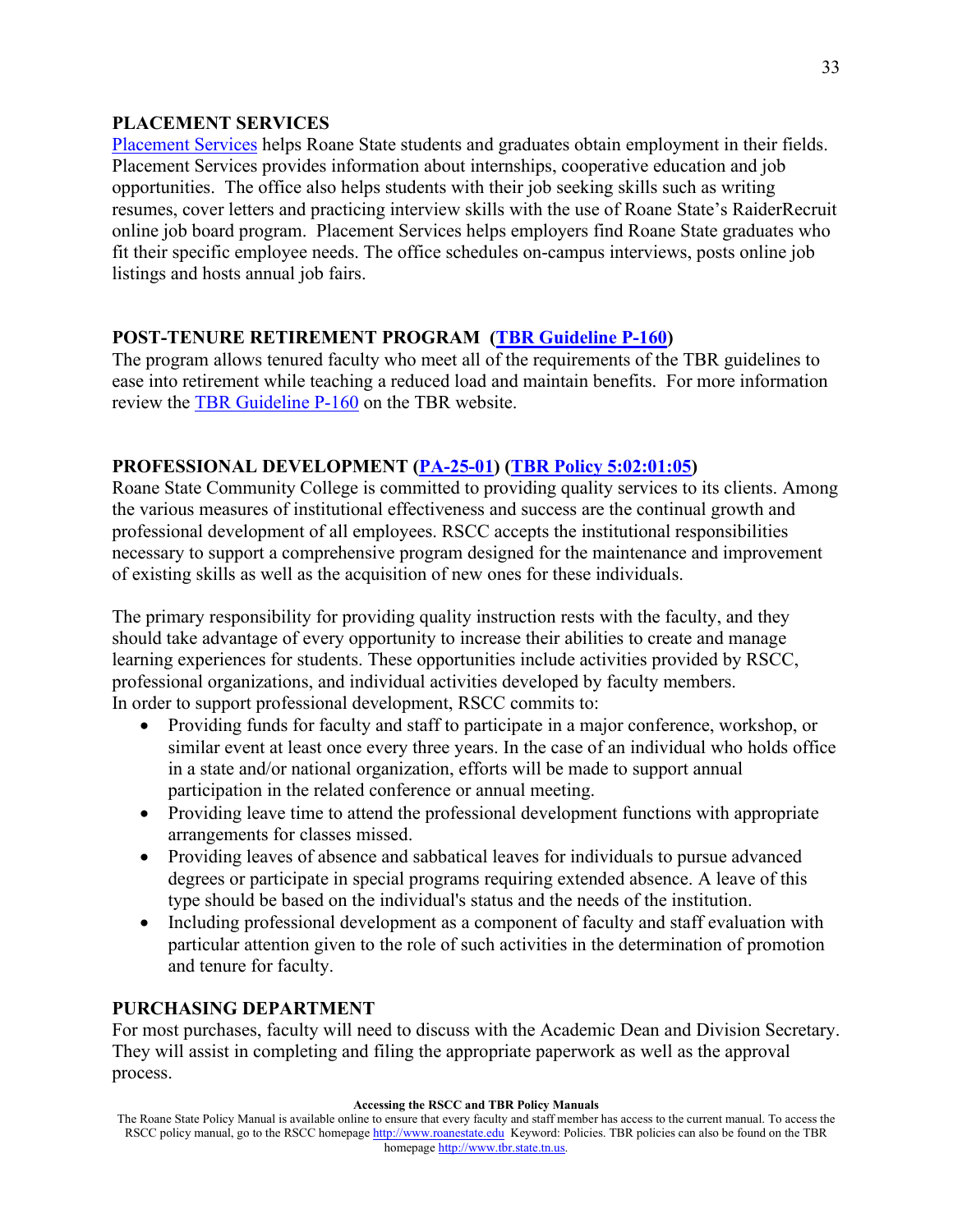### **RSCC GRADING SYSTEM [\(AA-11-01\)](http://www.roanestate.edu/?7850-RSCC-Policy-AA-11-01-Grading-and-Reporting-of-Grades)**

Faculty should adhere to grading scale guidelines established for the course or department. These guidelines should be clearly stated on the course syllabus. Refer to the RSCC catalog for a listing of acceptable grades. The markings which may appear on the grade report and/or transcript are as follows:

| А             | Outstanding               |
|---------------|---------------------------|
| Β             | Above Average             |
| $\mathcal{C}$ | Average                   |
| D             | Passing                   |
| F             | Failure                   |
| FA            | Failure, Attendance based |
|               | Incomplete                |
| W             | Withdrawal                |
| P             | Pass                      |
|               | Audit, no grade or credit |

Review the rosters for accuracy and make certain students do not attend class unless their names are listed on the roster. If for some reason a student's grade must be changed, discuss the change with the appropriate division dean.

## **SMOKING AND TOBACCO PRODUCT USE [\(GA-21-01\)](http://www.roanestate.edu/?9268-RSCC-Policy-GA-21-01-Smoking-and-Tobacco-Product-Use) (TBR Policy [1:07:00:10\)](https://policies.tbr.edu/policies/prohibitions-smoking-and-use-smokeless-tobacco-products)**

RSCC has established, as allowed by legislation, a policy on smoking on campus. This policy is as follows:

- Smoking and the use of other tobacco products is prohibited in all college buildings and indoor facilities, campus grounds and walkways, and all areas where non-smokers cannot avoid environmental smoke. Other tobacco products include electronic cigarettes (e-cig or e-cigarette), personal vaporizer (PV), or electronic nicotine delivery system (ENDS) that are battery powered devices which simulate tobacco smoking. Appropriate signage will be posted designating the campus as non-smoking.
- A small smoking area will be provided for employees and students in designated areas of the parking lot for the Roane County and Oak Ridge campuses and at designated areas for each satellite location.
- Smoking or use of other tobacco products is prohibited inside any college vehicle.
- Enforcement of this policy for staff will be the primary responsibility of supervisors. Roane State Police Officers and Security Guards will be responsible for enforcement at public events. Student offenders will be referred to the Dean of Students if disciplinary action is deemed necessary. All college personnel have the authority to enforce this policy.
- This policy will be widely communicated through standard institutional communication channels.

The Roane State Policy Manual is available online to ensure that every faculty and staff member has access to the current manual. To access the RSCC policy manual, go to the RSCC homepage [http://www.roanestate.edu](http://www.roanestate.edu/) Keyword: Policies. TBR policies can also be found on the TBR homepage [http://www.tbr.state.tn.us.](http://www.tbr.state.tn.us/)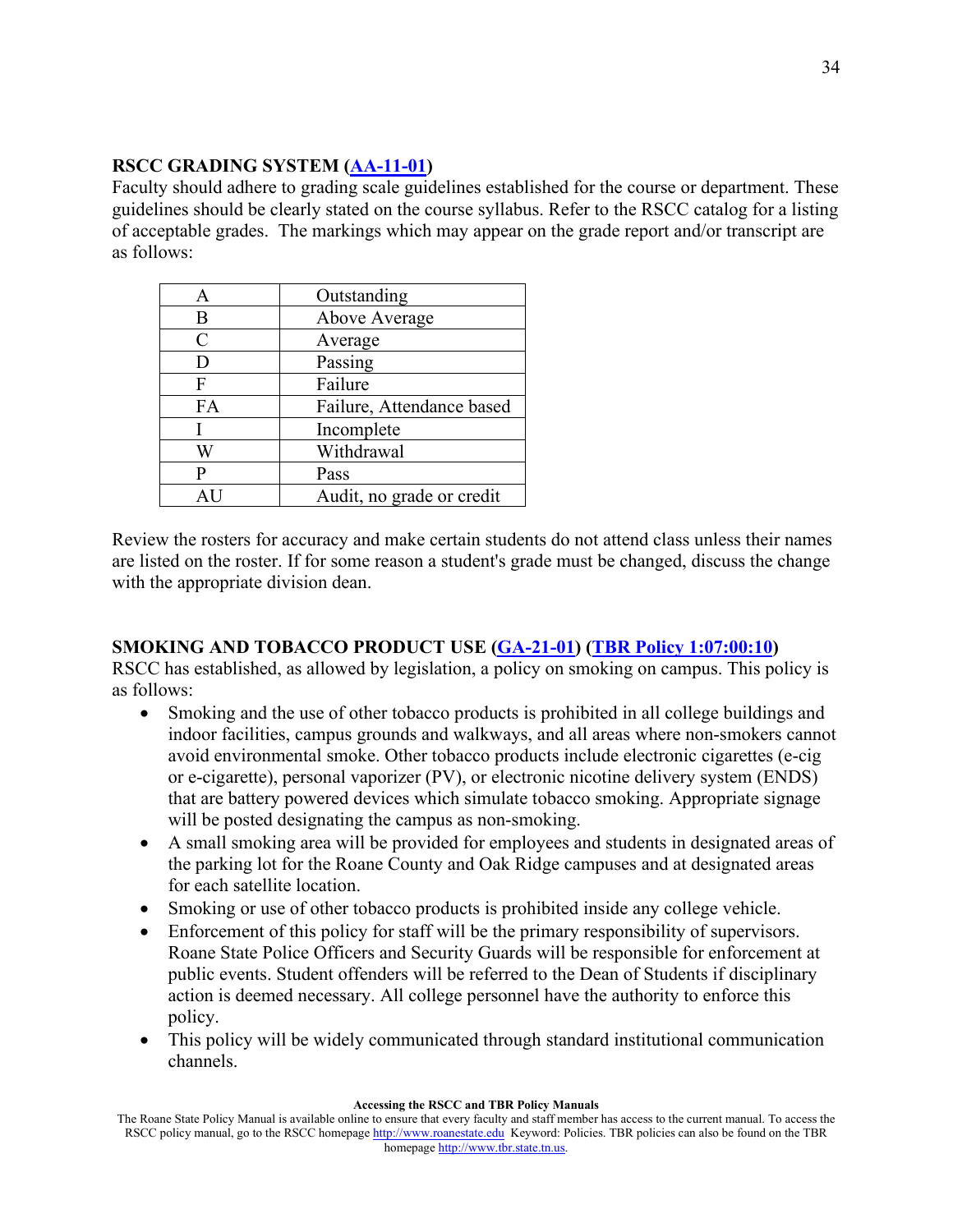# **SOCIAL MEDIA [\(G-100\)](http://www.roanestate.edu/policies/guidelines/RSCC%20Guideline%20G-100.pdf)**

The Public Relations Office maintains the official social media accounts of the college on all social media platforms. The following are guidelines for social media accounts created as part of an individual's, program's or department's function at the college. Guidelines do not apply to personal social media.

- Differentiate departmental/program social media from the college's "official" social media
- Inform Public Relations that you are starting an account
- Ensure all information shared is authentic and transparent
- Protect all confidential information
- Respect copyright laws
- Consider your audience
- Be respectful
- Be active and timely
- Understand that not all negative comments are bad
- Follow all TBR Policies
- Follow Site Terms of Service and Guidelines

## **STUDENT EVALUATIONS OF FACULTY [\(PA-26-02\)](http://www.roanestate.edu/?9270-RSCC-Policy-PA-26-02-Faculty-Evaluation) [\(TBR Policy](https://policies.tbr.edu/policies/transfer-sick-leave-between-employees) 5:02:01:05) Guidelines for Administering Faculty Evaluations**

Faculty evaluate courses dependent upon the policy requirements unless otherwise instructed by the division dean. Special arrangements must be made with the division dean for any adjunct faculty member who wishes to evaluate an individual instruction course. All classes for which materials are prepared must complete the rating forms during the assigned week.

Procedure for administering the evaluations

- At the beginning of the class, each faculty member will request the students to participate in the evaluation. Please arrange to have a designated student collect the forms after all evaluations have been completed and return the packet to the designated holding bin at each campus. The faculty member should not be in the room during the evaluation process or handle the evaluation packets after they are complete.
- Explain the instructions on the form to the students. Write your Teacher I.D. number and the Rating Scale on the board and then leave the room. Each class evaluated will have a different I.D. number.
- Students are encouraged to write comments on the back of the questionnaire.

Please note, evaluation scores will be returned as soon as they become available to the division secretaries. Narratives will be typed at the discretion of the division dean. The division secretary will notify faculty of the dates the evaluation process will be administered each semester. Additional instructions will be included in the evaluation packet.

The Roane State Policy Manual is available online to ensure that every faculty and staff member has access to the current manual. To access the RSCC policy manual, go to the RSCC homepage [http://www.roanestate.edu](http://www.roanestate.edu/) Keyword: Policies. TBR policies can also be found on the TBR homepage [http://www.tbr.state.tn.us.](http://www.tbr.state.tn.us/)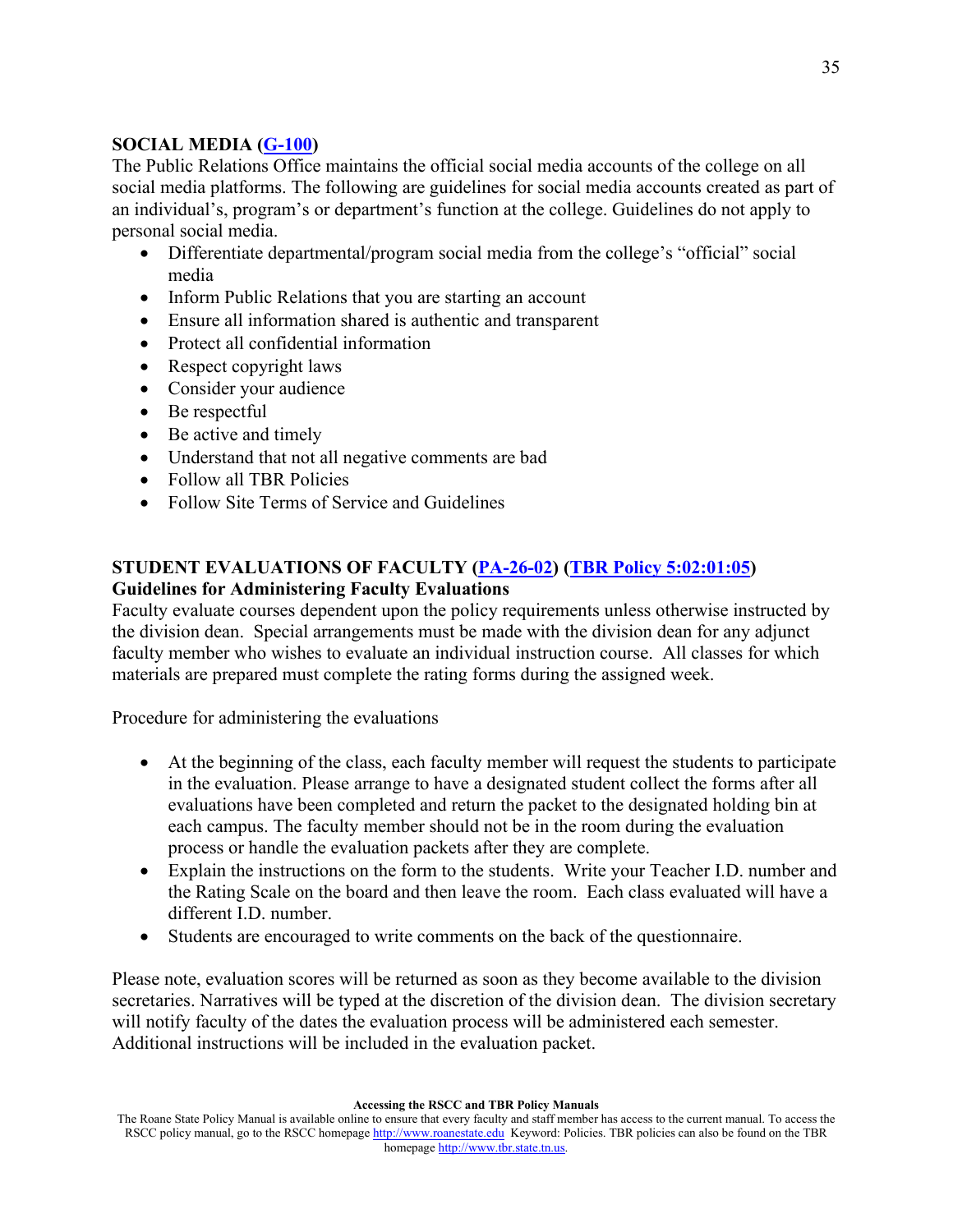### **Interpretation of Faculty Evaluations**

Faculty will receive a copy of your student evaluation results from your division dean. These printouts will list a "total observation score" from each section that you evaluated and the itemized student responses to each question.

You will find it useful to analyze your results on a question-by-question basis. These figures help to pinpoint strengths and areas of improvement. The final figure is an overall composite, a single number for each class and an overall figure on the summary sheet. You and your division dean can compare this figure to the division composite and institutional composite scores.

One administrative use for the evaluation results concerns retention, promotion, tenure, and salary recommendations. The most crucial use of these figures, however, is for the improvement of instruction. Only a careful study of faculty evaluation results and student comments can accomplish that goal.

# **STUDENT PROBLEMS**

### **Disagreements**

In dealing with disagreement, confrontation and inappropriate behavior, seek the advice or guidance of the Dean of Students (ext. 4364). In addition, the administrator at site campuses may be able to assist you with guidance or appropriate steps to take.

- If confrontation occurs in a public setting, attempt to move to a private setting.
- Listen carefully and professionally to the criticism or grievance.
- Repeat the main points of the argument to ensure both of parties see the same issue.
- Express your point of view. Allow your critic to respond.
- Accept any valid criticism and state the intended corrective action.
- If it appears that the issue cannot be resolved satisfactorily, restate your position making clear any action you plan to take. Indicate what recourse is available to appeal.

## **Emotional Problems**

Occasionally, a student may experience emotional problems due to illness, stress, family situations or other hardships. During the regular office hours, call Counseling Services for assistance at the Harriman Campus ext. 4247 or Oak Ridge Campus ext. 2274.

- Remain calm. This is the most important action you can take.
- Remove the student from the classroom.
- If this is a major disturbance and the student is out of control, call security.
- If you are at a site campus, ask the site director to assist you with the student.

## **Alcohol and Drugs**

Occasionally, a student may attend class after the ingestion of alcohol or drugs.

- Remain calm.
- On the Roane County or Oak Ridge Branch Campus, contact security by calling the switchboard operator. If it is after the switchboard operator's hours, the automated attendant will direct you to security.
- Calmly and professionally ask the student to step outside the classroom.

#### **Accessing the RSCC and TBR Policy Manuals**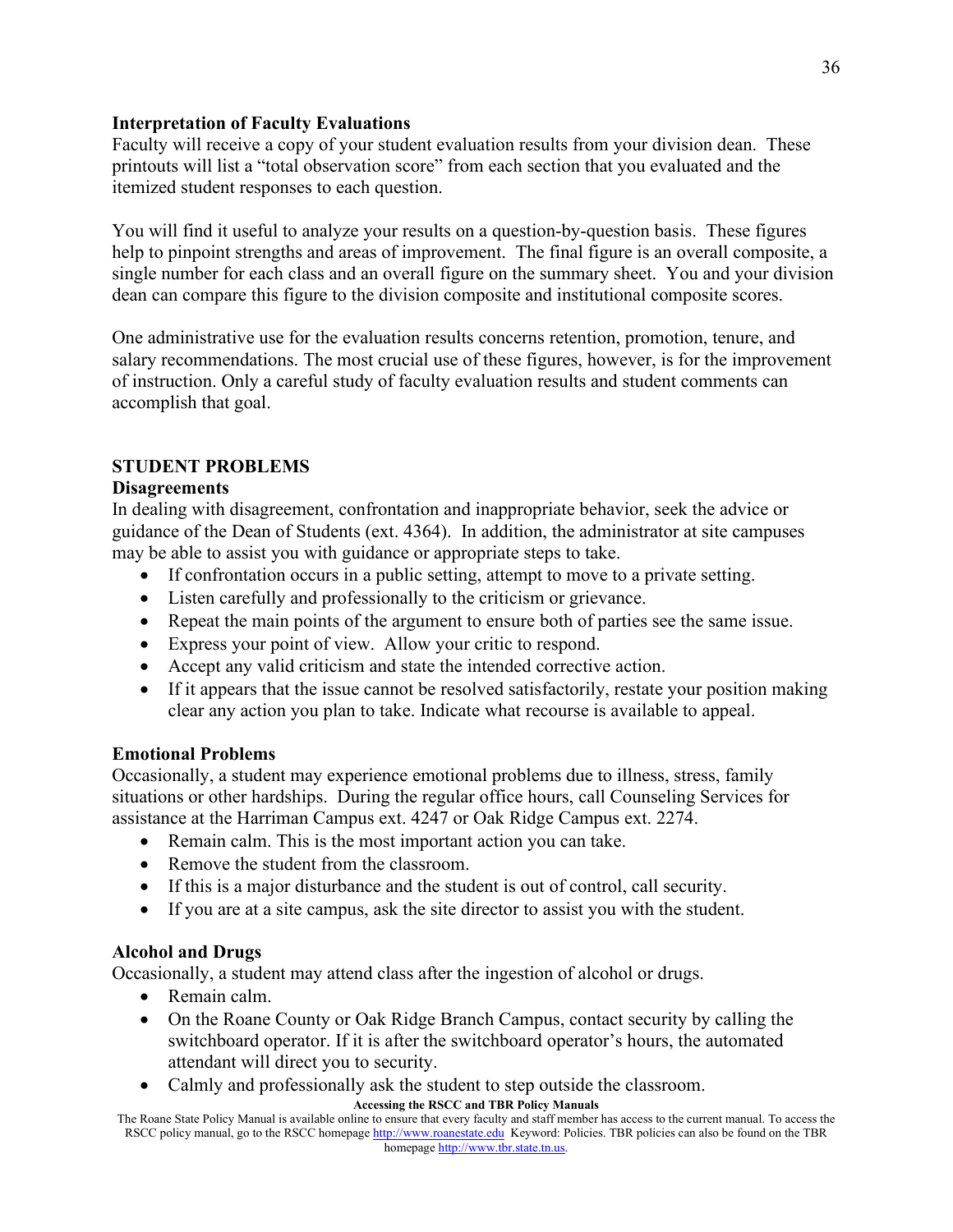- At a site campus, ask the administrator or a staff member to call a relative or friend of the student to take the student home. If the student is under 21, call the police. Under no circumstances should a RSCC employee transport the student.
- If you have no other resource, call 911.
- File a report online at the [Be Safe website](http://www.roanestate.edu/?9085-Be-Safe-at-Roane-State) or contact the Dean of Students at ext. 4364 providing the details of the incident and the name of the student involved.

### **Sexual Misconduct [\(PA-02-02\)](http://www.roanestate.edu/?7861-RSCC-Policy-PA-02-02-Sexual-Misconduct) [\(TBR Policy](https://policies.tbr.edu/policies/sexual-misconduct) 6:03:00:00)**

Roane State provides educational awareness and prevention programs for violence against women for all employees and students.

### **Student Discipline [\(SA-06-01\)](http://www.roanestate.edu/?9244-RSCC-Policy-SA-06-01-Student-Discipline) [\(TBR Policy](https://policies.tbr.edu/policies/general-policy-student-conduct-disciplinary-sanctions) 3:02:00:01, [3:02:01:00\)](https://policies.tbr.edu/policies/student-due-process-procedure)**

RSCC students are expected to adhere to institutional student conduct code RSCC Disciplinary Policy [SA-06-01.](http://www.roanestate.edu/?9244-RSCC-Policy-SA-06-01-Student-Discipline) The policy is found in the [RSCC catalog](http://www.roanestate.edu/catalog/) and [Student Handbook.](http://www.roanestate.edu/?505-Student-Handbook) Contact the Dean of Students at ext. 4364 for assistance.

## **STANDING COMMITTEES [\(GA-25-01\)](http://www.roanestate.edu/?9208-RSCC-Policy-GA-25-01-Standing-Committees)**

[Committee assignments](http://www.roanestate.edu/?6220-Committee-Assignments) are considered part of the responsibility of all members of the institution, since an institution cannot operate effectively without the planning and ideas of students, faculty, and other staff.

The President appoints [standing committees](http://www.roanestate.edu/?9208-RSCC-Policy-GA-25-01-Standing-Committees) in the fall term to serve for one academic year. These appointments are based on individual employee requests as well as the recommendations of the Vice President for Student Learning. Generally, part-time faculty are not appointed as voting members of standing committees. Professional staff and students of the college are asked to serve on certain committees. All standing committees are advisory, unless assigned policymaking duties by the President. Recommendations and reports of all committees are made known to the faculty as relevance requires. The faculty can use the standing committees for making suggestions and recommendations to the administration.

The chairperson of each committee is appointed by the president to preside for one academic year. The duties of the chairperson are to initiate, formulate, and report to the president suggestions and recommendations discussed by the committee. Meetings of all committees should be held on a regular basis. The President and other executive officers will attempt to be available for committee meetings, if and when a committee chairperson requests.

#### **TESTING SERVICES**

The [Testing Center](http://www.roanestate.edu/?5446-Testing-Centers) provides a wide range of services to both the college and the community. The center provides testing for the RN Entrance Examination, LPN Challenge, Health Science Entrance Exam, Departmental performance exams, GED exams and ACT exams. The Testing Center also coordinates proctoring services for the Regents On-Line Degree Program. Hours are established at the beginning of each semester.

The Roane State Policy Manual is available online to ensure that every faculty and staff member has access to the current manual. To access the RSCC policy manual, go to the RSCC homepage [http://www.roanestate.edu](http://www.roanestate.edu/) Keyword: Policies. TBR policies can also be found on the TBR homepage [http://www.tbr.state.tn.us.](http://www.tbr.state.tn.us/)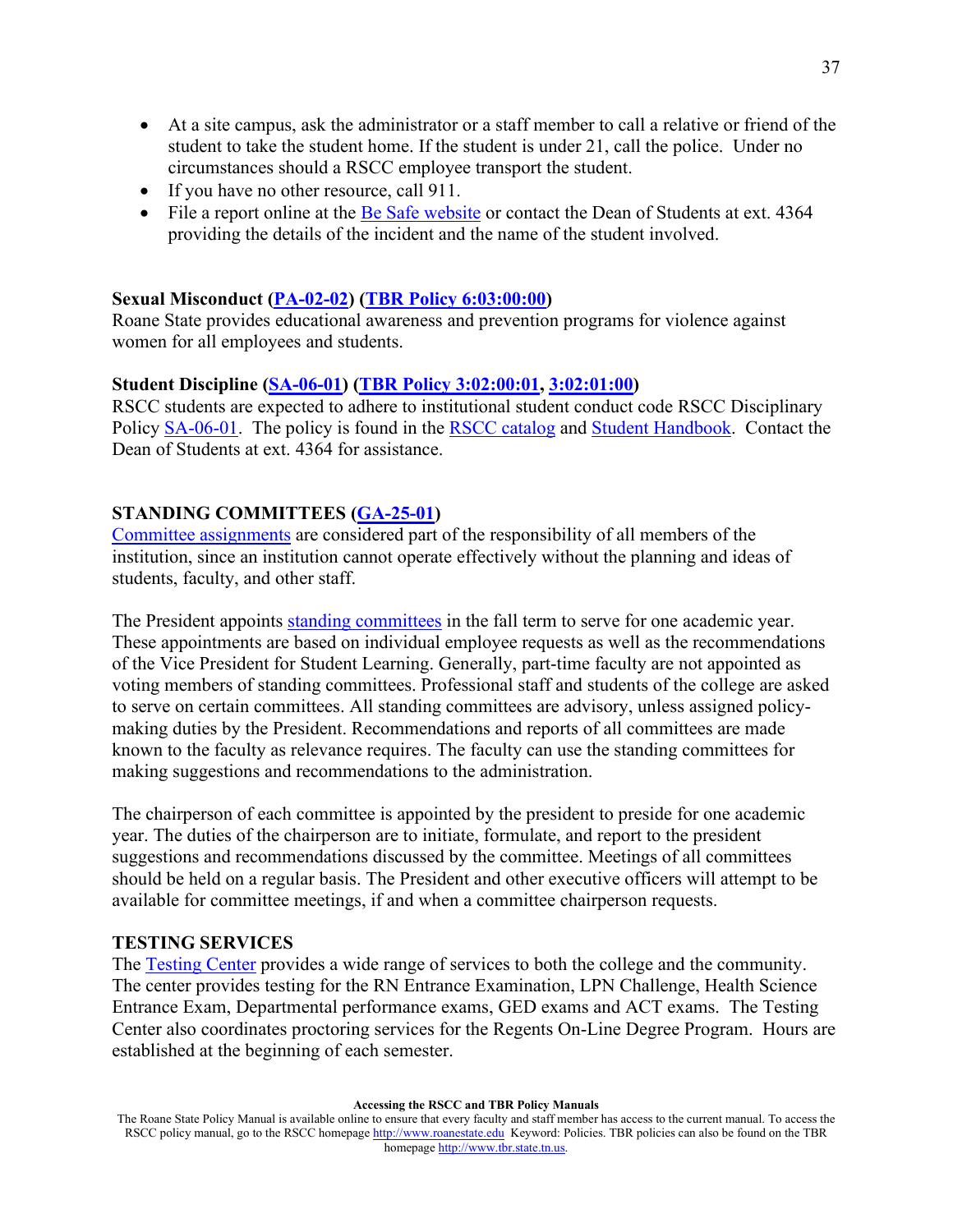Exams to be proctored on the Roane County Campus should be sent to the Testing Center one week in advance. Instructors are responsible for supplying copies of exam and handouts for each site. Faxing and emailing materials are not permitted. Please route materials to be copied through your division secretary and allow extra time for preparation.

Please send a copy of your syllabus or testing schedule for the semester to the Testing Center on the Roane County Campus. The Testing Center is responsible for scheduling all proctors. A proctor will not be provided without at least a one-week notice. A 24-hour notice is required to cancel a proctor.

When requesting a proctor for your test, be sure to include the following:

- Date
- Course
- Instructor
- Test Delivery Method
- Special Instructions
- Time Class Meets
- Time Proctor is Needed
- Approximate length of test:
- Sites

# **TN eCAMPUS ONLINE DEGREE PROGRAM**

Roane State offers associate degrees on the web with the assistance of other Tennessee Board of Regents schools through the [TN eCampus](http://www.tnecampus.org/) Program. A current listing of TN eCampus degrees and courses can be found on the [TN eCampus website.](http://www.tnecampus.org/)

[TN eCampus](http://www.tnecampus.org/) courses are offered via the course management system D2L. Some courses require two tests to be taken at the [Testing Center.](http://www.roanestate.edu/?5446-Testing-Centers) Testing Centers are conveniently located at the main campus (Harriman) and at the branch campus in Oak Ridge.

There is also an additional fee that is applied for TN eCampus courses.

For more information about current course offerings, program offerings, and required books, visit [http://www.tnecampus.org](http://www.tnecampus.org/) .

## **TRAVEL POLICIES AND PROCEDURES [\(BA-01-01\)](http://www.roanestate.edu/policies/BA-01-01.doc) [\(TBR Policy](https://policies.tbr.edu/policies/general-travel) 4:03:03:00)**

The [travel guide webpage](http://www.roanestate.edu/?528-Travel-Guide) is a comprehensive tool designed to assist with all travel issues. Faculty need to obtain assistance from the division secretary to complete the forms.

The travel guide webpage is designed for use by any RSCC employee or group and is intended to serve as a reference source for the primary areas associated with travel necessary for the proper execution of official college business and objectives. Travel policies and reimbursement rates are subject to change from time to time. For assistance with areas related to travel, please contact the Business Office at extension 4342.

The Roane State Policy Manual is available online to ensure that every faculty and staff member has access to the current manual. To access the RSCC policy manual, go to the RSCC homepage [http://www.roanestate.edu](http://www.roanestate.edu/) Keyword: Policies. TBR policies can also be found on the TBR homepage [http://www.tbr.state.tn.us.](http://www.tbr.state.tn.us/)